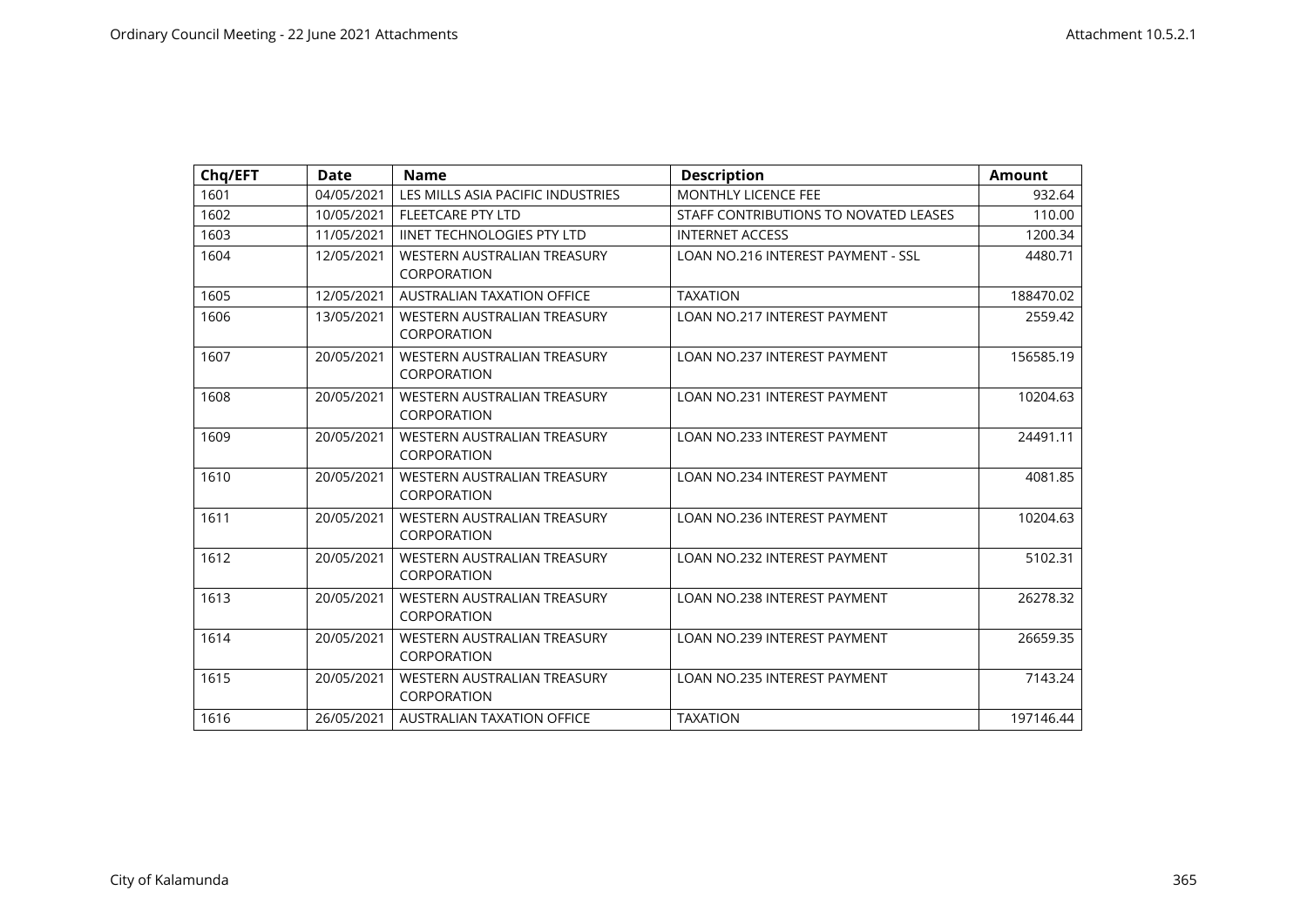| Chq/EFT  | Date       | <b>Name</b>                        | <b>Description</b>                                                                                                                                                                                                                                                                                                                                                                                                                                                                                                                     | <b>Amount</b> |
|----------|------------|------------------------------------|----------------------------------------------------------------------------------------------------------------------------------------------------------------------------------------------------------------------------------------------------------------------------------------------------------------------------------------------------------------------------------------------------------------------------------------------------------------------------------------------------------------------------------------|---------------|
| 1617     | 26/05/2021 | COMMONWEALTH BANK - BUSINESS CARD  | BUSINESS CORPORATE CARD - VARIOUS COSTS<br>ADMINISTRATION OFFICER - KPAC - \$328.20<br><b>BRANCH LIBRARIAN - HIGH WYCOMBE -</b><br>\$2773.08<br>MANAGER PEOPLE SERVICES - \$396.00<br><b>TEAM LEADER RECREATION FACILITIES -</b><br>\$832.59<br><b>FUNCTIONS ASSISTANT - \$768.67</b><br><b>FUNCTIONS CO-ORDINATOR - \$2531.13</b><br>CO-ORDINATOR PROCUREMENT - \$4558.88<br><b>MANAGER CUSTOMER &amp; PUBLIC RELATIONS -</b><br>\$1347.55<br>SUPERVISOR FACILITY MAINTENANCE - \$122.36<br>BRANCH LIBRARIAN FORRESTFIELD - \$1021.70 | 14680.16      |
| 72793    | 12/05/2021 | MUNICIPAL EMPLOYEES UNION          | <b>PAYROLL DEDUCTIONS</b>                                                                                                                                                                                                                                                                                                                                                                                                                                                                                                              | 943.02        |
| 72794    | 12/05/2021 | <b>WATER CORPORATION</b>           | WATER USE AND SERVICE CHARGE FEES                                                                                                                                                                                                                                                                                                                                                                                                                                                                                                      | 18657.86      |
| 72795    | 12/05/2021 | DIRECTOR OF LICENSING SERVICES     | <b>NUMBER PLATES</b>                                                                                                                                                                                                                                                                                                                                                                                                                                                                                                                   | 600.00        |
| 72796    | 12/05/2021 | CASH - ADMIN                       | PETTY CASH REIMBURSEMENT                                                                                                                                                                                                                                                                                                                                                                                                                                                                                                               | 351.97        |
| 72797    | 12/05/2021 | <b>CASH - FORRESTFIELD LIBRARY</b> | PETTY CASH REIMBURSEMENT                                                                                                                                                                                                                                                                                                                                                                                                                                                                                                               | 158.54        |
| 72798    | 12/05/2021 | <b>CASH - LESMURDIE LIBRARY</b>    | PETTY CASH REIMBURSEMENT                                                                                                                                                                                                                                                                                                                                                                                                                                                                                                               | 93.75         |
| 72799    | 12/05/2021 | CASH - HIGH WYCOMBE LIBRARY        | PETTY CASH REIMBURSEMENT                                                                                                                                                                                                                                                                                                                                                                                                                                                                                                               | 44.92         |
| 72800    | 26/05/2021 | MUNICIPAL EMPLOYEES UNION          | <b>PAYROLL DEDUCTIONS</b>                                                                                                                                                                                                                                                                                                                                                                                                                                                                                                              | 943.02        |
| 72801    | 26/05/2021 | <b>WATER CORPORATION</b>           | WATER USE AND SERVICE CHARGE FEES                                                                                                                                                                                                                                                                                                                                                                                                                                                                                                      | 15868.52      |
| 72802    | 26/05/2021 | CASH - ADMIN                       | PETTY CASH REIMBURSEMENT                                                                                                                                                                                                                                                                                                                                                                                                                                                                                                               | 197.79        |
| 72803    | 26/05/2021 | CASH - KALAMUNDA LIBRARY           | PETTY CASH REIMBURSEMENT                                                                                                                                                                                                                                                                                                                                                                                                                                                                                                               | 107.73        |
| 72804    | 26/05/2021 | CASH - HARTFIELD PARK              | PETTY CASH REIMBURSEMENT                                                                                                                                                                                                                                                                                                                                                                                                                                                                                                               | 238.30        |
| 72805    | 26/05/2021 | CASH - KPAC                        | PETTY CASH REIMBURSEMENT                                                                                                                                                                                                                                                                                                                                                                                                                                                                                                               | 138.60        |
| EFT80823 | 03/05/2021 | <b>MARGUERITE ABERLE</b>           | SALE OF ARTWORK - THREE COUSINS<br><b>EXHIBITION</b>                                                                                                                                                                                                                                                                                                                                                                                                                                                                                   | 1629.25       |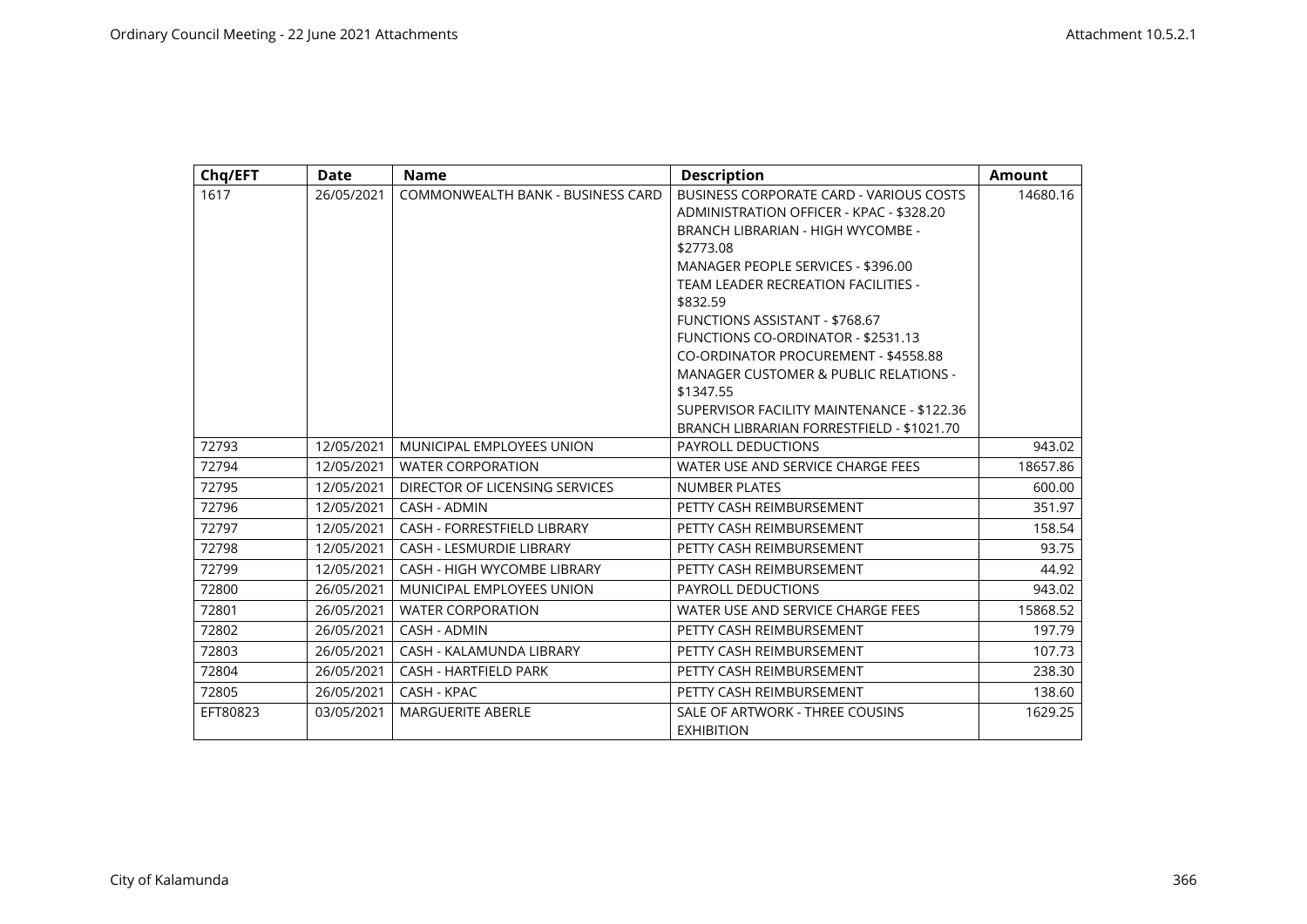| Chq/EFT  | <b>Date</b> | <b>Name</b>                                                        | <b>Description</b>                                                                                      | <b>Amount</b> |
|----------|-------------|--------------------------------------------------------------------|---------------------------------------------------------------------------------------------------------|---------------|
| EFT80824 | 13/05/2021  | <b>CHRISTINE   OXBERRY</b>                                         | CONSIGNMENT SUPPLIER - ZIG ZAG CULTURAL<br>CENTRE - 01/04/21 - 30/04/21                                 | 8.40          |
| EFT80825 | 13/05/2021  | KALAMUNDA ACCIDENT REPAIR CENTRE                                   | <b>INSURANCE EXCESS FOR REPAIRS TO VEHICLE -</b><br>KM7812                                              | 500.00        |
| EFT80826 | 13/05/2021  | WEX AUSTRALIA PTY LTD - WRIGHT<br>EXPRESS FUEL CARDS AUSTRALIA LTD | FUEL - PERIOD ENDING 10/05/21                                                                           | 795.26        |
| EFT80827 | 13/05/2021  | NEVERFAIL SPRINGWATER LTD (KALA LIB)                               | BOTTLED WATER SUPPLIES / MAINTENANCE<br>FOR KALAMUNDA LIBRARY                                           | 15.84         |
| EFT80828 | 13/05/2021  | WASTE MANAGEMENT ASSOCIATION OF<br>AUSTRALIA (WMRR)                | ANNUAL MEMBER AFFILIATE FEES - 01/01/21 -<br>31/01/21                                                   | 335.00        |
| EFT80829 | 13/05/2021  | SURF LIFE SAVING WESTERN AUSTRALIA                                 | REGISTRATION FOR STAFF TO ATTEND CPR<br><b>REFRESHER COURSE</b>                                         | 952.00        |
| EFT80830 | 13/05/2021  | ID CONSULTING PTY LTD (INFORMED<br>DECISIONS)                      | QUARTERLY SUBSCRIPTION PROFILE.ID,<br>FORECAST.ID, ATLAS.ID, ECONOMY.ID. - APRIL<br><b>TO JUNE 2021</b> | 10780.00      |
| EFT80831 | 13/05/2021  | AUSTRALIAN TRAINING MANAGEMENT                                     | REGISTRATION FOR STAFF TO ATTEND<br><b>TRAINING COURSE</b>                                              | 1015.00       |
| EFT80832 | 13/05/2021  | VIP CARPET AND UPHOLSTERY CLEANING<br><b>SERVICE</b>               | CARPET CLEANING AT VARIOUS LOCATIONS                                                                    | 1895.00       |
| EFT80833 | 13/05/2021  | <b>KOORI KIDS PTY LTD</b>                                          | ANNUAL CONTRIBUTION TO 'NAIDOC SCHOOL<br>INITIATIVES 2021' TOWARDS DESIGN, PRINTING<br>AND DISTRIBUTION | 450.00        |
| EFT80834 | 13/05/2021  | <b>WENDY ANNE PEARCE</b>                                           | CONSIGNMENT SUPPLIER - ZIG ZAG CULTURAL<br>CENTRE - 01/04/21 - 30/04/21                                 | 70.00         |
| EFT80835 | 13/05/2021  | <b>ROBYN BEARDSELL</b>                                             | CONSIGNMENT SUPPLIER - ZIG ZAG CULTURAL<br>CENTRE - 01/04/21 - 30/04/21                                 | 31.50         |
| EFT80836 | 13/05/2021  | EDWARD STEVEN SUCHODOLSKI                                          | <b>RATES REFUND</b>                                                                                     | 1340.00       |
| EFT80837 | 13/05/2021  | <b>AVERIL ANNE BAKER</b>                                           | CONSIGNMENT SUPPLIER - ZIG ZAG CULTURAL<br>CENTRE - 01/04/21 - 30/04/21                                 | 91.00         |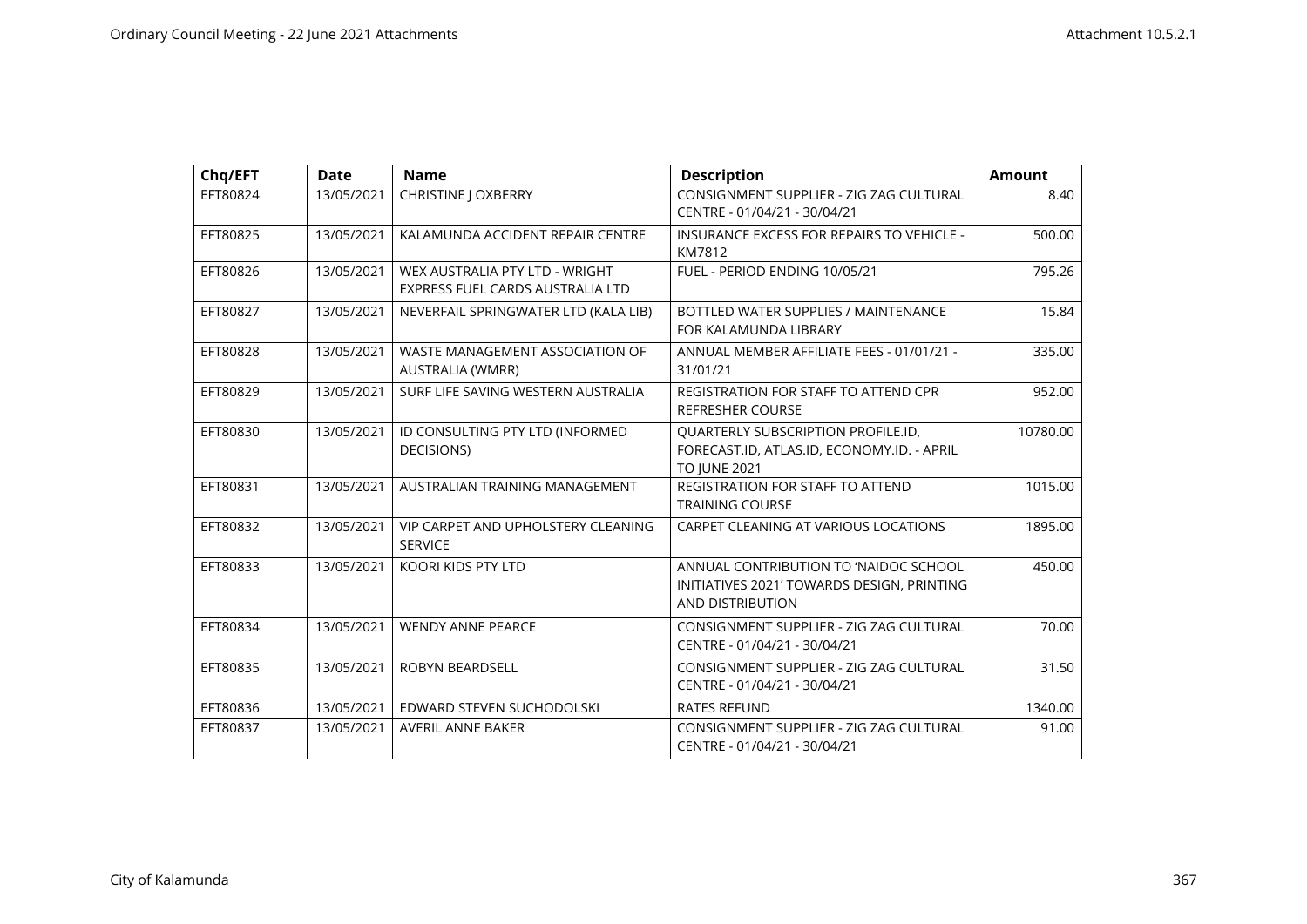| Chq/EFT  | <b>Date</b> | <b>Name</b>                                                   | <b>Description</b>                                                      | <b>Amount</b> |
|----------|-------------|---------------------------------------------------------------|-------------------------------------------------------------------------|---------------|
| EFT80838 | 13/05/2021  | ZANTHORREA NURSERY                                            | SUPPLY & DELIVERY OF EVERLASTING SEEDS<br>FOR ANNUAL FLOWERS            | 125.80        |
| EFT80839 | 13/05/2021  | <b>BEVERLEY C MORRIS</b>                                      | CONSIGNMENT SUPPLIER - ZIG ZAG CULTURAL<br>CENTRE - 01/04/21 - 30/04/21 | 52.50         |
| EFT80840 | 13/05/2021  | <b>GILL BAXTER</b>                                            | CONSIGNMENT SUPPLIER - ZIG ZAG CULTURAL<br>CENTRE - 01/04/21 - 30/04/21 | 271.60        |
| EFT80841 | 13/05/2021  | AUSTRALIAN SERVICES UNION                                     | <b>PAYROLL DEDUCTIONS</b>                                               | 71.70         |
| EFT80842 | 13/05/2021  | CITY OF KALAMUNDA STAFF SOCIAL CLUB                           | <b>PAYROLL DEDUCTIONS</b>                                               | 156.00        |
| EFT80843 | 13/05/2021  | <b>AUSTRALIA POST</b>                                         | POSTAL EXPENSES / COUNTER BILLPAY<br><b>TRANSACTION FEES</b>            | 1899.92       |
| EFT80844 | 13/05/2021  | <b>BUNNINGS BUILDING SUPPLIES</b>                             | <b>HARDWARE SUPPLIES FOR VARIOUS</b><br><b>LOCATIONS</b>                | 4821.89       |
| EFT80845 | 13/05/2021  | NAPA - A DIVISION OF GPC ASIA PACIFIC<br>PTY LTD              | PLANT / VEHICLE PARTS                                                   | 499.25        |
| EFT80846 | 13/05/2021  | KALAMUNDA AUTO ELECTRICS                                      | PLANT / VEHICLE PARTS                                                   | 935.00        |
| EFT80847 | 13/05/2021  | <b>MAXWELL ROBINSON &amp; PHELPS PEST</b><br>MANAGEMENT (MRP) | PEST CONTROL SERVICES                                                   | 850.00        |
| EFT80848 | 13/05/2021  | <b>MCLEODS BARRISTERS &amp; SOLICITORS</b>                    | <b>LEGAL EXPENSES</b>                                                   | 3876.59       |
| EFT80849 | 13/05/2021  | CLEANAWAY                                                     | WASTE / RECYCLING & BULK BIN DISPOSAL<br><b>SERVICES FEES</b>           | 37095.33      |
| EFT80850 | 13/05/2021  | <b>TELSTRA CORPORATION</b>                                    | TELEPHONE / INTERNET EXPENSES                                           | 39264.60      |
| EFT80851 | 13/05/2021  | WALKERS HARDWARE (MITRE 10)                                   | <b>HARDWARE SUPPLIES</b>                                                | 245.80        |
| EFT80852 | 13/05/2021  | MCKAY EARTHMOVING PTY LTD                                     | PLANT EQUIPMENT AND OPERATOR HIRE FOR<br><b>VARIOUS LOCATIONS</b>       | 20766.35      |
| EFT80853 | 13/05/2021  | <b>BORAL CONSTRUCTION MATERIALS</b><br><b>GROUP</b>           | ROAD MATERIALS FOR VARIOUS LOCATIONS                                    | 2379.86       |
| EFT80854 | 13/05/2021  | OFFICE LINE GROUP PTY LTD                                     | OFFICE FURNITURE SUPPLIES                                               | 446.60        |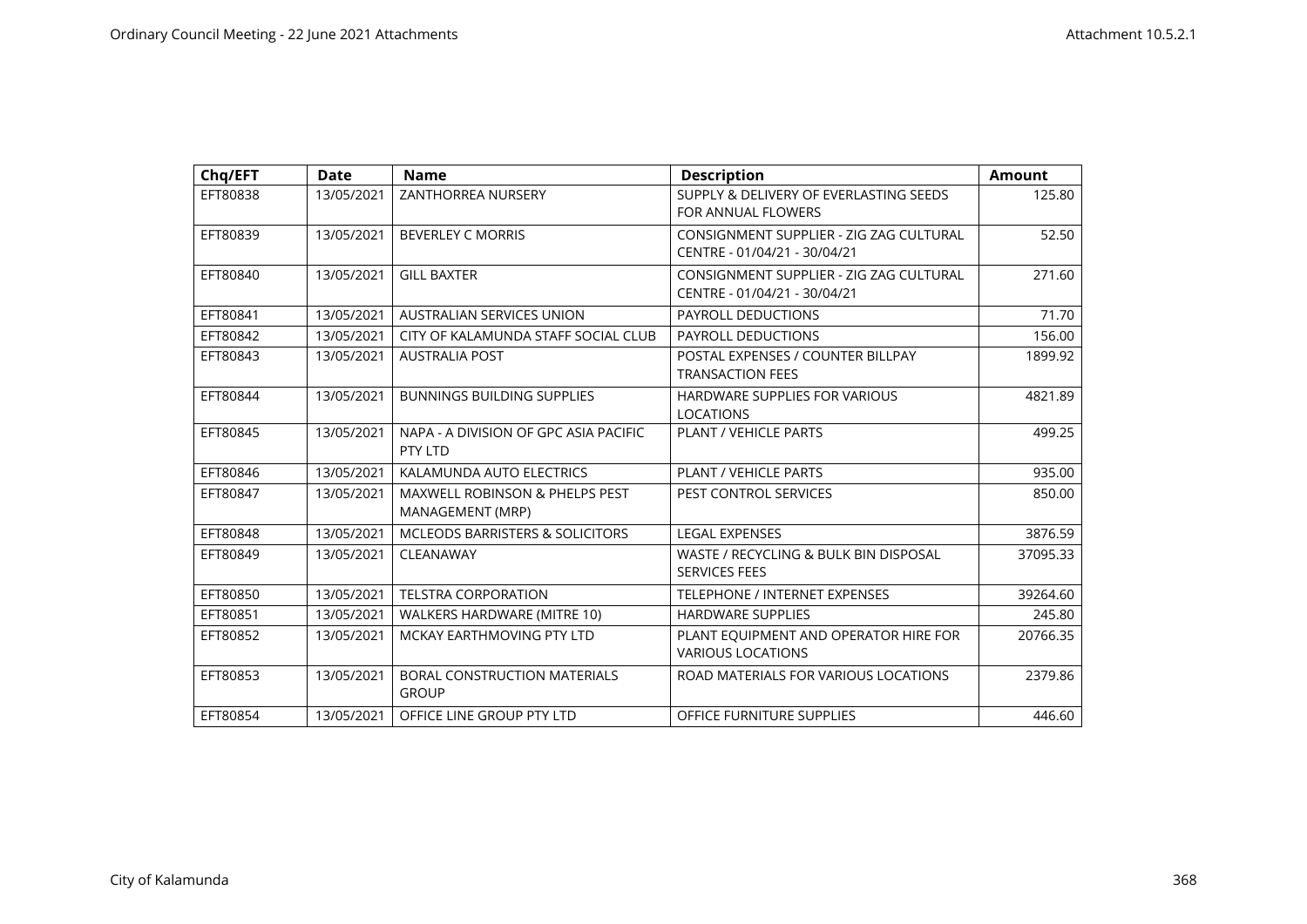| Chq/EFT  | <b>Date</b> | <b>Name</b>                                           | <b>Description</b>                                                       | <b>Amount</b> |
|----------|-------------|-------------------------------------------------------|--------------------------------------------------------------------------|---------------|
| EFT80855 | 13/05/2021  | <b>VODAFONE HUTCHISON AUSTRALIA PTY</b><br><b>LTD</b> | <b>COMMUNICATION EXPENSES FOR FIRE</b><br>PREVENTION SERVICES - MAY 2021 | 437.33        |
| EFT80856 | 13/05/2021  | <b>FASTA COURIERS</b>                                 | <b>COURIER FEES</b>                                                      | 277.86        |
| EFT80857 | 13/05/2021  | LESMURDIE SAND, SOIL & BOBCAT HIRE                    | <b>GARDEN / RESERVE SUPPLIES</b>                                         | 892.50        |
| EFT80858 | 13/05/2021  | <b>ALSCO LINEN SERVICE</b>                            | LINEN HIRE / LAUNDRY SERVICES / CLEANING<br><b>SUPPLIES</b>              | 885.47        |
| EFT80859 | 13/05/2021  | <b>BRADOCK PODIATRY SERVICES PTY LTD</b>              | PODIATRY SERVICES AT JACK HEALEY CENTRE                                  | 1096.40       |
| EFT80860 | 13/05/2021  | LINDLEY CONTRACTING                                   | PLUMBING REPAIRS / MAINTENANCE FOR<br><b>VARIOUS LOCATIONS</b>           | 4180.00       |
| EFT80861 | 13/05/2021  | KALA BOB KATS PTY LTD                                 | PLANT EQUIPMENT AND OPERATOR HIRE FOR<br><b>VARIOUS LOCATIONS</b>        | 8431.50       |
| EFT80862 | 13/05/2021  | SYNERGY                                               | POWER CHARGES                                                            | 148293.58     |
| EFT80863 | 13/05/2021  | <b>ALINTA ENERGY</b>                                  | <b>GAS CHARGES</b>                                                       | 2719.50       |
| EFT80864 | 13/05/2021  | <b>GRONBEK SECURITY</b>                               | SECURITY KEY SERVICES TO VARIOUS<br><b>LOCATIONS</b>                     | 3048.58       |
| EFT80865 | 13/05/2021  | <b>GRIMES CONTRACTING PTY LTD</b>                     | <b>CONTRACTOR BUILDING MAINTENANCE FOR</b><br><b>VARIOUS BUILDINGS</b>   | 1522.06       |
| EFT80866 |             |                                                       | EFT PAYMENT CANCELLED                                                    |               |
| EFT80867 | 13/05/2021  | KALAMUNDA STATE EMERGENCY SERVICE<br>(SES)            | REIMBURSEMENT - GOODS AND SERVICES                                       | 2108.32       |
| EFT80868 | 13/05/2021  | <b>MARKETFORCE PTY LTD</b>                            | ADVERTISING FOR VARIOUS JOBS / EVENTS                                    | 1068.03       |
| EFT80869 | 13/05/2021  | <b>LO-GO APPOINTMENTS</b>                             | HIRE OF TEMPORARY STAFF FOR DEPOT /<br><b>ADMIN</b>                      | 11648.63      |
| EFT80870 | 13/05/2021  | EASTERN HILLS SAWS AND MOWERS                         | PLANT / VEHICLE PARTS                                                    | 58.50         |
| EFT80871 | 13/05/2021  | AIR LIQUIDE WA PTY LTD                                | SUPPLY OF GAS CYLINDER REFILLS AND RENTAL<br><b>FFFS</b>                 | 160.39        |
| EFT80872 | 13/05/2021  | KALAMUNDA & DISTRICTS HISTORICAL<br><b>SOCIETY</b>    | CONSIGNMENT SUPPLIER - ZIG ZAG CULTURAL<br>CENTRE - 01/04/21 - 30/04/21  | 67.90         |
| EFT80873 | 13/05/2021  | KIM J WYLDE                                           | REFUND OF ADDITIONAL SKIP BIN                                            | 108.00        |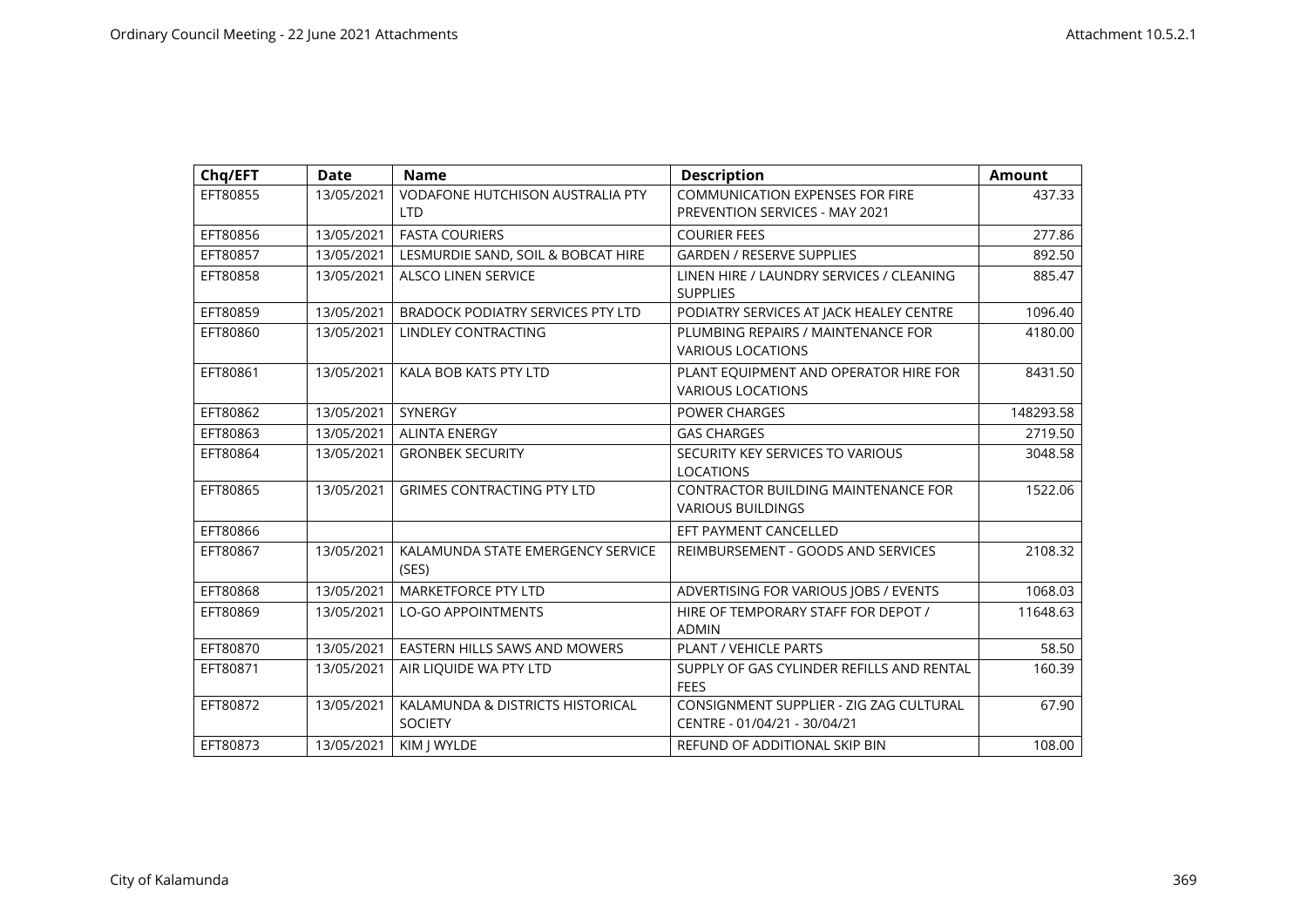| Chq/EFT  | <b>Date</b> | <b>Name</b>                          | <b>Description</b>                           | <b>Amount</b> |
|----------|-------------|--------------------------------------|----------------------------------------------|---------------|
| EFT80874 | 13/05/2021  | SATTERLEY FORRESTFIELD PTY LTD       | <b>RATES REFUND</b>                          | 457.11        |
| EFT80875 | 13/05/2021  | OCE CORPORATE PTY LTD - OFFICE       | <b>CLEANING SERVICES / CONSUMABLES FOR</b>   | 38565.10      |
|          |             | <b>CLEANING EXPERTS</b>              | <b>VARIOUS LOCATIONS</b>                     |               |
| EFT80876 | 13/05/2021  | <b>ELIZABETH BISHOP</b>              | SALE OF ARTWORK - COLOUR & CLAY              | 1340.00       |
|          |             |                                      | EXHIBITION & BOND REFUND FOR THE USE OF      |               |
|          |             |                                      | THE GALLERY AT THE ZIG ZAG CULTURAL          |               |
|          |             |                                      | <b>CENTRE</b>                                |               |
| EFT80877 | 13/05/2021  | <b>DUPONT REALTY</b>                 | <b>RATES REFUND</b>                          | 461.30        |
| EFT80878 | 13/05/2021  | ST JOHN AMBULANCE AUSTRALIA (WA) INC | FIRST AID DEMONSTRATION FOR COMMUNITY        | 240.00        |
|          |             |                                      | MEMBERS - FACILITATED BY PROBUS CLUB         |               |
|          |             |                                      | KALAMUNDA                                    |               |
| EFT80879 | 13/05/2021  | <b>COMMISSIONER OF POLICE</b>        | <b>VOLUNTEER POLICE CHECKS - MARCH 2021</b>  | 33.40         |
| EFT80880 | 13/05/2021  | KALAMUNDA PLUMBING                   | PLUMBING REPAIRS / MAINTENANC FOR            | 2040.00       |
|          |             |                                      | <b>VARIOUS LOCATIONS</b>                     |               |
| EFT80881 | 13/05/2021  | <b>TOTAL EDEN PTY LTD</b>            | SUPPLY RETICULATION PARTS AND EQUIPMENT      | 1132.99       |
|          |             |                                      | AS REQUIRED FOR VARIOUS LOCATIONS            |               |
| EFT80882 | 13/05/2021  | <b>HAWLEY'S BOBCAT SERVICE</b>       | PLANT EQUIPMENT AND OPERATOR HIRE FOR        | 5805.55       |
|          |             |                                      | <b>VARIOUS LOCATIONS</b>                     |               |
| EFT80883 | 13/05/2021  | LPNLC PTY LTD T/A KELYN TRAINING     | <b>REGISTRATION FOR STAFF TO ATTEND BWTM</b> | 900.00        |
|          |             | <b>SERVICES</b>                      | SKILL SET TRAINING                           |               |
| EFT80884 | 13/05/2021  | <b>FORTUNATO CARAMELI</b>            | REFUND OF BUILDING APPLICATION FEE           | 105.00        |
| EFT80885 | 13/05/2021  | <b>ANNA HAMERSLEY</b>                | CONSIGNMENT SUPPLIER - ZIG ZAG CULTURAL      | 95.20         |
|          |             |                                      | CENTRE - 01/04/21 - 30/04/21                 |               |
| EFT80886 | 13/05/2021  | <b>JOANNE LEITH</b>                  | CONSIGNMENT SUPPLIER - ZIG ZAG CULTURAL      | 70.00         |
|          |             |                                      | CENTRE - 01/04/21 - 30/04/21                 |               |
| EFT80887 | 13/05/2021  | AMEREX FIRE (WA) (E FIRE AND SAFETY) | FIRE EQUIPMENT MAINTENANCE FOR VARIOUS       | 1380.50       |
|          |             |                                      | <b>LOCATIONS</b>                             |               |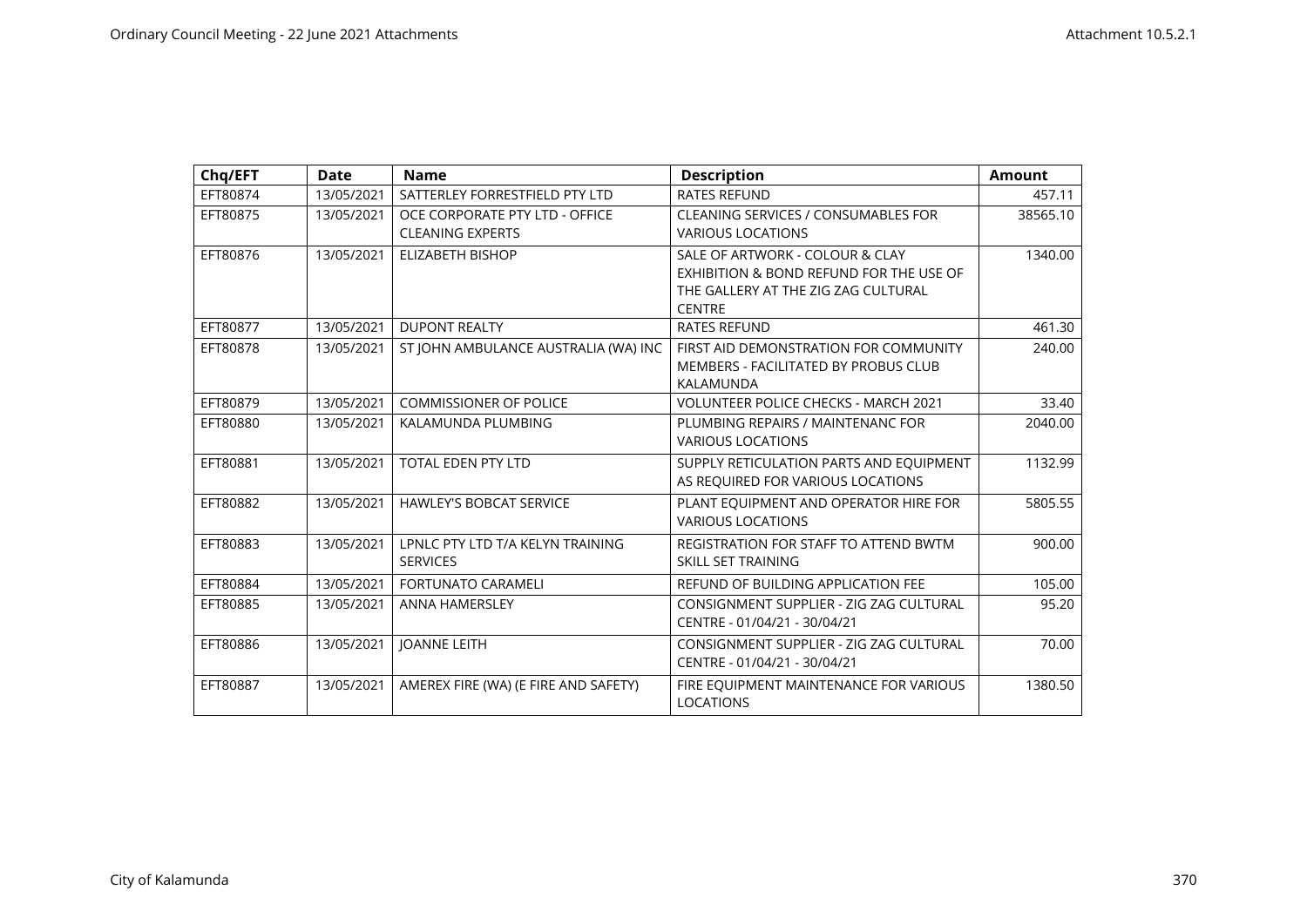| Chq/EFT  | <b>Date</b> | <b>Name</b>                                                                                 | <b>Description</b>                                                                                                                                                                                                                                             | <b>Amount</b> |
|----------|-------------|---------------------------------------------------------------------------------------------|----------------------------------------------------------------------------------------------------------------------------------------------------------------------------------------------------------------------------------------------------------------|---------------|
| EFT80888 | 13/05/2021  | HILL TOP GROUP PTY                                                                          | BUILDING MAINTENANCE FOR REPAIRS AT<br>HISTORY VILLAGE TO DUE TO DAMAGE OF OLD<br>POST OFFICE BUILDING                                                                                                                                                         | 120442.63     |
| EFT80889 | 13/05/2021  | <b>BUILDING COMMISSION - DEPARTMENT</b><br>OF MINES, INDUSTRY REGULATION &<br><b>SAFETY</b> | <b>BUILDING LEVY - APRIL 2021</b>                                                                                                                                                                                                                              | 20641.29      |
| EFT80890 | 13/05/2021  | HAYS SPECIALIST RECRUITMENT<br>(AUSTRALIA) PTY LTD                                          | HIRE OF TEMPORARY STAFF FOR ADMIN /<br><b>DEPOT</b>                                                                                                                                                                                                            | 10251.01      |
| EFT80891 | 13/05/2021  | ENGIE MECHANICAL SERVICES AUSTRALIA<br>PTY LTD                                              | AIRCONDITIONING MAINTENANCE / REPAIRS<br>FOR VARIOUS LOCATIONS                                                                                                                                                                                                 | 2577.75       |
| EFT80892 | 13/05/2021  | KANYANA WILDLIFE REHABILITION<br><b>CENTRE INC</b>                                          | CONSIGNMENT SUPPLIER - ZIG ZAG CULTURAL<br>CENTRE - 01/04/21 - 30/04/21                                                                                                                                                                                        | 178.40        |
| EFT80893 | 13/05/2021  | <b>MAPEL BUILDING PTY LTD</b>                                                               | PARTIAL REFUND OF BUILDING APPLICATION<br><b>FEE</b>                                                                                                                                                                                                           | 7000.00       |
| EFT80894 | 13/05/2021  | THE MENSWORK PROJECT INC                                                                    | HALL HIRE, KEY & HALL BOND REFUND                                                                                                                                                                                                                              | 492.00        |
| EFT80895 | 13/05/2021  | PICKERING BROOK HERITAGE GROUP                                                              | CONSIGNMENT SUPPLIER - ZIG ZAG CULTURAL<br>CENTRE - 01/04/21 - 30/04/21                                                                                                                                                                                        | 24.50         |
| EFT80896 | 13/05/2021  | OFFICEWORKS SUPERSTORES PTY LTD                                                             | OFFICE SUPPLIES / STATIONERY FOR VARIOUS<br><b>LOCATIONS</b>                                                                                                                                                                                                   | 408.98        |
| EFT80897 | 13/05/2021  | PORTER CONSULTING ENGINEERS                                                                 | CLAIM FOR WORK COMPLETED TO 30 APRIL<br>2021 - PROVIDE CONSULTANCY DESIGN<br>SERVICES AS PER QUOTATION FOR THE DESIGN<br>OF THE WELSHPOOL ROAD EAST AND<br><b>COLDWELL INTERSECTION FOR THE</b><br><b>MADDINGTON KENWICK STRATEGIC</b><br>EMPLOYMENT AREA DCP. | 16846.50      |
| EFT80898 | 13/05/2021  | ELECTRICITY NETWORKS CORP T/A<br><b>WESTERN POWER</b>                                       | LED STREET LLIGHTING UPGRADE FEASIBILITY<br>STUDY FOR COSTING TO APPLY FOR CLEAN<br><b>ENERGY FUTURE FUNDING.</b>                                                                                                                                              | 1000.01       |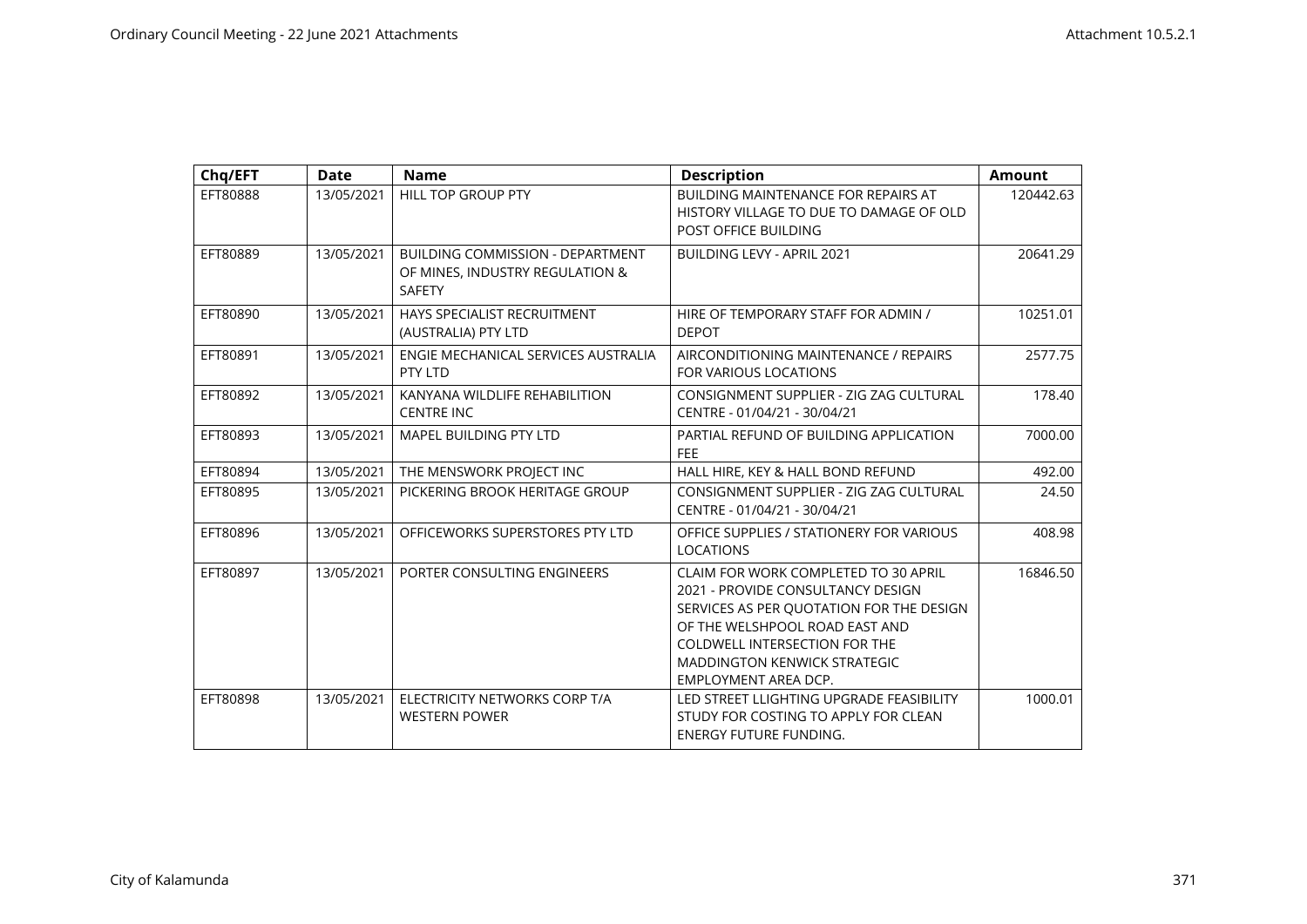| Chq/EFT  | <b>Date</b> | <b>Name</b>                                      | <b>Description</b>                                                         | <b>Amount</b> |
|----------|-------------|--------------------------------------------------|----------------------------------------------------------------------------|---------------|
| EFT80899 | 13/05/2021  | WOOLWORTHS GROUP LIMITED                         | <b>GROCERY SUPPLIES</b>                                                    | 739.77        |
| EFT80900 | 13/05/2021  | <b>EASTERN REGION SECURITY</b>                   | SECURITY SERVICES TO VARIOUS LOCATIONS                                     | 1446.50       |
| EFT80901 | 13/05/2021  | <b>GLENDA DAWN CHARLTON (PODIATRY)</b>           | PODIATRY SERVICES AT JACK HEALEY CENTRE                                    | 595.59        |
| EFT80902 | 13/05/2021  | EASIFLEET MANAGEMENT                             | STAFF CONTRIBUTIONS TO NOVATED LEASES                                      | 6420.01       |
| EFT80903 | 13/05/2021  | <b>TOM CAIRNS</b>                                | CONSIGNMENT SUPPLIER - ZIG ZAG CULTURAL<br>CENTRE - 01/04/21 - 30/04/21    | 4.20          |
| EFT80904 | 13/05/2021  | <b>SHIRLEY SPENCER</b>                           | CONSIGNMENT SUPPLIER - ZIG ZAG CULTURAL<br>CENTRE - 01/04/21 - 30/04/21    | 19.60         |
| EFT80905 | 13/05/2021  | MULTILEC ENGINEERING                             | QUARTERLY SERVICING & TESTING OF LIFTS AT<br><b>VARIOUS LOCATIONS</b>      | 1727.00       |
| EFT80906 | 13/05/2021  | <b>ROSE SMART</b>                                | MAINTAIN ROSE BEDS AT VARIOUS LOCATIONS                                    | 1800.00       |
| EFT80907 | 13/05/2021  | SOUTHERN METROPOLITAN REGIONAL<br><b>COUNCIL</b> | 4 X SETS STICKERS FOR RECYLING HUBS<br>INCLUDING INSTALLATION AT KALAMUNDA | 1229.80       |
| EFT80908 | 13/05/2021  | TRUCK CENTRE WA PTY LTD                          | SUPPLY & DELIVERY OF 1 NEW TIPPER TRUCK                                    | 126580.10     |
| EFT80909 | 13/05/2021  | <b>ANNE O'LEARY</b>                              | CONSIGNMENT SUPPLIER - ZIG ZAG CULTURAL<br>CENTRE - 01/04/21 - 30/04/21    | 15.40         |
| EFT80910 | 13/05/2021  | DYLAN O'CONNOR                                   | <b>KEY BOND REFUND</b>                                                     | 50.00         |
| EFT80911 | 13/05/2021  | <b>JOHANNA LARKIN ART</b>                        | CONSIGNMENT SUPPLIER - ZIG ZAG CULTURAL<br>CENTRE - 01/04/21 - 30/04/21    | 70.00         |
| EFT80912 | 13/05/2021  | <b>GUMNUTS &amp; LAVENDER</b>                    | CONSIGNMENT SUPPLIER - ZIG ZAG CULTURAL<br>CENTRE - 01/04/21 - 30/04/21    | 2.80          |
| EFT80913 | 13/05/2021  | ARBOR CENTRE PTY LTD                             | REFUND OF WHITEGOODS COLLECTION FEE                                        | 33.00         |
| EFT80914 | 13/05/2021  | <b>STATE WIDE TURF SERVICES</b>                  | TURF SUPPLIES / MAINTENANCE FOR<br>MAGNOLIA WAY & MAIDA VALE RESERVES      | 12347.50      |
| EFT80915 | 13/05/2021  | <b>CHRISTINE VITLER</b>                          | CONSIGNMENT SUPPLIER - ZIG ZAG CULTURAL<br>CENTRE - 01/04/21 - 30/04/21    | 19.95         |
| EFT80916 | 13/05/2021  | NANCY GILLESPIE                                  | CONSIGNMENT SUPPLIER - ZIG ZAG CULTURAL<br>CENTRE - 01/04/21 - 30/04/21    | 7.00          |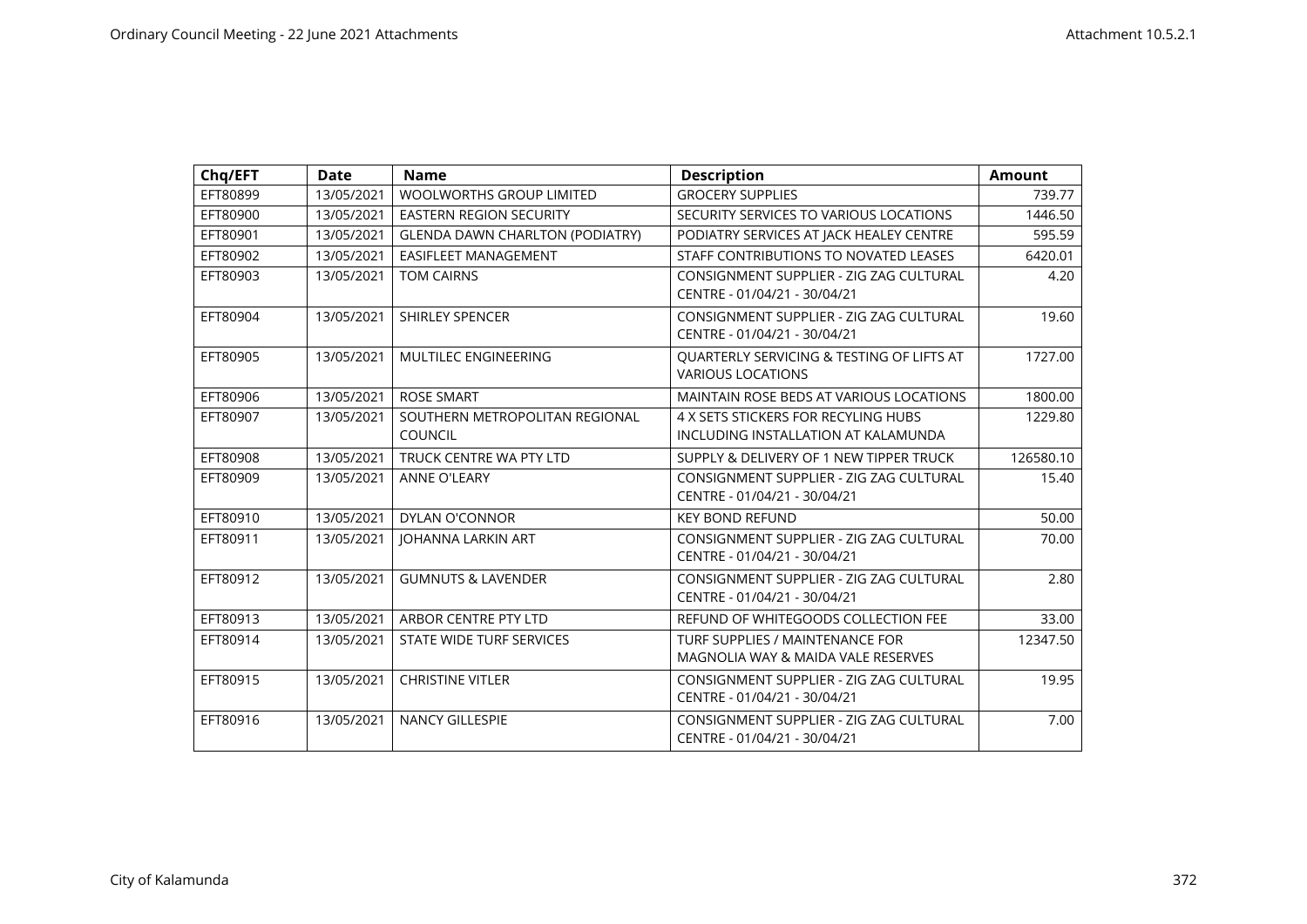| Chq/EFT  | <b>Date</b> | <b>Name</b>                                                            | <b>Description</b>                                                                               | <b>Amount</b> |
|----------|-------------|------------------------------------------------------------------------|--------------------------------------------------------------------------------------------------|---------------|
| EFT80917 | 13/05/2021  | <b>BEAVER TREE SERVICES</b>                                            | <b>GENERAL TREE SERVICES / UNDER POWERLINES</b><br>PRUNING FOR VARIOUS LOCATIONS                 | 75395.83      |
| EFT80918 | 13/05/2021  | <b>WEST-SURE GROUP PTY LTD</b>                                         | CASH IN TRANSIT - APRIL 2021                                                                     | 1487.53       |
| EFT80919 | 13/05/2021  | <b>GRAEME HARRIS GUNS T/S GUN MART &amp;</b><br><b>TACKLE</b>          | SUPPLY & DELIVERY OF AMMUNITION FOR THE<br><b>FIREARMS</b>                                       | 100.50        |
| EFT80920 |             |                                                                        | EFT PAYMENT CANCELLED                                                                            |               |
| EFT80921 | 13/05/2021  | CLEANAWAY CO PTY LTD (TOX FREE)                                        | COLLECTION AND DISPOSAL OF CHEMICAL /<br><b>PAINT WASTES</b>                                     | 2110.54       |
| EFT80922 | 13/05/2021  | <b>KARIN HOTCHKIN</b>                                                  | CONSIGNMENT SUPPLIER - ZIG ZAG CULTURAL<br>CENTRE - 01/04/21 - 30/04/21                          | 158.55        |
| EFT80923 | 13/05/2021  | <b>ALISON MULCAHY</b>                                                  | CONSIGNMENT SUPPLIER - ZIG ZAG CULTURAL<br>CENTRE - 01/04/21 - 30/04/21                          | 64.40         |
| EFT80924 | 13/05/2021  | THE PETAL PRESS                                                        | CONSIGNMENT SUPPLIER - ZIG ZAG CULTURAL<br>CENTRE - 01/04/21 - 30/04/21                          | 14.70         |
| EFT80925 | 13/05/2021  | MMI REAL ESTATE (WA) PTY LTD                                           | SUPPLY OF A MARKET RENTAL VALUATION,<br>TELECO TOWER, 2 RAILWAY RD, KALAMUNDA                    | 1650.00       |
| EFT80926 | 13/05/2021  | CLAIRE O'NEILL - CLAIRE'S EMBROIDERY                                   | CONSIGNMENT SUPPLIER - ZIG ZAG CULTURAL<br>CENTRE - 01/04/21 - 30/04/21                          | 14.00         |
| EFT80927 | 13/05/2021  | <b>IAN MOSS</b>                                                        | CONSIGNMENT SUPPLIER - ZIG ZAG CULTURAL<br>CENTRE - 01/04/21 - 30/04/21                          | 31.50         |
| EFT80928 | 13/05/2021  | <b>WILD EYED PRESS</b>                                                 | SUPPLY OF VARIOUS MERCHANDISE FOR<br>RESALE AT THE ZIG ZAG CULTURAL CENTRE                       | 489.50        |
| EFT80929 | 13/05/2021  | DEPARTMENT OF PLANNING, LANDS AND<br>HERITAGE OPERATING ACCOUNT (DAPS) | DEVELOPMENT APPLICATION FEE REFUND -<br>DAP/21/01984 - 17 - 21 ASHBY CRES<br><b>FORRESTFIELD</b> | 9948.00       |
| EFT80930 | 13/05/2021  | <b>JANICE PITTMAN</b>                                                  | CONSIGNMENT SUPPLIER - ZIG ZAG CULTURAL<br>CENTRE - 01/04/21 - 30/04/21                          | 11.55         |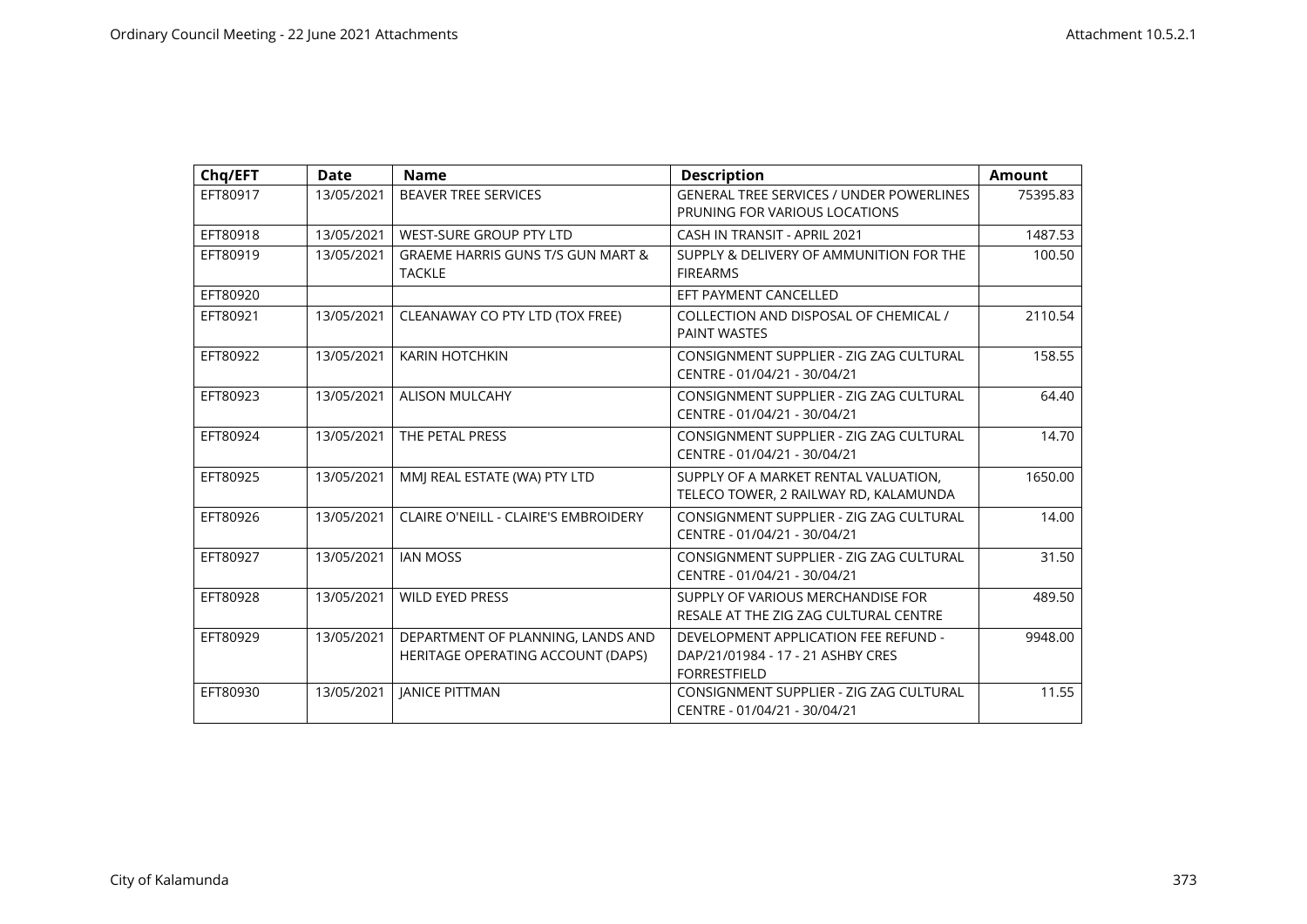| Chq/EFT  | <b>Date</b> | <b>Name</b>                                        | <b>Description</b>                                                                                                                                                                                                                                                                  | <b>Amount</b> |
|----------|-------------|----------------------------------------------------|-------------------------------------------------------------------------------------------------------------------------------------------------------------------------------------------------------------------------------------------------------------------------------------|---------------|
| EFT80931 | 13/05/2021  | <b>MARY FORWARD</b>                                | CONSIGNMENT SUPPLIER - ZIG ZAG CULTURAL<br>CENTRE - 01/04/21 - 30/04/21                                                                                                                                                                                                             | 124.25        |
| EFT80932 | 13/05/2021  | <b>FOXTEL</b>                                      | MONTHLY SUBSCRIPTION FEE                                                                                                                                                                                                                                                            | 210.00        |
| EFT80933 | 13/05/2021  | KALAMUNDA ELECTRICS                                | 1. ELECTRICAL REPAIRS / MAINTENANCE FOR<br><b>VARIOUS LOCATIONS</b><br>2. SUPPLY & INSTALL NEW LIGHTING FOR BBQ &<br>PLAYGROUND AT ELMORE RESERVE<br>3. INSTALL BRIGHT LIGHT AT FORRESTFIELD<br><b>TENNIS CLUB</b><br>4. INSTALL NEW FITTINGS AT WOODLUPINE<br><b>FAMILY CENTRE</b> | 15546.38      |
| EFT80934 | 13/05/2021  | THE ARTFUL FLOWE - FELICIA LOWE                    | CONSIGNMENT SUPPLIER - ZIG ZAG CULTURAL<br>CENTRE - 01/04/21 - 30/04/21                                                                                                                                                                                                             | 51.10         |
| EFT80935 | 13/05/2021  | AAAC TOWING PTY LTD                                | <b>TOWING SERVICES FEES</b>                                                                                                                                                                                                                                                         | 264.00        |
| EFT80936 | 13/05/2021  | <b>DAVID GREEN</b>                                 | CONSIGNMENT SUPPLIER - ZIG ZAG CULTURAL<br>CENTRE - 01/04/21 - 30/04/21                                                                                                                                                                                                             | 62.86         |
| EFT80937 | 13/05/2021  | <b>IB HI-FI COMMERCIAL</b>                         | VARIOUS ELECTRICAL / COMPUTER /<br><b>ACCESSORY SUPPLIES</b>                                                                                                                                                                                                                        | 1068.00       |
| EFT80938 | 13/05/2021  | KALAMUNDA DISTRICTS RUGBY UNION<br><b>CLUB INC</b> | NAIDOC SPONSORSHIP 2021                                                                                                                                                                                                                                                             | 3300.00       |
| EFT80939 | 13/05/2021  | <b>SANDRA A HALL</b>                               | CONSIGNMENT SUPPLIER - ZIG ZAG CULTURAL<br>CENTRE - 01/04/21 - 30/04/21                                                                                                                                                                                                             | 15.05         |
| EFT80940 | 13/05/2021  | ASHIAD PTY LTD T/A CUROST MILK SUPPLY              | MILK SUPPLY FOR OPERATIONS CENTRE                                                                                                                                                                                                                                                   | 187.56        |
| EFT80941 | 13/05/2021  | DFP RECRUITMENT SERVICES PTY LTD                   | HIRE OF TEMPORARY STAFF FOR DEPOT /<br><b>ADMIN</b>                                                                                                                                                                                                                                 | 1797.07       |
| EFT80942 | 13/05/2021  | <b>MAVIS PASKULICH</b>                             | CONSIGNMENT SUPPLIER - ZIG ZAG CULTURAL<br>CENTRE - 01/04/21 - 30/04/21                                                                                                                                                                                                             | 73.50         |
| EFT80943 | 13/05/2021  | <b>HARI DAS</b>                                    | HALL HIRE, KEY & HALL BOND REFUND -<br>CANCELLED DUE TO COVID 19 LOCKDOWN                                                                                                                                                                                                           | 655.00        |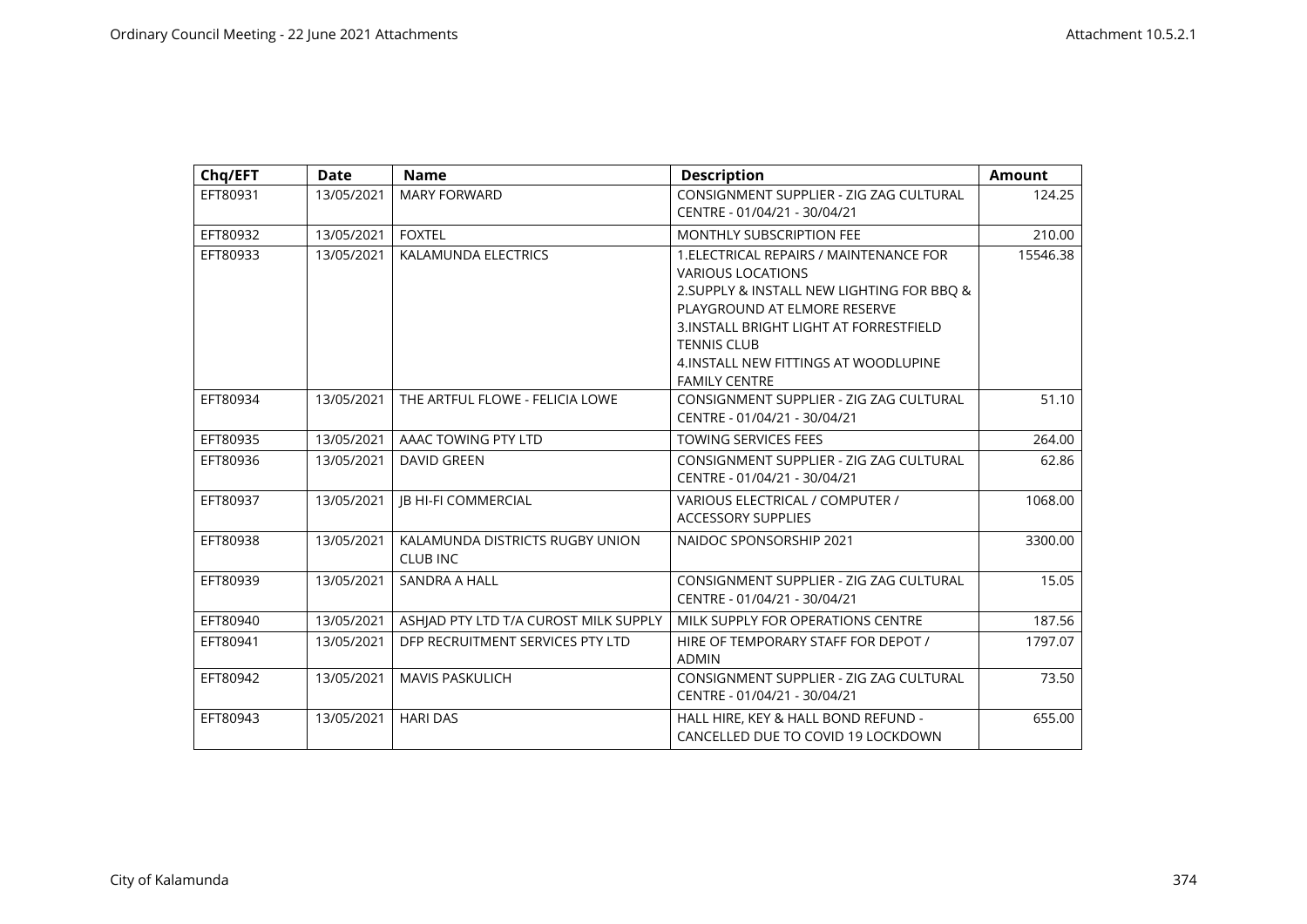| Chq/EFT  | Date       | <b>Name</b>                                    | <b>Description</b>                                                               | <b>Amount</b> |
|----------|------------|------------------------------------------------|----------------------------------------------------------------------------------|---------------|
| EFT80944 | 13/05/2021 | A1 TROJAN PEST CONTROL                         | PEST CONTROL SERVICES FOR VARIOUS<br><b>LOCATIONS</b>                            | 1270.00       |
| EFT80945 | 13/05/2021 | DELCOVE NOMINEES PTY LTD                       | <b>FOOTPATH DEPOSIT REFUND</b>                                                   | 4200.00       |
| EFT80946 | 13/05/2021 | OFF PEN PUBLISHING - BETH BAKER                | CONSIGNMENT SUPPLIER - ZIG ZAG CULTURAL<br>CENTRE - 01/04/21 - 30/04/21          | 9.94          |
| EFT80947 | 13/05/2021 | STAN THE TYRE MAN ( STAN'S TYRE<br>SERVICE WA) | PLANT / VEHICLE PARTS                                                            | 407.00        |
| EFT80948 | 13/05/2021 | <b>BALLIGART - HELEN LOCK</b>                  | CONSIGNMENT SUPPLIER - ZIG ZAG CULTURAL<br>CENTRE - 01/04/21 - 30/04/21          | 67.90         |
| EFT80949 | 13/05/2021 | <b>FLEETCARE PTY LTD</b>                       | STAFF CONTRIBUTIONS TO NOVATED LEASES                                            | 7100.54       |
| EFT80950 | 13/05/2021 | ZIRCODATA PTY LTD                              | <b>MONTHLY OFFSITE STORAGE FEES</b>                                              | 3373.91       |
| EFT80951 | 13/05/2021 | PETER WEBB                                     | CONSIGNMENT SUPPLIER - ZIG ZAG CULTURAL<br>CENTRE - 01/04/21 - 30/04/21          | 17.50         |
| EFT80952 | 13/05/2021 | <b>BRENDAS CLAY CRAFT</b>                      | CONSIGNMENT SUPPLIER - ZIG ZAG CULTURAL<br>CENTRE - 01/04/21 - 30/04/21          | 10.22         |
| EFT80953 | 13/05/2021 | <b>IRENE YOUNG</b>                             | CONSIGNMENT SUPPLIER - ZIG ZAG CULTURAL<br>CENTRE - 01/04/21 - 30/04/21          | 12.60         |
| EFT80954 | 13/05/2021 | CMA ECOCYCLE PTY LTD                           | <b>COLLECTION AND RECYCLING OF GLOBES</b><br>FROM THE WALLISTON TRANSFER STATION | 2516.27       |
| EFT80955 | 13/05/2021 | NICKY WINTER - KASZAZZ IN KALAMUNDA            | CONSIGNMENT SUPPLIER - ZIG ZAG CULTURAL<br>CENTRE - 01/04/21 - 30/04/21          | 10.15         |
| EFT80956 | 13/05/2021 | <b>ANNIE RENWICK</b>                           | <b>KEY &amp; HALL BOND REFUND</b>                                                | 250.00        |
| EFT80957 | 13/05/2021 | <b>HERB &amp; ESSENCE</b>                      | CONSIGNMENT SUPPLIER - ZIG ZAG CULTURAL<br>CENTRE - 01/04/21 - 30/04/21          | 27.30         |
| EFT80958 | 13/05/2021 | SG FLEET AUSTRALIA PTY LTD                     | STAFF CONTRIBUTIONS TO NOVATED LEASES                                            | 1201.10       |
| EFT80959 | 13/05/2021 | <b>RUSTY ROO</b>                               | MERCHANDISE SUPPLIES FOR RESALE AT THE<br><b>ZIG ZAG CULTURAL CENTRE</b>         | 1361.20       |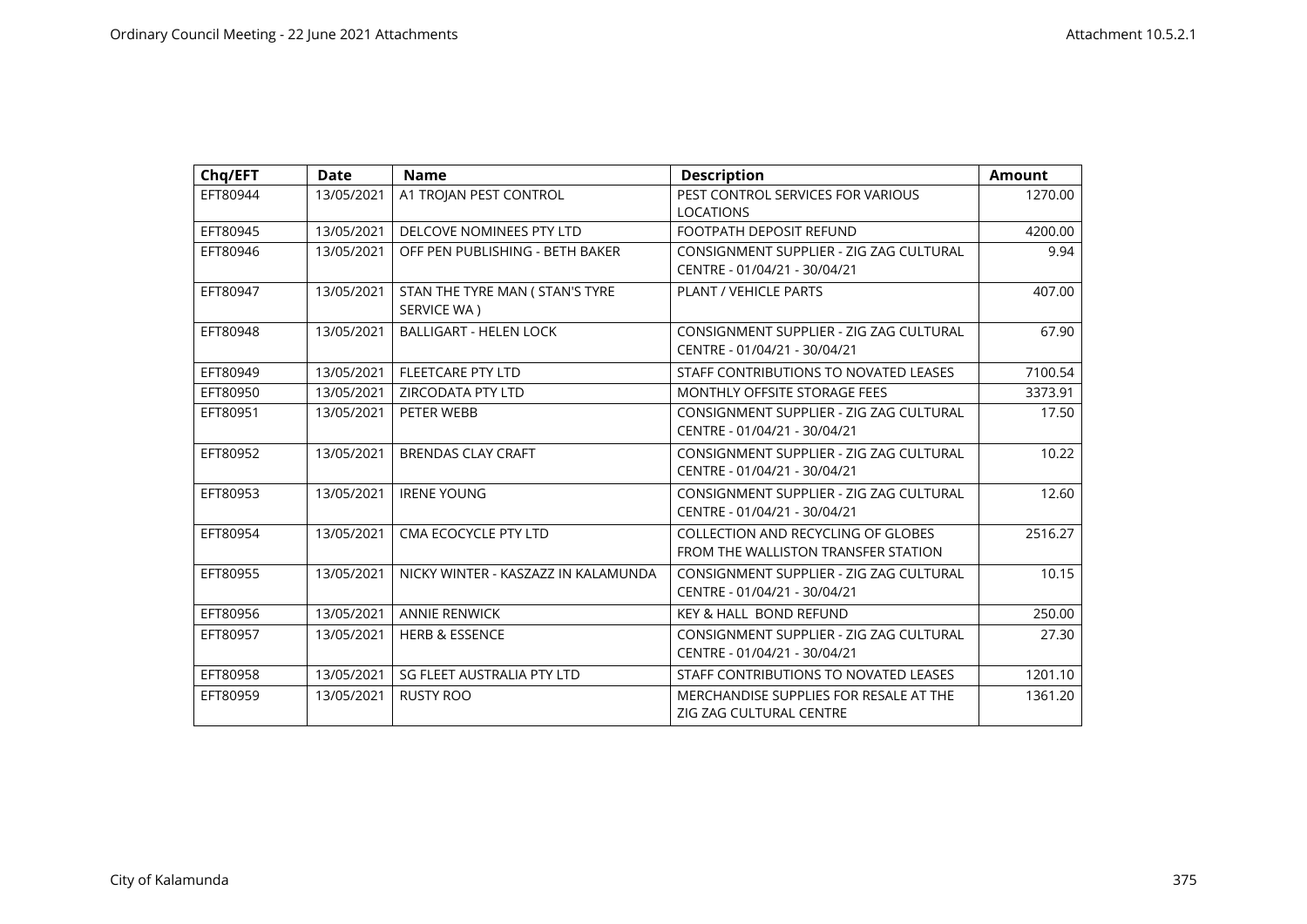| Chq/EFT  | <b>Date</b> | <b>Name</b>                                                      | <b>Description</b>                                                                                          | <b>Amount</b> |
|----------|-------------|------------------------------------------------------------------|-------------------------------------------------------------------------------------------------------------|---------------|
| EFT80960 | 13/05/2021  | ROSEMARY (ROSE) HANCOCK                                          | CONSIGNMENT SUPPLIER - ZIG ZAG CULTURAL<br>CENTRE - 01/04/21 - 30/04/21                                     | 3.43          |
| EFT80961 | 13/05/2021  | AUS CHILL TECHNICAL SERVICES PTY LTD                             | SUPPLY AIR CONDITIONING REPAIRS AND<br>INSTALLATION TO VARIOUS LOCATIONS                                    | 198.00        |
| EFT80962 | 13/05/2021  | <b>MARKET CREATIONS</b>                                          | MARKETING & TECHNOLOGY SERVICE FEES &<br>MONTHLY CLOUD HOSTING SERVICES                                     | 28411.70      |
| EFT80963 | 13/05/2021  | <b>EMBROIDERY WAREHOUSE</b>                                      | SUPPLY & DELIVERY OF [4148] POLYESTER<br>RIPSTOP CAP WITH BUSHFIRE LOGO<br>EMBROIDERY FOR BUSH FIRE BRIGADE | 750.00        |
| EFT80964 | 13/05/2021  | SPICK AND SPAN COMMERCIAL PROPERTY<br><b>MAINTENANCE PTY LTD</b> | CLEANING SERVICES & CONSUMABLES FOR<br><b>VARIOUS LOCATIONS</b>                                             | 10606.46      |
| EFT80965 | 13/05/2021  | <b>MICROSOFT PTY LTD</b>                                         | HARD REPLACEMENT OF SURFACE PRO                                                                             | 716.10        |
| EFT80966 | 13/05/2021  | <b>AUSSIE TELECOM PTY LTD</b>                                    | DEEP FREEZE CLOUD ULTIMATE PLUS ANTI-<br><b>VIRUS CLOUD 1 YEAR SUBSCRIPTION</b>                             | 2968.53       |
| EFT80967 | 13/05/2021  | <b>SALLY EDMONDS ART</b>                                         | CONSIGNMENT SUPPLIER - ZIG ZAG CULTURAL<br>CENTRE - 01/04/21 - 30/04/21                                     | 67.20         |
| EFT80968 | 13/05/2021  | TERRI HILL T/A ABLAZE GLASS STUDIO                               | CONSIGNMENT SUPPLIER - ZIG ZAG CULTURAL<br>CENTRE - 01/04/21 - 30/04/21                                     | 70.00         |
| EFT80969 | 13/05/2021  | DOWSING GROUP PTY LTD                                            | SUPPLY & LAY CONCRETE PATHWAYS,<br>MAINTENANCE & MISC WORKS AT VARIOUS<br><b>LOCATIONS</b>                  | 144840.31     |
| EFT80970 | 13/05/2021  | MAPDATA SERVICES PTY LTD                                         | SUPPLY OF 10 FME DESKTOP DATABASE MNT                                                                       | 2200.00       |
| EFT80971 | 13/05/2021  | <b>ALASTAIR TAYLOR</b>                                           | CONSIGNMENT SUPPLIER - ZIG ZAG CULTURAL<br>CENTRE - 01/04/21 - 30/04/21                                     | 16.24         |
| EFT80972 | 13/05/2021  | SYLVANA DOUGLAS                                                  | CONSIGNMENT SUPPLIER - ZIG ZAG CULTURAL<br>CENTRE - 01/04/21 - 30/04/21                                     | 14.00         |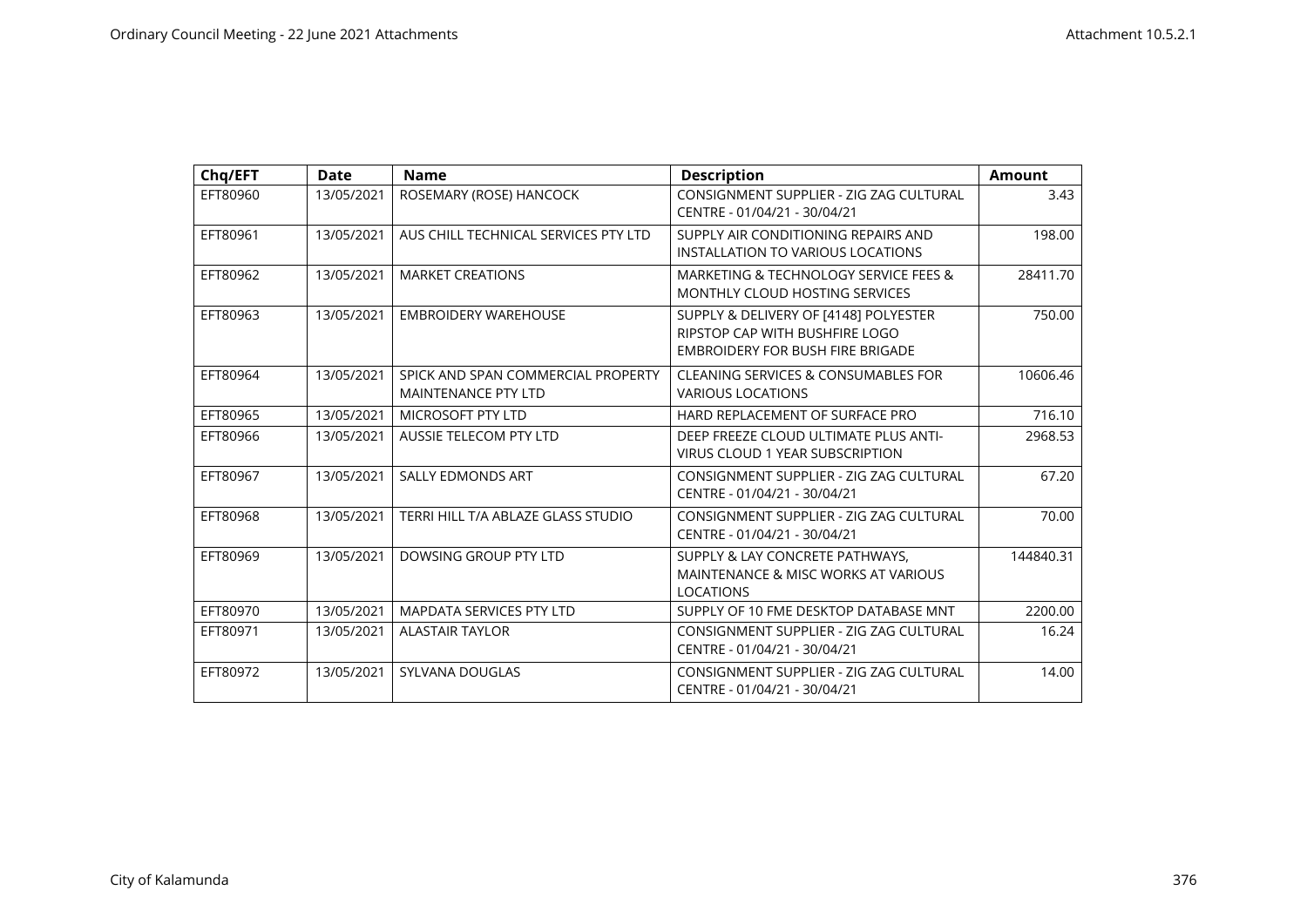| Chq/EFT  | <b>Date</b> | <b>Name</b>                                                     | <b>Description</b>                                                       | <b>Amount</b> |
|----------|-------------|-----------------------------------------------------------------|--------------------------------------------------------------------------|---------------|
| EFT80973 | 13/05/2021  | A PROUD LANDMARK PTY LTD                                        | 1.REPAIRS TO DAMAGED TURF AT RANGEVIEW<br><b>RESERVE</b>                 | 12964.38      |
|          |             |                                                                 | 2. PLAYGROUND & TURF WORKS AT AGRAULIA                                   |               |
|          |             |                                                                 | <b>RESERVE</b>                                                           |               |
|          |             |                                                                 | 3. REMOVE MULCH AT FLEMMING RESERVE                                      |               |
| EFT80974 | 13/05/2021  | <b>EMPLOYEECONNECT PTY LTD</b>                                  | MONTHLY SOFTWARE AND SERVICE FOR APRIL<br>2021                           | 2966.44       |
| EFT80975 | 13/05/2021  | SERPENTINE SPRING WATER                                         | SPRING WATER SUPPLIES FOR ZIG ZAG<br><b>CULTURAL CENTRE</b>              | 31.50         |
| EFT80976 | 13/05/2021  | ORACLE CUSTOMER MANAGEMENT<br>SOLUTIONS PTY LTD T/AS ORACLE CMS | ORACLE AFTER HOURS SERVICE - APRIL 2021                                  | 1992.58       |
| EFT80977 | 13/05/2021  | <b>MAHARI</b>                                                   | CONSIGNMENT SUPPLIER - ZIG ZAG CULTURAL<br>CENTRE - 01/04/21 - 30/04/21  | 250.60        |
| EFT80978 | 13/05/2021  | TYRE STORAGE AND RECOVERY WA (TSR<br>WA)                        | COLLECTION AND RECYCLING OF TYRES FROM<br>THE WALLISTON TRANSFER STATION | 789.65        |
| EFT80979 | 13/05/2021  | NEWHAWK CORPORATION PTY LTD T/AS<br><b>EIAN COMMUNICATIONS</b>  | SUPPLY & DELIVERY OF COMMUNICATION<br>DEVICES FOR FIRE PREVENTION        | 745.80        |
| EFT80980 | 13/05/2021  | <b>WALKINGTWOBYTWO</b>                                          | CONSIGNMENT SUPPLIER - ZIG ZAG CULTURAL<br>CENTRE - 01/04/21 - 30/04/21  | 52.29         |
| EFT80981 | 13/05/2021  | <b>STUDIO SHEVA</b>                                             | CONSIGNMENT SUPPLIER - ZIG ZAG CULTURAL<br>CENTRE - 01/04/21 - 30/04/21  | 27.30         |
| EFT80982 | 13/05/2021  | <b>ELEVATE SURVEY SUPPLIES</b>                                  | SUPPLY & DELIVERY OF SURVEY NAILS                                        | 319.00        |
| EFT80983 | 13/05/2021  | <b>FRANK &amp; HILARY GODDE</b>                                 | <b>CROSSOVER CONTRIBUTION</b>                                            | 428.00        |
| EFT80984 | 13/05/2021  | PAULINE NICE PHOTOGRAPHY                                        | CONSIGNMENT SUPPLIER - ZIG ZAG CULTURAL<br>CENTRE - 01/04/21 - 30/04/21  | 77.00         |
| EFT80985 | 13/05/2021  | HILLS MOTO & MOWERS WA                                          | <b>PLANT / VEHICLE PARTS</b>                                             | 11.55         |
| EFT80986 | 13/05/2021  | SARAH CARLTON ART                                               | CONSIGNMENT SUPPLIER - ZIG ZAG CULTURAL<br>CENTRE - 01/04/21 - 30/04/21  | 102.90        |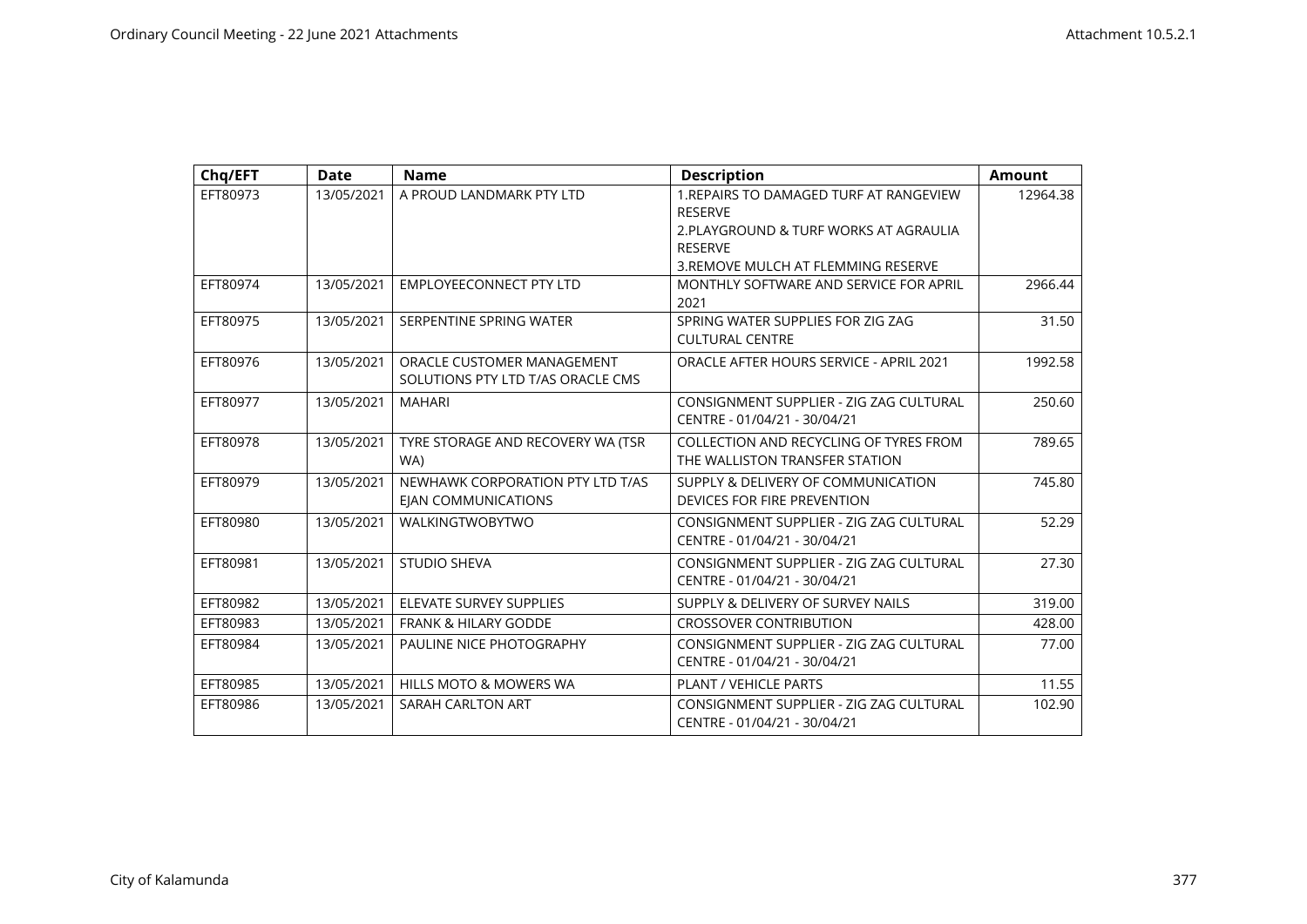| Chq/EFT  | <b>Date</b> | <b>Name</b>                                                                                 | <b>Description</b>                                                            | <b>Amount</b> |
|----------|-------------|---------------------------------------------------------------------------------------------|-------------------------------------------------------------------------------|---------------|
| EFT80987 | 13/05/2021  | CHEVRON AUSTRALIA DOWNSTREAM<br><b>FUELS PTY LTD</b>                                        | SUPPLY OF DIESEL FUEL FOR OPERATIONS<br><b>CENTRE</b>                         | 23439.59      |
| EFT80988 | 13/05/2021  | <b>GRANT READY PTY LTD ATF THE SPENCER</b><br><b>FAMILY TRUST - GOVERNMENT</b><br>GRANTGURU | RENEWAL FEE - SOFTWARE SUBSCRIPTION 28<br>JUNE 2021 - 27 JUNE 2022            | 4950.00       |
| EFT80989 | 13/05/2021  | <b>THOMSON GEER</b>                                                                         | <b>LEGAL EXPENSES</b>                                                         | 8948.50       |
| EFT80990 | 13/05/2021  | <b>ERA HOSTING</b>                                                                          | MONTHLY VOIP FEES FOR EMERGENCY<br>SERVICES - MAY 2021                        | 491.71        |
| EFT80991 | 13/05/2021  | <b>BANKSIA CREATIVE</b>                                                                     | CONSIGNMENT SUPPLIER - ZIG ZAG CULTURAL<br>CENTRE - 01/04/21 - 30/04/21       | 23.10         |
| EFT80992 | 13/05/2021  | <b>CLARE JOHNSTON</b>                                                                       | CONSIGNMENT SUPPLIER - ZIG ZAG CULTURAL<br>CENTRE - 01/04/21 - 30/04/21       | 151.20        |
| EFT80993 | 13/05/2021  | <b>GLOBAL GUMNUTS &amp; NURSERY</b>                                                         | CONSIGNMENT SUPPLIER - ZIG ZAG CULTURAL<br>CENTRE - 01/04/21 - 30/04/21       | 92.12         |
| EFT80994 | 13/05/2021  | <b>MARGARET TARRY</b>                                                                       | <b>CROSSOVER REIMBURSEMENT</b>                                                | 428.00        |
| EFT80995 | 13/05/2021  | LANDSCAPE AND MAINTENANCE<br><b>SOLUTIONS</b>                                               | RESIDENTIAL VERGE, PASSIVE & ACTIVE<br>RESERVES MOWING SERVICES               | 43329.55      |
| EFT80996 | 13/05/2021  | PERTH ACCESS CONTROL AND SECURITY                                                           | MAINTENACE / REPAIRS TO CCTV & ACCESS<br>CONTROL SYSTEMS AT VARIOUS LOCATIONS | 3888.83       |
| EFT80997 | 13/05/2021  | MARSHALL'S WESTERN AUSTRALIAN<br><b>HONEY</b>                                               | CONSIGNMENT SUPPLIER - ZIG ZAG CULTURAL<br>CENTRE - 01/04/21 - 30/04/21       | 152.60        |
| EFT80998 | 13/05/2021  | AQUA RESEARCH AND MONITORING<br><b>SERVICES</b>                                             | CONSIGNMENT SUPPLIER - ZIG ZAG CULTURAL<br>CENTRE - 01/04/21 - 30/04/21       | 17.50         |
| EFT80999 | 13/05/2021  | A ALLPRESS FAMILY TRUST                                                                     | <b>CROSSOVER CONTRIBUTION</b>                                                 | 428.00        |
| EFT81000 | 13/05/2021  | THE OLD MARKET GARDEN                                                                       | CONSIGNMENT SUPPLIER - ZIG ZAG CULTURAL<br>CENTRE - 01/04/21 - 30/04/21       | 36.40         |
| EFT81001 | 13/05/2021  | <b>SHELLEY PIANG-NEE</b>                                                                    | CONSIGNMENT SUPPLIER - ZIG ZAG CULTURAL<br>CENTRE - 01/04/21 - 30/04/21       | 28.00         |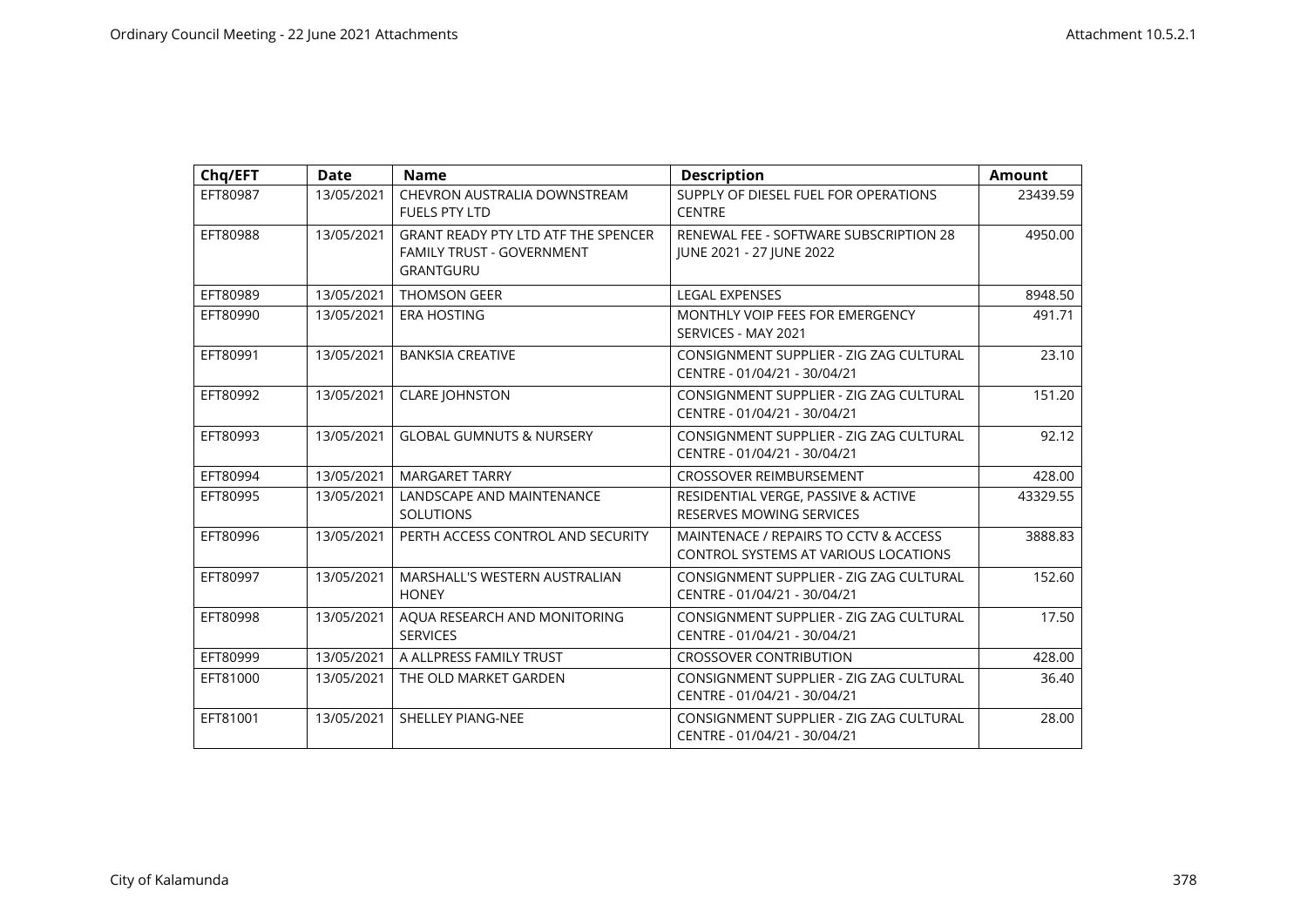| Chq/EFT  | <b>Date</b> | <b>Name</b>                                       | <b>Description</b>                                                                                                                                      | <b>Amount</b> |
|----------|-------------|---------------------------------------------------|---------------------------------------------------------------------------------------------------------------------------------------------------------|---------------|
| EFT81002 | 13/05/2021  | ASCENTION CONSTRUCTION SERVICES PTY<br><b>LTD</b> | PROGRESS PAYMENT 1 - DELIVERY OF<br>MATERIALS FOR ADDITIONAL FEMALE CHANGE<br>ROOMS AT SCOTT RESERVE HIGH WYCOMBE &<br>VARIATION 01 AS PER CHANGES MADE | 39701.93      |
| EFT81003 | 13/05/2021  | PROJECT SCAPE AUSTRALIA PTY LTD                   | SUPPLY AND INSTALLATION OF DOG AGILITY<br>EQUIPMENT AT ELMORE WAY DOG PARK                                                                              | 44000.00      |
| EFT81004 | 13/05/2021  | DARLING RANGE NATURAL PRODUCTS                    | SKINCARE PRESENTATION AT FORRESTFIELD<br><b>LIBRARY</b>                                                                                                 | 75.00         |
| EFT81005 | 13/05/2021  | <b>LOOSE THREADS COLLECTIVE</b>                   | CONSIGNMENT SUPPLIER - ZIG ZAG CULTURAL<br>CENTRE - 01/04/21 - 30/04/21                                                                                 | 43.40         |
| EFT81006 | 13/05/2021  | <b>ANNA SCHNEIDER</b>                             | YOUTH WEEK WA EVENT THE GREAT HULLS<br>HUNT" YOUTH BUSKING PERFORMANCE"                                                                                 | 85.00         |
| EFT81007 | 13/05/2021  | FOOTPRINTS PUBLISHING PTY LTD                     | CONSIGNMENT SUPPLIER - ZIG ZAG CULTURAL<br>CENTRE - 01/04/21 - 30/04/21                                                                                 | 24.43         |
| EFT81008 | 13/05/2021  | <b>LARI SAUKKO</b>                                | PETTY CASH REIMBURSEMENT - USB<br>POWERBANK FOR IPAD / TREE AUDIT                                                                                       | 138.00        |
| EFT81009 | 13/05/2021  | <b>JUSTIN PALLIAN</b>                             | HALL HIRE, KEY & HALL HIRE REFUND -<br>WOODLUPINE COMMUNITY MAIN HALL                                                                                   | 947.00        |
| EFT81010 | 13/05/2021  | ASCENTION CONSTRUCTION SERVICES PTY<br><b>LTD</b> | PROGRESS PAYMENT 2 - ADDITIONAL FEMALE<br>CHANGE ROOMS AT SCOTT RESERVE HIGH<br><b>WYCOMBE</b>                                                          | 67625.07      |
| EFT81011 | 19/05/2021  | <b>LESLEY BOYD</b>                                | COUNCILLOR ALLOWANCE - 01/05/21 -<br>31/05/21                                                                                                           | 2131.67       |
| EFT81012 | 19/05/2021  | KATHLEEN (KATHY) RITCHIE                          | COUNCILLOR ALLOWANCE - 01/05/21 -<br>31/05/21                                                                                                           | 2131.67       |
| EFT81013 | 19/05/2021  | <b>LISA COOPER</b>                                | COUNCILLOR ALLOWANCE - 01/05/21 -<br>31/05/21                                                                                                           | 2131.67       |
| EFT81014 | 19/05/2021  | <b>JOHN GIARDINA</b>                              | COUNCILLOR ALLOWANCE - 01/05/21 -<br>31/05/21                                                                                                           | 2131.67       |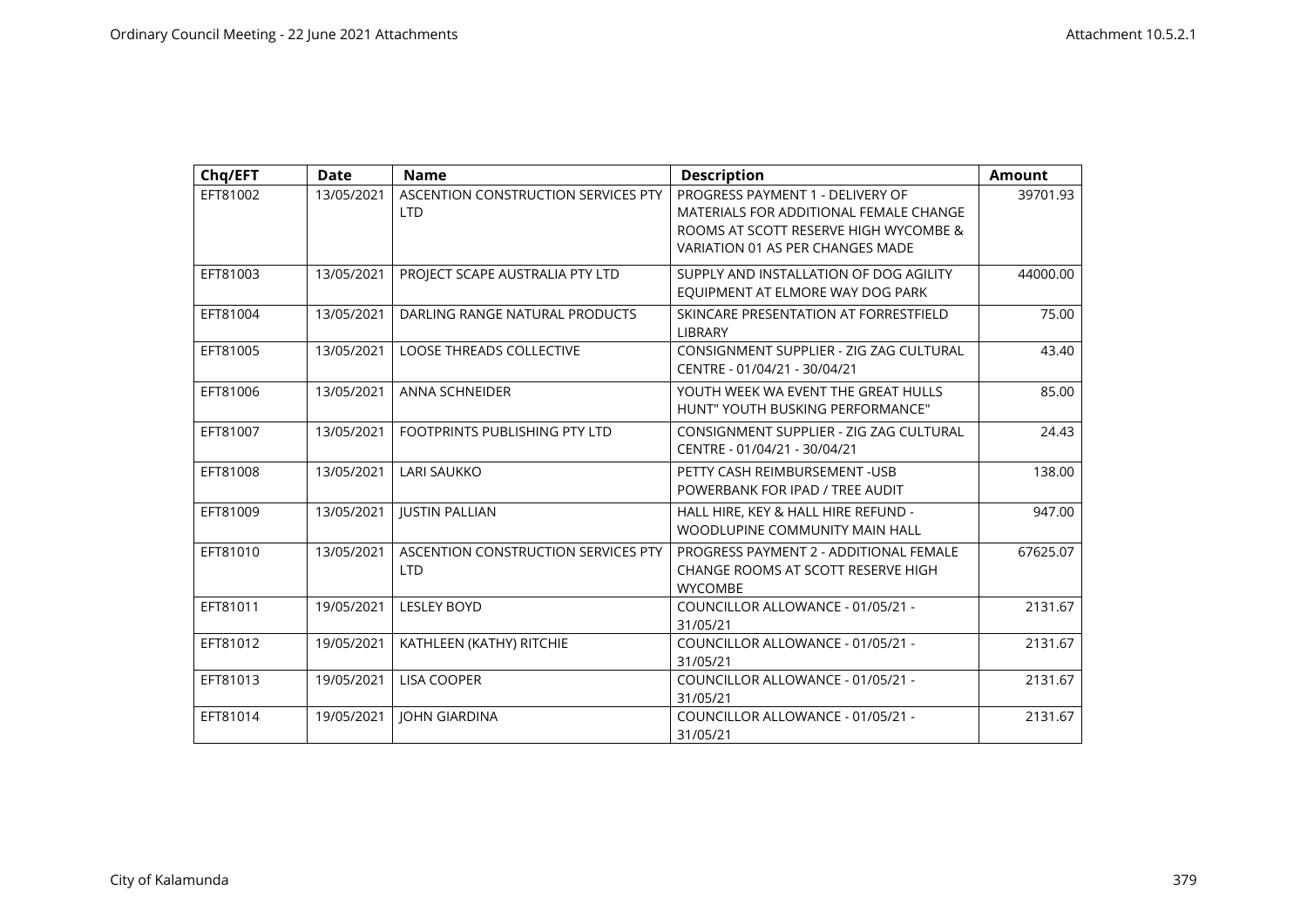| Chq/EFT  | <b>Date</b> | <b>Name</b>                                                        | <b>Description</b>                                                            | <b>Amount</b> |
|----------|-------------|--------------------------------------------------------------------|-------------------------------------------------------------------------------|---------------|
| EFT81015 | 19/05/2021  | <b>GEOFF STALLARD</b>                                              | COUNCILLOR ALLOWANCE - 01/05/21 -<br>31/05/21                                 | 2131.67       |
| EFT81016 | 19/05/2021  | SUSAN (SUE) BILICH                                                 | COUNCILLOR ALLOWANCE - 01/05/21 -<br>31/05/21                                 | 2131.67       |
| EFT81017 | 19/05/2021  | <b>BROOKE O'DONNELL</b>                                            | COUNCILLOR ALLOWANCE - 01/05/21 -<br>31/05/21                                 | 2131.67       |
| EFT81018 | 19/05/2021  | <b>MARGARET THOMAS</b>                                             | COUNCILLOR ALLOWANCE - 01/05/21 -<br>31/05/21                                 | 8071.09       |
| EFT81019 | 19/05/2021  | <b>DYLAN O'CONNOR</b>                                              | COUNCILLOR ALLOWANCE - 01/05/21 -<br>31/05/21                                 | 3438.50       |
| EFT81020 | 19/05/2021  | <b>JANELLE SEWELL</b>                                              | COUNCILLOR ALLOWANCE - 01/05/21 -<br>31/05/21                                 | 2131.67       |
| EFT81021 | 19/05/2021  | <b>MARY CANNON</b>                                                 | COUNCILLOR ALLOWANCE - 01/05/21 -<br>31/05/21                                 | 2131.67       |
| EFT81022 | 19/05/2021  | <b>CAMERON BLAIR</b>                                               | COUNCILLOR ALLOWANCE - 01/05/21 -<br>31/05/21                                 | 2131.67       |
| EFT81023 | 27/05/2021  | <b>CAPITAL RECYCLING</b>                                           | SUPPLY VARIOUS MATERIALS - WALLISTON<br><b>TRANSFER STATION UPGRADE</b>       | 9279.00       |
| EFT81024 | 27/05/2021  | WEX AUSTRALIA PTY LTD - WRIGHT<br>EXPRESS FUEL CARDS AUSTRALIA LTD | FUEL - PERIOD ENDING 24/05/21                                                 | 1184.04       |
| EFT81025 | 27/05/2021  | NIGHTINGALES PHARMACY &<br>NEWSAGENCY KALAMUNDA                    | 6 X \$50 KALACASH GIFT CARDS FOR FEBRUARY<br>AND MARCH 2021 LOCAL HERO AWARDS | 300.00        |
| EFT81026 | 27/05/2021  | NEVERFAIL SPRINGWATER LTD (KALA LIB)                               | BOTTLED WATER SUPPLIES / MAINTENANCE<br>FOR KALAMUNDA LIBRARY                 | 15.84         |
| EFT81027 | 27/05/2021  | ALL ACRYLIC SHAPES                                                 | SUPPLY & DELIVERY OF ACRYLIC SHEETS FOR<br><b>ZZCC MOBILE SIGN</b>            | 112.09        |
| EFT81028 | 27/05/2021  | <b>IMAGE EMBROIDERY</b>                                            | SUPPLY OF UNIFORM FOR VARIOUS STAFF<br><b>MEMBERS</b>                         | 377.85        |
| EFT81029 | 27/05/2021  | <b>COLLECTOR OF PUBLIC MONIES</b><br>(CENTRELINK)                  | <b>CENTREPAY TRANSACTION FEES FOR APRIL</b><br>2021                           | 85.14         |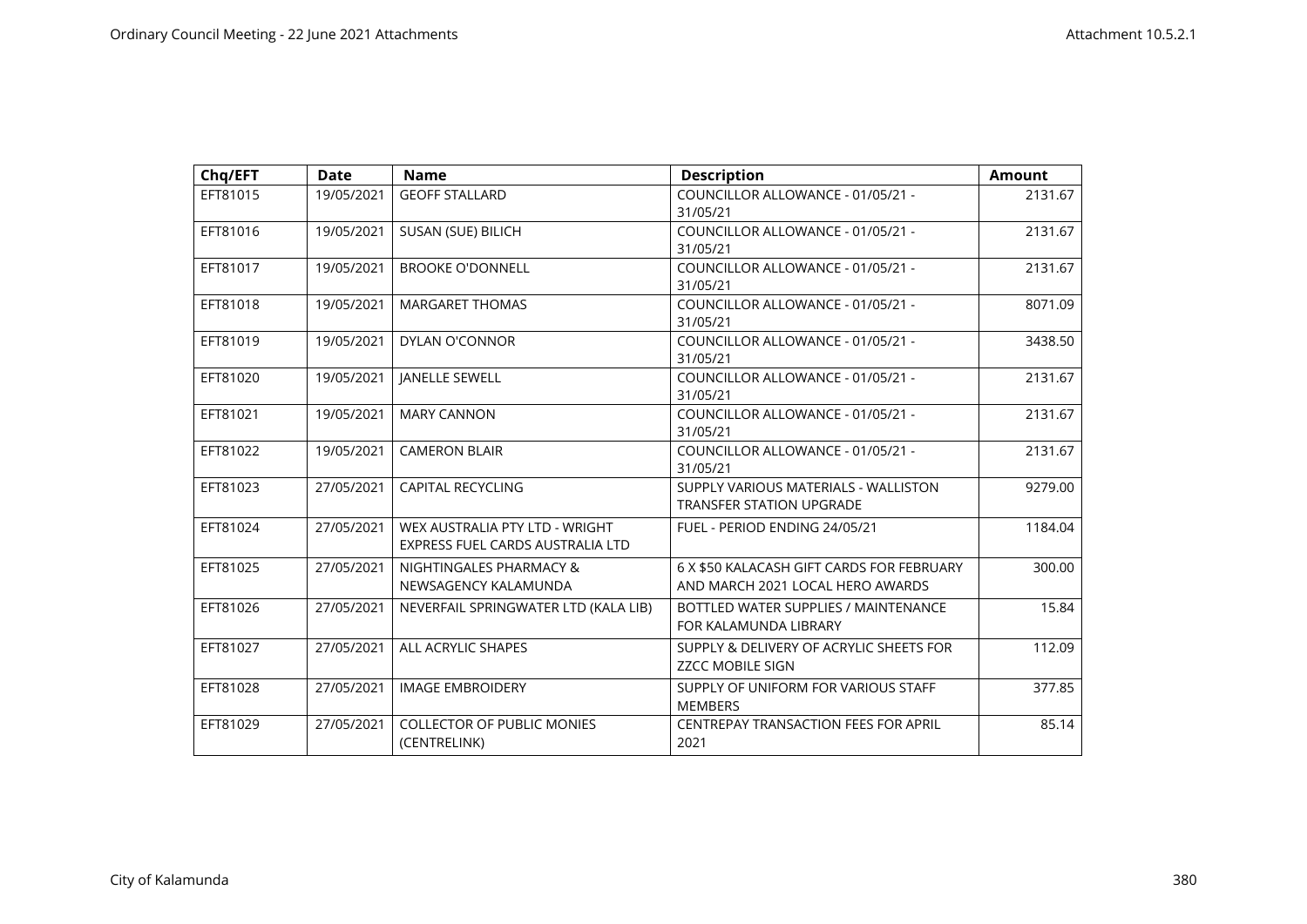| Chq/EFT  | <b>Date</b> | <b>Name</b>                                                 | <b>Description</b>                                                                                                | <b>Amount</b> |
|----------|-------------|-------------------------------------------------------------|-------------------------------------------------------------------------------------------------------------------|---------------|
| EFT81030 | 27/05/2021  | NEVERFAIL SPRINGWATERLTD<br>(FORRESTFIELD LIB)              | BOTTLED WATER SUPPLIES / MAINTENANCE<br>FOR FORRESTFIELD LIBRARY                                                  | 39.60         |
| EFT81031 | 27/05/2021  | ELEMENT ADVISORY PTY LTD                                    | PROFESSIONAL PLANNING SERVICES FOR<br>FORRESTFIELD NORTH, RESIDENTIAL PRECINCT<br>LOCAL PLANNING SCHEME AMENDMENT | 3712.50       |
| EFT81032 | 27/05/2021  | <b>VIP CARPET AND UPHOLSTERY CLEANING</b><br><b>SERVICE</b> | CARPET CLEANING AT VARIOUS LOCATIONS                                                                              | 350.00        |
| EFT81033 | 27/05/2021  | <b>TOTALLY WORKWEAR</b>                                     | SUPPLY OF PROTECTIVE CLOTHING                                                                                     | 169.90        |
| EFT81034 | 27/05/2021  | CATHERINE ROSEMARY SCHOEN                                   | SALE OF ARTWORK - COLOUR & CLAY<br><b>EXHIBITION</b>                                                              | 2530.50       |
| EFT81035 | 27/05/2021  | SPECTRUM ARTS - GORDON MITCHELL                             | KALAMUNDA COMMUNITY CENTRE - PUBLIC<br>ARTWORK - CONCEPT DESIGN FEE                                               | 1000.00       |
| EFT81036 | 27/05/2021  | PERTH OBSERVATORY                                           | PERTH OBSERVATORY PRESENTER FEE FOR<br>COMMUNITY EVENT - YOUR PLACE IN SPACE<br><b>PUBLIC TALK</b>                | 100.00        |
| EFT81037 | 27/05/2021  | <b>JURG KONRAD HUNZIKER</b>                                 | DESIGN ADVISORY COMMITTEE MEETING -<br>18/03/2021 - FEE CLAIM #14                                                 | 600.00        |
| EFT81038 | 27/05/2021  | <b>AUSTRALIAN SERVICES UNION</b>                            | PAYROLL DEDUCTIONS                                                                                                | 71.70         |
| EFT81039 | 27/05/2021  | CITY OF KALAMUNDA STAFF SOCIAL CLUB                         | <b>PAYROLL DEDUCTIONS</b>                                                                                         | 156.00        |
| EFT81040 | 27/05/2021  | <b>BUNNINGS BUILDING SUPPLIES</b>                           | <b>HARDWARE SUPPLIES FOR VARIOUS</b><br><b>LOCATIONS</b>                                                          | 606.43        |
| EFT81041 | 27/05/2021  | <b>COATES HIRE OPERATIONS PTY LTD</b>                       | PLANT / EQUIPMENT HIRE                                                                                            | 556.90        |
| EFT81042 | 27/05/2021  | NAPA - A DIVISION OF GPC ASIA PACIFIC<br>PTY LTD            | <b>PLANT / VEHICLE PARTS</b>                                                                                      | 516.89        |
| EFT81043 | 27/05/2021  | LANDGATE                                                    | EXTRACT OF RECTIFIED AERIAL IMAGERY                                                                               | 567.60        |
| EFT81044 | 27/05/2021  | MCLEODS BARRISTERS & SOLICITORS                             | <b>LEGAL EXPENSES</b>                                                                                             | 4803.07       |
| EFT81045 | 27/05/2021  | CLEANAWAY                                                   | WASTE / RECYCLING & BULK BIN DISPOSAL<br><b>SERVICES FEES</b>                                                     | 11512.41      |
| EFT81046 | 27/05/2021  | <b>TELSTRA CORPORATION</b>                                  | <b>TELEPHONE / INTERNET EXPENSES</b>                                                                              | 30538.39      |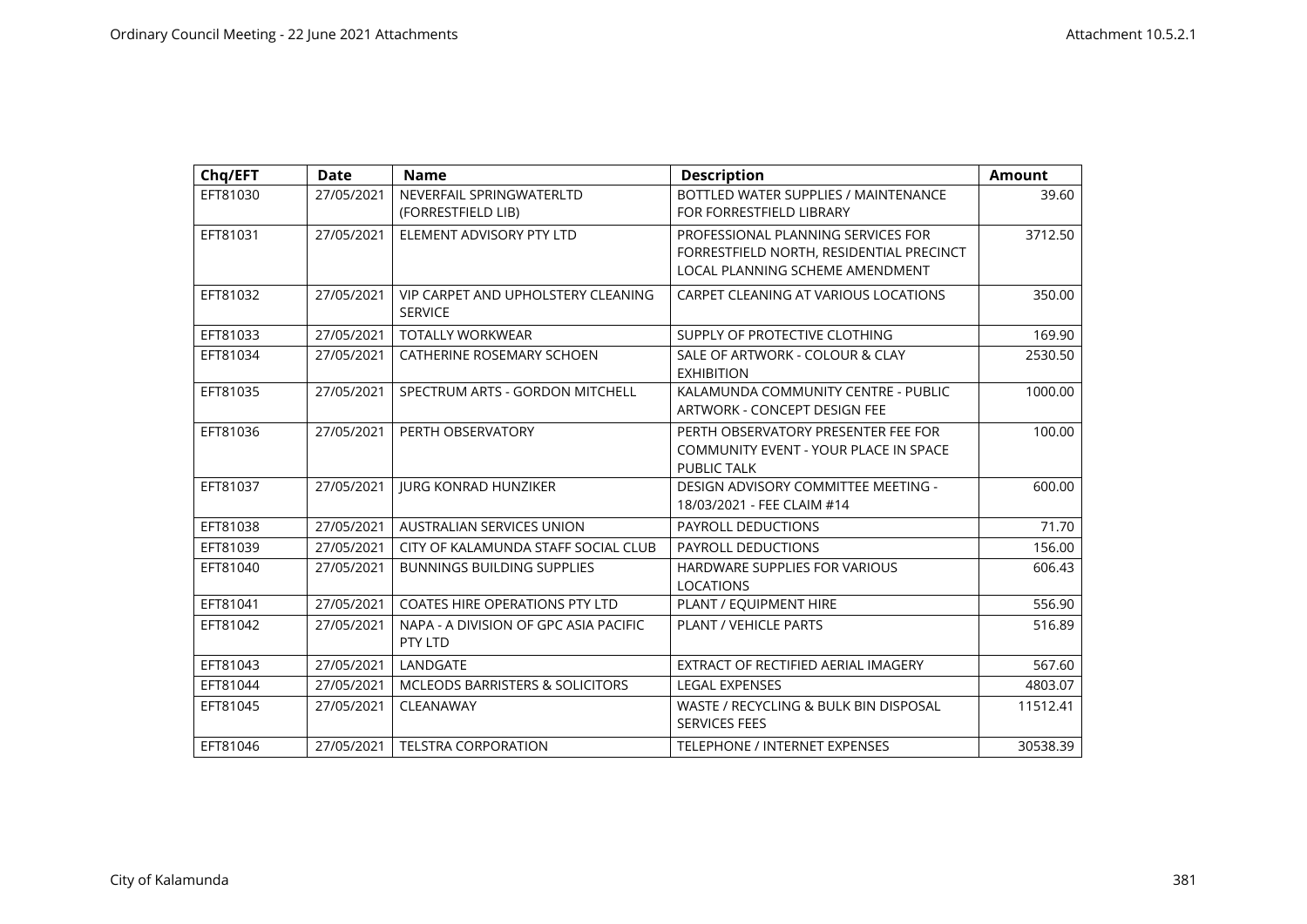| Chq/EFT  | <b>Date</b> | <b>Name</b>                                                        | <b>Description</b>                                                                                        | <b>Amount</b> |
|----------|-------------|--------------------------------------------------------------------|-----------------------------------------------------------------------------------------------------------|---------------|
| EFT81047 | 27/05/2021  | WALKERS HARDWARE (MITRE 10)                                        | <b>HARDWARE SUPPLIES</b>                                                                                  | 232.98        |
| EFT81048 | 27/05/2021  | <b>ECHO NEWSPAPER</b>                                              | ADVERTISING FOR VARIOUS JOBS / EVENTS                                                                     | 660.00        |
| EFT81049 | 27/05/2021  | MCKAY EARTHMOVING PTY LTD                                          | PLANT EQUIPMENT AND OPERATOR HIRE FOR<br>VARIOUS LOCATIONS - OPEN DRAINS & WORKS<br>AT DIXON RD KALAMUNDA | 39815.27      |
| EFT81050 | 27/05/2021  | EASTERN METROPOLITAN REGIONAL<br><b>COUNCIL (EMRC)</b>             | DOMESTIC / WASTE CHARGES - RED HILL TIP,<br><b>MATTRESS &amp; TIMBER DISPOSAL FEES</b>                    | 371231.23     |
| EFT81051 | 27/05/2021  | <b>BORAL CONSTRUCTION MATERIALS</b><br><b>GROUP</b>                | ROAD MATERIALS FOR VARIOUS LOCATIONS                                                                      | 1227.62       |
| EFT81052 | 27/05/2021  | <b>JASON SIGNMAKERS</b>                                            | SIGNAGE SUPPLIES                                                                                          | 421.85        |
| EFT81053 | 27/05/2021  | <b>FASTA COURIERS</b>                                              | <b>COURIER FEES</b>                                                                                       | 293.87        |
| EFT81054 | 27/05/2021  | <b>BCITF</b>                                                       | LEVY FEE - APRIL 2021                                                                                     | 23042.86      |
| EFT81055 | 27/05/2021  | <b>SG ENVIRO</b>                                                   | SEPTIC / GREASE TANK CLEAN OUT SERVICES AT<br><b>VARIOUS LOCATIONS</b>                                    | 765.69        |
| EFT81056 | 27/05/2021  | <b>BRADOCK PODIATRY SERVICES PTY LTD</b>                           | PODIATRY SERVICES AT JACK HEALEY CENTRE                                                                   | 1016.16       |
| EFT81057 | 27/05/2021  | <b>LINDLEY CONTRACTING</b>                                         | PLUMBING REPAIRS / MAINTENANCE FOR<br><b>VARIOUS LOCATIONS</b>                                            | 4840.55       |
| EFT81058 | 27/05/2021  | KALA BOB KATS PTY LTD                                              | PLANT EQUIPMENT AND OPERATOR HIRE FOR<br><b>VARIOUS LOCATIONS</b>                                         | 19882.50      |
| EFT81059 | 27/05/2021  | SYNERGY                                                            | POWER CHARGES                                                                                             | 15113.12      |
| EFT81060 | 27/05/2021  | DEPARTMENT OF BIODIVERSITY,<br><b>CONSERVATION AND ATTRACTIONS</b> | ANNUAL ALL PARKS PASS                                                                                     | 877.47        |
| EFT81061 | 27/05/2021  | <b>ALINTA ENERGY</b>                                               | <b>GAS CHARGES</b>                                                                                        | 12.70         |
| EFT81062 | 27/05/2021  | DEPARTMENT OF PREMIER & CABINET                                    | <b>GOVERNMENT GAZETTE ADVERTISING</b>                                                                     | 92.70         |
| EFT81063 | 27/05/2021  | HANSON CONSTRUCTION MATERIALS PTY<br><b>LTD</b>                    | ROAD MATERIAL SUPPLIES FOR VARIOUS<br><b>LOCATIONS</b>                                                    | 11795.86      |
| EFT81064 | 27/05/2021  | <b>GRIMES CONTRACTING PTY LTD</b>                                  | <b>CONTRACTOR BUILDING MAINTENANCE FOR</b><br><b>VARIOUS BUILDINGS</b>                                    | 2678.50       |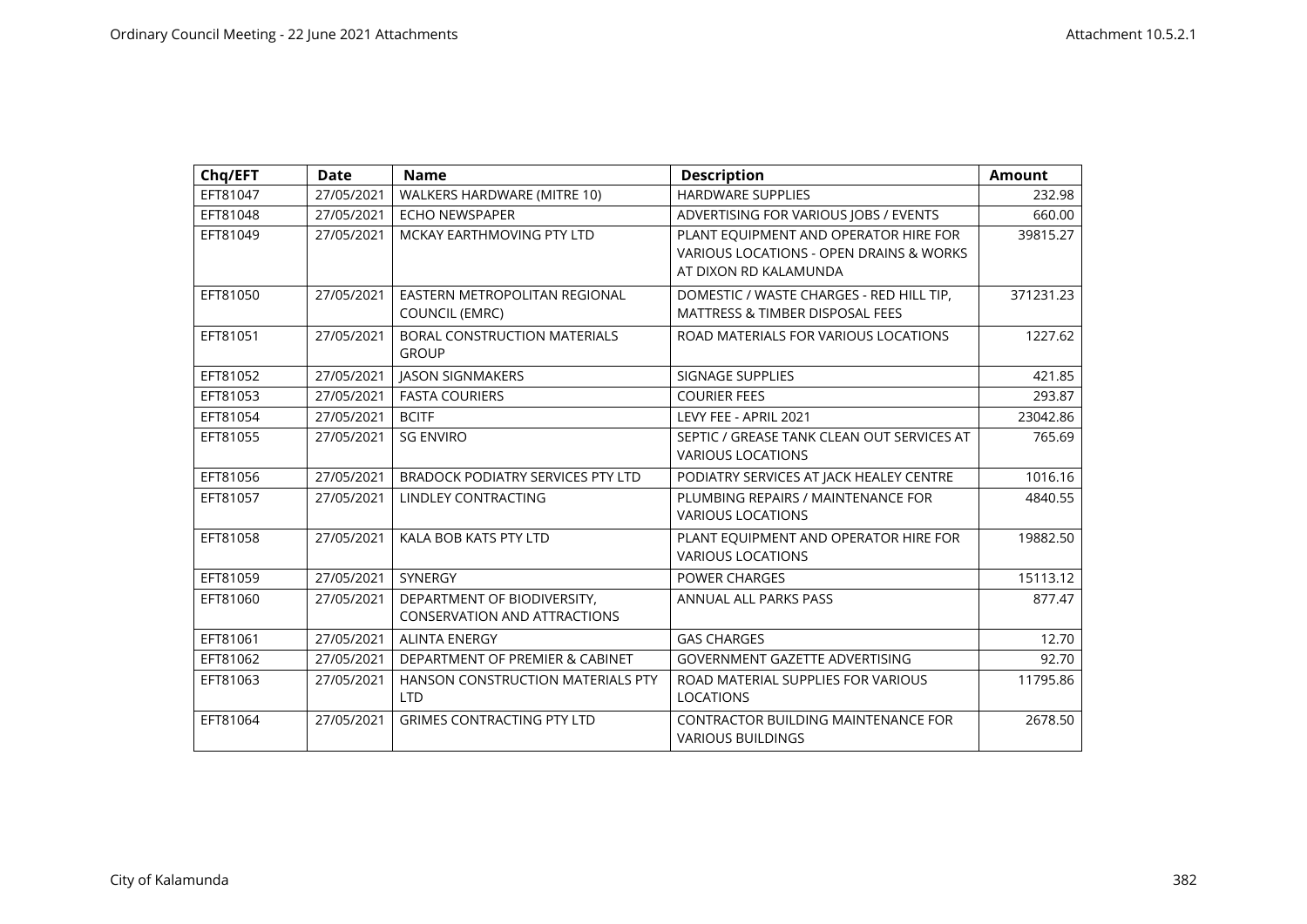| Chq/EFT  | <b>Date</b> | <b>Name</b>                                           | <b>Description</b>                                                                                       | Amount   |
|----------|-------------|-------------------------------------------------------|----------------------------------------------------------------------------------------------------------|----------|
| EFT81065 | 27/05/2021  | <b>COCKBURN CEMENT</b>                                | ROAD / FOOTPATH MATERIALS                                                                                | 324.06   |
| EFT81066 | 27/05/2021  | WA LIMESTONE COMPANY                                  | ROAD MATERIALS FOR VARIOUS LOCATIONS                                                                     | 3029.34  |
| EFT81067 | 27/05/2021  | <b>WESTSIDE FIRE SERVICES</b>                         | TESTING AND INSPECTION OF FIRE EQUIPMENT<br>/ SUPPLIES                                                   | 803.17   |
| EFT81068 | 27/05/2021  | <b>WINC AUSTRALIA PTY LTD</b>                         | STATIONERY / OFFICE SUPPLIES                                                                             | 191.83   |
| EFT81069 | 27/05/2021  | KALAMUNDA STATE EMERGENCY SERVICE<br>(SES)            | REIMBURSEMENT - GOODS AND SERVICES                                                                       | 1951.12  |
| EFT81070 | 27/05/2021  | MILPRO WA (INCORPORATING HILL TOP<br><b>TROPHIES)</b> | SUPPLY OF NAME BADGES FOR VARIOUS STAFF                                                                  | 349.25   |
| EFT81071 | 27/05/2021  | <b>BRICK CONCEPTS</b>                                 | CROSSOVER MAINTENANCE / REPAIRS FOR<br><b>VARIOUS LOCATIONS</b>                                          | 990.00   |
| EFT81072 | 27/05/2021  | BUCHER MUNICIPAL PTY LTD                              | <b>PLANT / VEHICLE PARTS</b>                                                                             | 3999.65  |
| EFT81073 | 27/05/2021  | <b>LO-GO APPOINTMENTS</b>                             | HIRE OF TEMPORARY STAFF FOR DEPOT /<br><b>ADMIN</b>                                                      | 10820.67 |
| EFT81074 | 27/05/2021  | <b>BRIDGESTONE AUSTRALIA LTD</b>                      | <b>PLANT / VEHICLE PARTS</b>                                                                             | 968.00   |
| EFT81075 | 27/05/2021  | <b>BENARA NURSERIES</b>                               | <b>GARDEN / VERGE SUPPLIES</b>                                                                           | 885.23   |
| EFT81076 | 27/05/2021  | <b>LIMECRETE PTY LTD</b>                              | SUPPLY OF ROAD MATERIALS FOR VARIOUS<br><b>LOCATIONS</b>                                                 | 745.80   |
| EFT81077 | 27/05/2021  | <b>I BLACKWOOD &amp; SON LIMITED</b>                  | <b>GENERAL HARDWARE &amp; PROTECTIVE WEAR</b><br><b>SUPPLIES</b>                                         | 1056.83  |
| EFT81078 | 27/05/2021  | <b>EASTERN HILLS SAWS AND MOWERS</b>                  | PLANT / VEHICLE PARTS                                                                                    | 412.80   |
| EFT81079 | 27/05/2021  | JR & A HERSEY PTY LTD                                 | <b>HARDWARE SUPPLIES</b>                                                                                 | 1680.25  |
| EFT81080 | 27/05/2021  | PICKERING BROOK SPORTS CLUB (INC)                     | <b>CONTRIBUTION TOWARDS THE LIGHTING</b><br>IMPROVEMENT DESIGN FOR GEORGE SPRIGGS<br><b>RESERVE OVAL</b> | 1000.00  |
| EFT81081 | 27/05/2021  | STATEWEST PLANNING                                    | CELL 9 OUTLINE DEVELOPMENT PLAN - 44 ST<br>JOHN ROAD - SUBDIVISION LAYOUT REVIEW                         | 5830.00  |
| EFT81082 | 27/05/2021  | SATTERLEY FORRESTFIELD PTY LTD                        | <b>RATES REFUND</b>                                                                                      | 914.22   |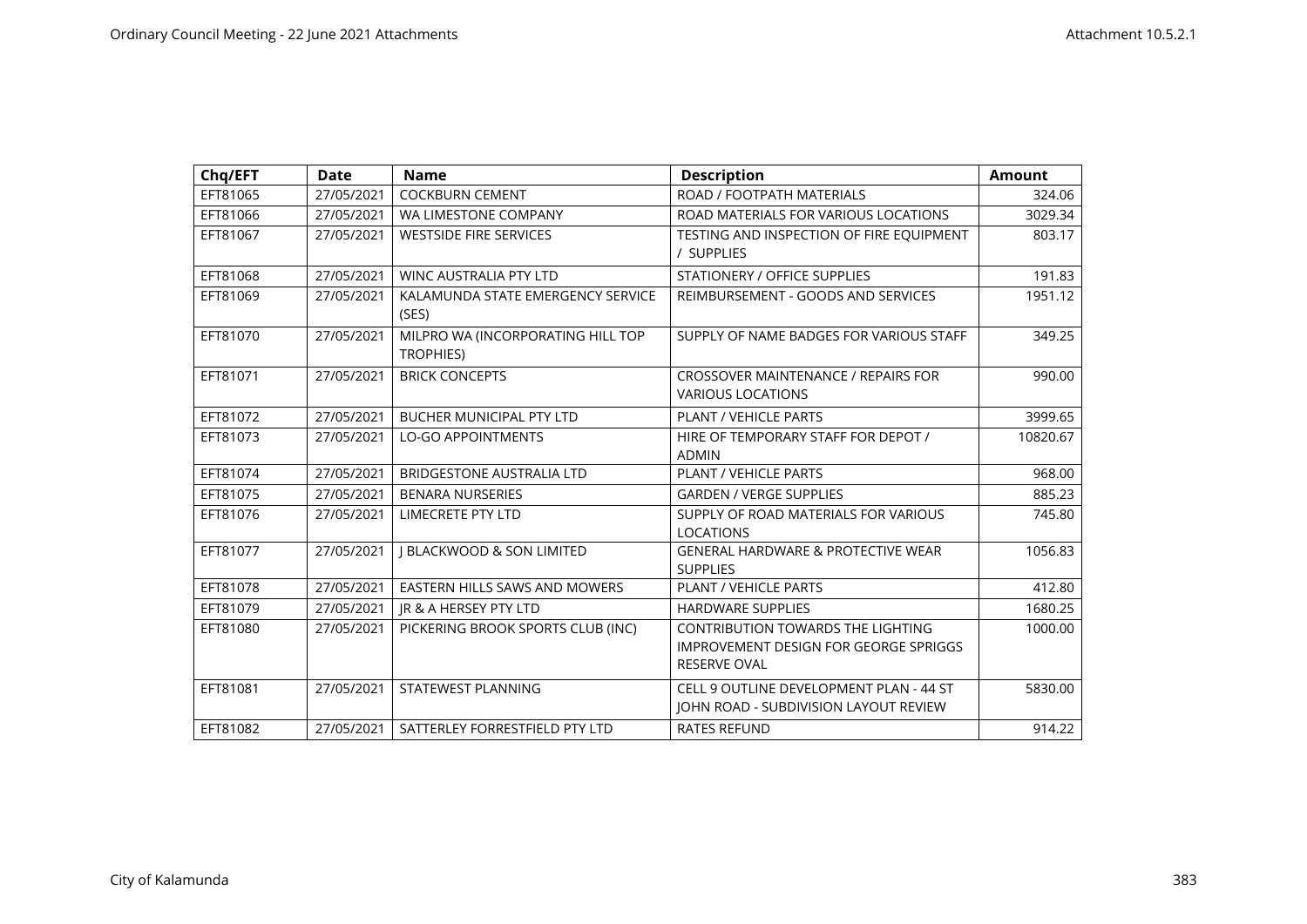| Chq/EFT  | <b>Date</b> | <b>Name</b>                          | <b>Description</b>                                                                                                 | <b>Amount</b> |
|----------|-------------|--------------------------------------|--------------------------------------------------------------------------------------------------------------------|---------------|
| EFT81083 | 27/05/2021  | WATTLE GROVE VETERINARY HOSPITAL     | <b>VETERINARY FEES</b>                                                                                             | 480.00        |
| EFT81084 | 27/05/2021  | CAT WELFARE SOCIETY INC              | REHOMING OF UNCLAIMED CATS FROM<br><b>POUND</b>                                                                    | 88.00         |
| EFT81085 | 27/05/2021  | HIGH WYCOMBE CRICKET CLUB            | SCOTT RESERVE - HIGH WYCOMBE CRICKET<br><b>CLUB CRICKET WICKET MAINTENANCE</b><br>AGREEMENT PERIOD JAN - JUNE 2021 | 17829.47      |
| EFT81086 | 27/05/2021  | <b>MARTIN'S TRAILER PARTS</b>        | PLANT / VEHICLE PARTS                                                                                              | 137.42        |
| EFT81087 | 27/05/2021  | SPORTS TURF TECHNOLOGY               | JACARANDA SPRINGS TURF REPORT AND<br>MAINTENANCE RECOMMENDATIONS                                                   | 550.00        |
| EFT81088 | 27/05/2021  | MIDWAY FORD (WA)                     | SUPPLY OF 1 NEW VEHICLE                                                                                            | 40406.22      |
| EFT81089 | 27/05/2021  | <b>TOTAL EDEN PTY LTD</b>            | RETICULATION PARTS AND EQUIPMENT AS<br><b>REQUIRED</b>                                                             | 1682.73       |
| EFT81090 | 27/05/2021  | <b>HAWLEY'S BOBCAT SERVICE</b>       | PLANT EQUIPMENT AND OPERATOR HIRE FOR<br><b>VARIOUS LOCATIONS</b>                                                  | 8089.05       |
| EFT81091 | 27/05/2021  | <b>CAI FENCES</b>                    | <b>FENCING SUPPLIES / REPAIRS</b>                                                                                  | 3096.50       |
| EFT81092 | 27/05/2021  | WA HINO SALES & SERVICE              | PLANT / VEHICLE PARTS                                                                                              | 107.71        |
| EFT81093 | 27/05/2021  | <b>SCANLAN SURVEYS PTY LTD</b>       | SURVEYING CONSULTING SERVICES - CROWN<br>SUBDIVISION - NORLING RD HIGH WYCOMBE                                     | 4125.00       |
| EFT81094 | 27/05/2021  | ACCESS ICON PTY LTD T/A CASCADA      | DRAINAGE SUPPLIES FOR VARIOUS LOCATIONS                                                                            | 18543.16      |
| EFT81095 | 27/05/2021  | ORBIT HEALTH & FITNESS SOLUTIONS     | SUPPLY & DELIVERY OF VARIOUS GYM<br><b>EQUIPMEMT</b>                                                               | 510.40        |
| EFT81096 | 27/05/2021  | AMEREX FIRE (WA) (E FIRE AND SAFETY) | FIRE EQUIPMENT MAINTENANCE FOR VARIOUS<br><b>LOCATIONS</b>                                                         | 1224.30       |
| EFT81097 | 27/05/2021  | HILL TOP GROUP PTY                   | <b>CONTRACTOR BUILDING MAINTENANCE FOR</b><br><b>VARIOUS BUILDINGS</b>                                             | 7585.00       |
| EFT81098 | 27/05/2021  | LIFTING BY DESIGN PTY LTD            | PLANT / VEHICLE PARTS                                                                                              | 280.50        |
| EFT81099 | 27/05/2021  | ROAD AND TRAFFIC SERVICES PTY LTD    | SETOUT & INSTALL PAVEMENT MARKING ON<br>KENNETH RD & OLDHAM PASS HIGH WYCOMBE                                      | 1644.50       |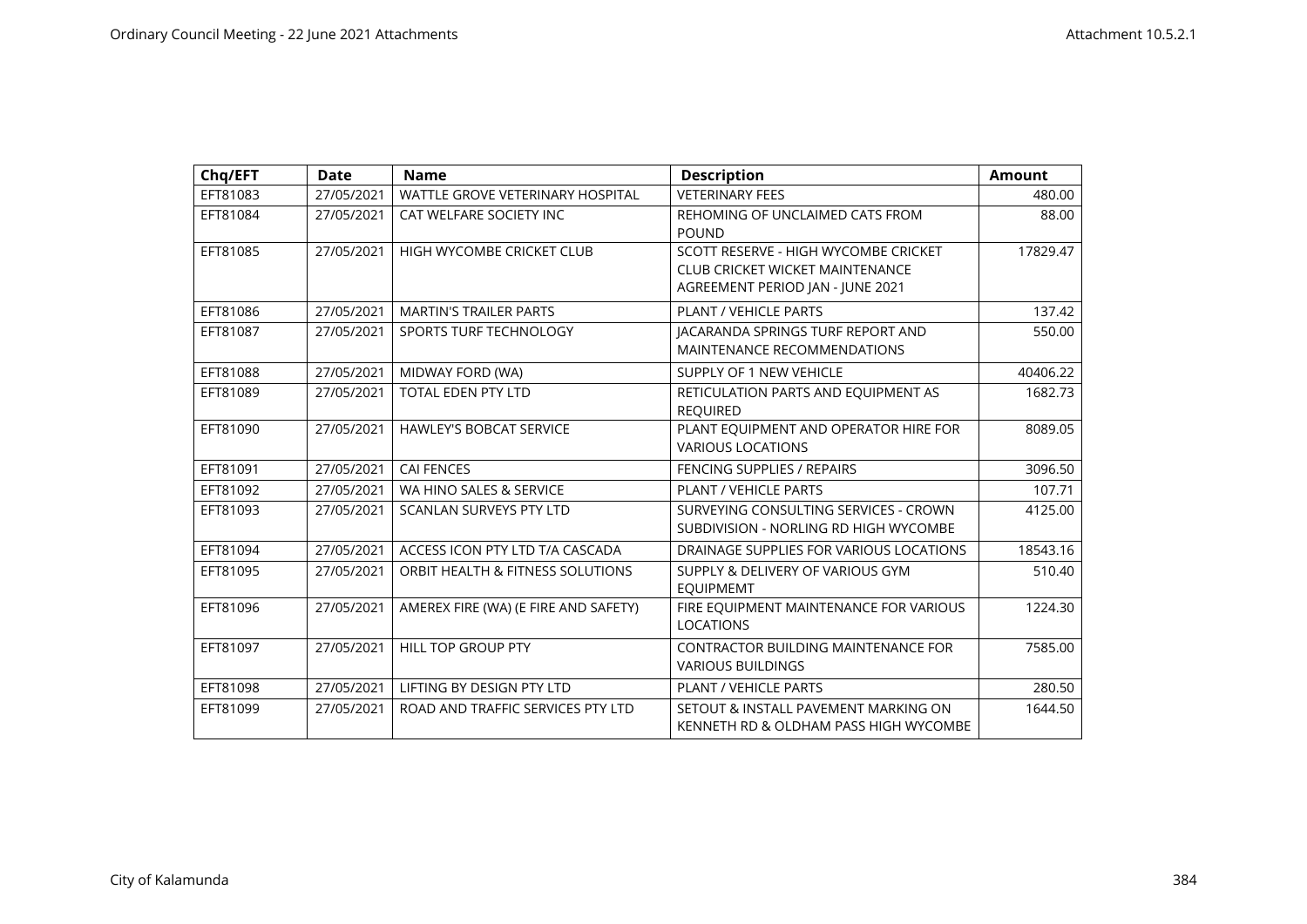| Chq/EFT  | <b>Date</b> | <b>Name</b>                                                        | <b>Description</b>                                                                             | <b>Amount</b> |
|----------|-------------|--------------------------------------------------------------------|------------------------------------------------------------------------------------------------|---------------|
| EFT81100 | 27/05/2021  | HAYS SPECIALIST RECRUITMENT<br>(AUSTRALIA) PTY LTD                 | HIRE OF TEMPORARY STAFF FOR ADMIN /<br><b>DEPOT</b>                                            | 4428.79       |
| EFT81101 | 27/05/2021  | ENGIE MECHANICAL SERVICES AUSTRALIA<br>PTY LTD                     | AIRCONDITIONING MAINTENANCE / REPAIRS<br>FOR VARIOUS LOCATIONS                                 | 1829.49       |
| EFT81102 | 27/05/2021  | QUICK CORPORATE AUST PTY LTD                                       | STATIONERY & OFFICE SUPPLIES                                                                   | 1777.49       |
| EFT81103 | 27/05/2021  | MCDOWALL AFFLECK PTY LTD                                           | 85% OF DETAILED DESIGN AND<br>DOCUMENTATION FOR DRAINAGE UPGRADES<br>TO STIRK PARK, KALAMUNDA  | 9625.00       |
| EFT81104 | 27/05/2021  | PLAYMASTER PTY LTD                                                 | REPAIRS TO PLAYGROUND EQUIPMENT AT<br>LINCOLN RESERVE FORRESTFIELD                             | 957.00        |
| EFT81105 | 27/05/2021  | <b>WREN OIL</b>                                                    | WASTE OIL RECYCLING - DISPOSAL FEES                                                            | 16.50         |
| EFT81106 | 27/05/2021  | <b>BOC LIMITED</b>                                                 | SUPPLY OF DRY ICE PELLETS                                                                      | 28.64         |
| EFT81107 | 27/05/2021  | <b>CASTLEDEX</b>                                                   | SUPPLY & INSTALLATION OF OFFICE<br>EQUIPMENT AT KALAMUNDA COMMUNITY<br><b>CENTRE</b>           | 5959.80       |
| EFT81108 | 27/05/2021  | COCA-COLA AMATIL (AUST) PTY LTD                                    | KIOSK SUPPLIES FOR HARTFIELD RECREATION<br><b>CENTRE</b>                                       | 430.38        |
| EFT81109 | 27/05/2021  | DIRECT TRADES SUPPLY PTY LTD                                       | <b>VARIOUS HARDWARE SUPPLIES</b>                                                               | 414.27        |
| EFT81110 | 27/05/2021  | SHRED-X PTY LTD                                                    | SECURE DOCUMENT DISPOSAL BIN REMOVAL<br>AND REPLACEMENT                                        | 88.00         |
| EFT81111 | 27/05/2021  | OFFICEWORKS SUPERSTORES PTY LTD                                    | OFFICE SUPPLIES / STATIONERY FOR VARIOUS<br><b>LOCATIONS</b>                                   | 1329.33       |
| EFT81112 | 27/05/2021  | DOWNER EDI WORKS PTY LTD                                           | CONSTRUCTION OF THE SHARED PATHWAY AT<br>PALMER CRESCENT & BUTCHER ROAD HIGH<br><b>WYCOMBE</b> | 156993.82     |
| EFT81113 | 27/05/2021  | DEPARTMENT OF BIODIVERSITY,<br><b>CONSERVATION AND ATTRACTIONS</b> | MERCHANDISE SUPPLIES FOR RESALE AT THE<br>ZIG ZAG CULTURAL CENTRE                              | 958.14        |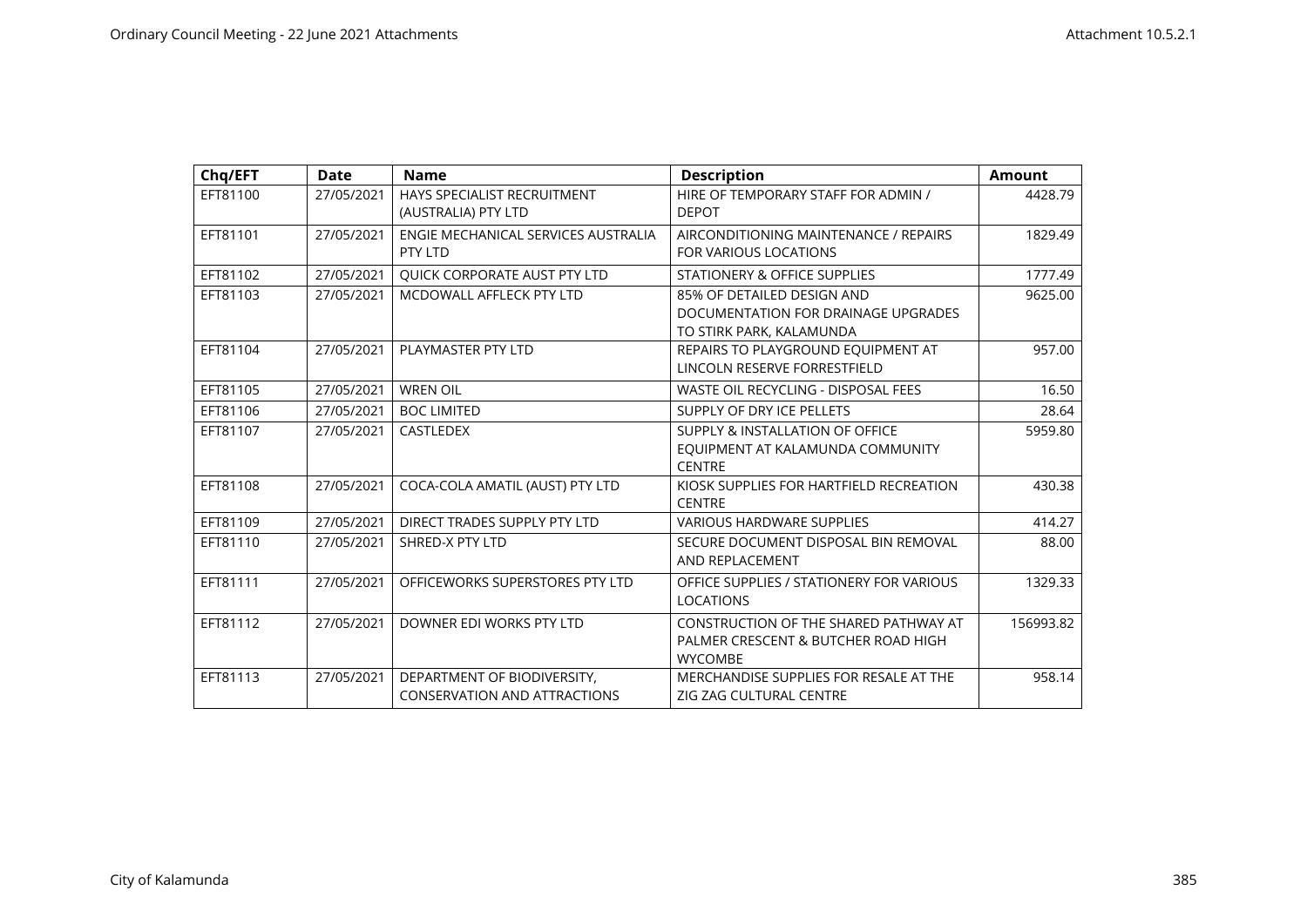| Chq/EFT  | <b>Date</b> | <b>Name</b>                                                   | <b>Description</b>                                                                                                                    | <b>Amount</b> |
|----------|-------------|---------------------------------------------------------------|---------------------------------------------------------------------------------------------------------------------------------------|---------------|
| EFT81114 | 27/05/2021  | CABLE LOCATES & CONSULTING                                    | LOCATION SERVICES FOR LARWOOD CRESCENT<br>HIGH WYCOMBE & KALAMUNDA COMMUNITY<br><b>CENTRE</b>                                         | 1505.90       |
| EFT81115 | 27/05/2021  | VERMEER (WA & NT)                                             | <b>PLANT / VEHICLE PARTS</b>                                                                                                          | 529.09        |
| EFT81116 | 27/05/2021  | ELECTRICITY NETWORKS CORP T/A<br><b>WESTERN POWER</b>         | NEW STREET LIGHTING ON WELSHPOOL AND<br>POMEROY ROADS & DESIGN FOR LED STREET<br>LIGHTING STAGE ONE                                   | 62436.00      |
| EFT81117 | 27/05/2021  | <b>WOOLWORTHS GROUP LIMITED</b>                               | <b>GROCERY SUPPLIES</b>                                                                                                               | 529.02        |
| EFT81118 | 27/05/2021  | FORRESTFIELD TENNIS CLUB (INC)                                | FORRESTFIELD TENNIS CLUB HIRE FEES FROM<br><b>HARTFIELD PARK RECREATION CENTRE</b><br>01/04/21 - 30/04/21                             | 32.00         |
| EFT81119 | 27/05/2021  | <b>EASTERN REGION SECURITY</b>                                | SECURITY SERVICES TO VARIOUS LOCATIONS                                                                                                | 4747.06       |
| EFT81120 | 27/05/2021  | <b>GLENDA DAWN CHARLTON (PODIATRY)</b>                        | PODIATRY SERVICES AT JACK HEALEY CENTRE                                                                                               | 388.96        |
| EFT81121 | 27/05/2021  | <b>CASTLEDINE &amp; CASTLEDINE DESIGNERS</b>                  | DESIGN / ARTWORK & PRINTING OF VARIOUS<br><b>ITEMS</b>                                                                                | 495.00        |
| EFT81122 | 27/05/2021  | FORRESTFIELD / HIGH WYCOMBE BRANCH<br>- WA LABOUR             | <b>KEY BOND REFUND</b>                                                                                                                | 50.00         |
| EFT81123 | 27/05/2021  | ALLAN DAVIES & TREVOR CHUDLEIGH<br><b>ARCHITECTS</b>          | ARCHITECTURAL CONSULTANCY SERVICES - PAT<br>MORAN PAVILION - ADDITIONAL FEMALE<br><b>CHANGE ROOMS</b>                                 | 885.50        |
| EFT81124 | 27/05/2021  | THE BRICK DOCTOR PTY LTD (PREVIOUSLY<br>- BRICKSFIX WA)       | REPAIR THE WALL & FENCE AT 60 GOLDEN<br><b>CRESCENT HIGH WYCOMBE</b>                                                                  | 2310.00       |
| EFT81125 | 27/05/2021  | <b>HW &amp; ASSOCIATES</b>                                    | COST MANAGEMENT SERVICES FOR THE<br>DESIGN, DOCUMENTATION AND CONTRACT<br>ADMINISTRATION FOR THE KALAMUNDA<br><b>COMMUNITY CENTRE</b> | 4180.00       |
| EFT81126 | 27/05/2021  | MOWMASTER TURF EQUIPMENT                                      | <b>PLANT / VEHICLE PARTS</b>                                                                                                          | 265.00        |
| EFT81127 | 27/05/2021  | <b>KYOCERA DOCUMENT SOLUTIONS</b><br><b>AUSTRALIA PTY LTD</b> | PHOTOCOPIER SERVICE COSTS FOR VARIOUS<br><b>LOCATIONS</b>                                                                             | 3461.48       |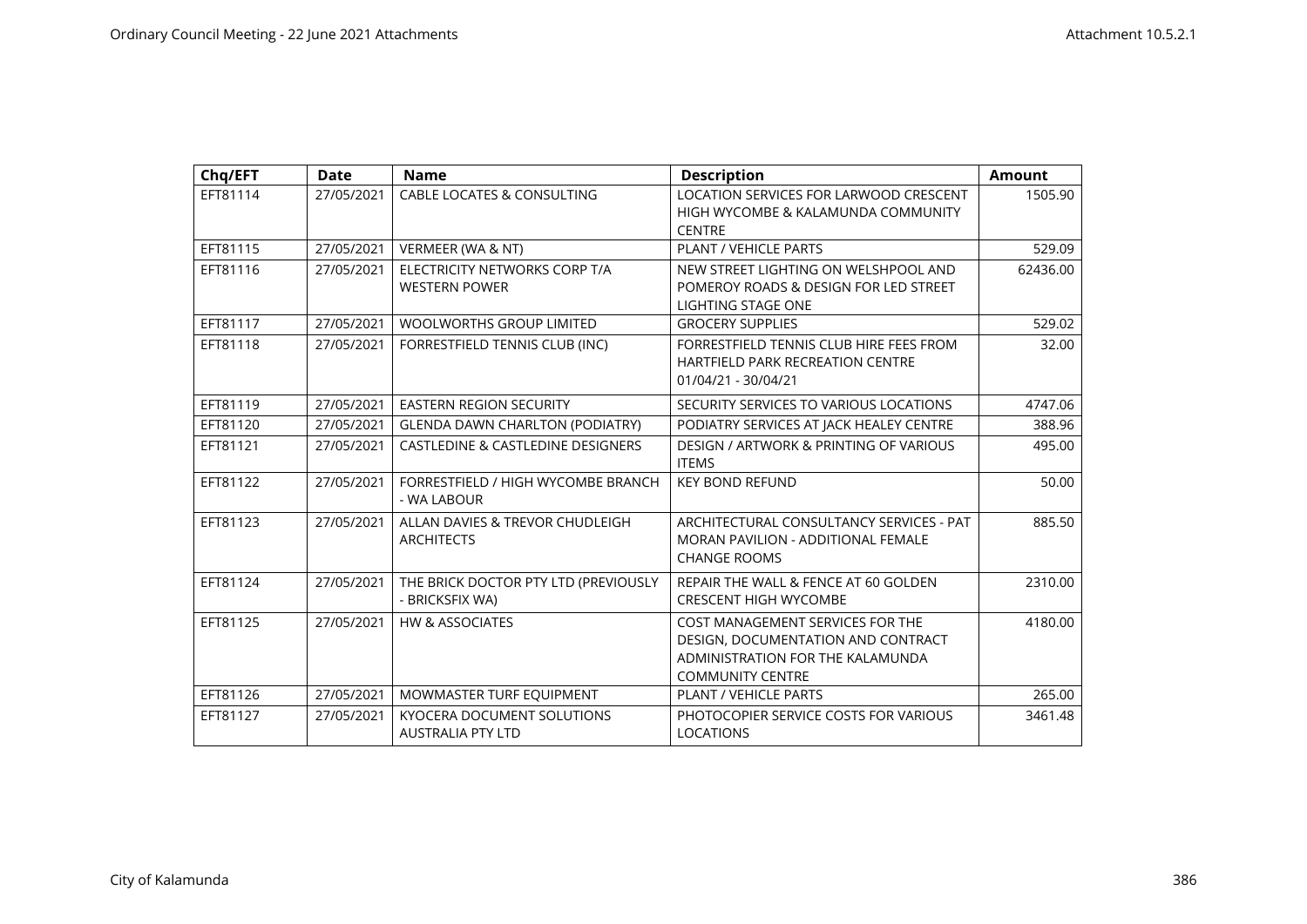| Chq/EFT  | <b>Date</b> | <b>Name</b>                                                            | <b>Description</b>                                                                                                                         | <b>Amount</b> |
|----------|-------------|------------------------------------------------------------------------|--------------------------------------------------------------------------------------------------------------------------------------------|---------------|
| EFT81128 | 27/05/2021  | DRAINFLOW SERVICES PTY LTD                                             | CLEANING / MAINTAINING STORM WATER<br>DRAINS AT CITY VISTA GOOSEBERRY HILL                                                                 | 2376.00       |
| EFT81129 | 27/05/2021  | POSITION PARTNERS PTY LTD                                              | SUPPLY OF SURVEY BIPOD THUMB RELEASE<br><b>ECONOMY RED</b>                                                                                 | 203.50        |
| EFT81130 | 27/05/2021  | <b>NATALIE KNOTT</b>                                                   | <b>HALL BOND REFUND</b>                                                                                                                    | 200.00        |
| EFT81131 | 27/05/2021  | CONTRAFLOW                                                             | <b>TRAFFIC MANAGEMENT FOR VARIOUS</b><br><b>LOCATIONS</b>                                                                                  | 24256.15      |
| EFT81132 | 27/05/2021  | <b>AVELING HOMES</b>                                                   | <b>BUILDING APPLICATION FEES REFUND</b>                                                                                                    | 859.20        |
| EFT81133 | 27/05/2021  | DAVID GRAY & CO PTY LTD                                                | WHEELIE RUBBISH BIN SUPPLIES                                                                                                               | 109.12        |
| EFT81134 | 27/05/2021  | <b>GT AUTOMOTIVE FASTENERS</b>                                         | PLANT / VEHICLE PARTS                                                                                                                      | 73.50         |
| EFT81135 | 27/05/2021  | <b>CORPORATE ENERGY AUSTRALIA PTY LTD</b>                              | PLANT / VEHICLE PARTS                                                                                                                      | 3320.31       |
| EFT81136 | 27/05/2021  | <b>BEAVER TREE SERVICES</b>                                            | <b>GENERAL TREE SERVICES / UNDER POWERLINES</b><br>PRUNING FOR VARIOUS LOCATIONS                                                           | 73233.89      |
| EFT81137 | 27/05/2021  | THE GOOD GUYS                                                          | SUPPLY OF ELECTRICAL SUPPLIES FOR BUSH<br><b>FIRE BRIGADE</b>                                                                              | 1295.00       |
| EFT81138 | 27/05/2021  | FUJI XEROX AUSTRALIA PTY LTD                                           | PHOTOCOPYING SERVICES FOR VARIOUS<br><b>LOCATIONS</b>                                                                                      | 303.95        |
| EFT81139 | 27/05/2021  | SUPALUX LINEMARKING PTY LTD                                            | SUPPLY OF MATERIAL, LABOUR AND<br>EQUIPMENT TO CARRY OUT THE PAINTING OF<br>EXISTING PLAYGROUND AT LINCOLN RESERVE,<br><b>FORRESTFIELD</b> | 5445.00       |
| EFT81140 | 27/05/2021  | DEPARTMENT OF PLANNING, LANDS AND<br>HERITAGE OPERATING ACCOUNT (DAPS) | DEVELOPMENT APPLICATION FEE REFUND -<br>DAP/21/01988 - LOT 580 49 SANDERSON RD<br><b>LESMURDIE</b>                                         | 9680.00       |
| EFT81141 | 27/05/2021  | REMONDIS AUSTRALIA PTY LTD                                             | COLLECTION & RECYCLING OF CARDBOARD AT<br><b>WALLISTION TRANSFER STATION</b>                                                               | 2863.39       |
| EFT81142 | 27/05/2021  | DYMOCKS PERTH PTY LTD T/A DYMOCKS<br><b>MIDLAND</b>                    | <b>LIBRARY SUPPLIES</b>                                                                                                                    | 304.27        |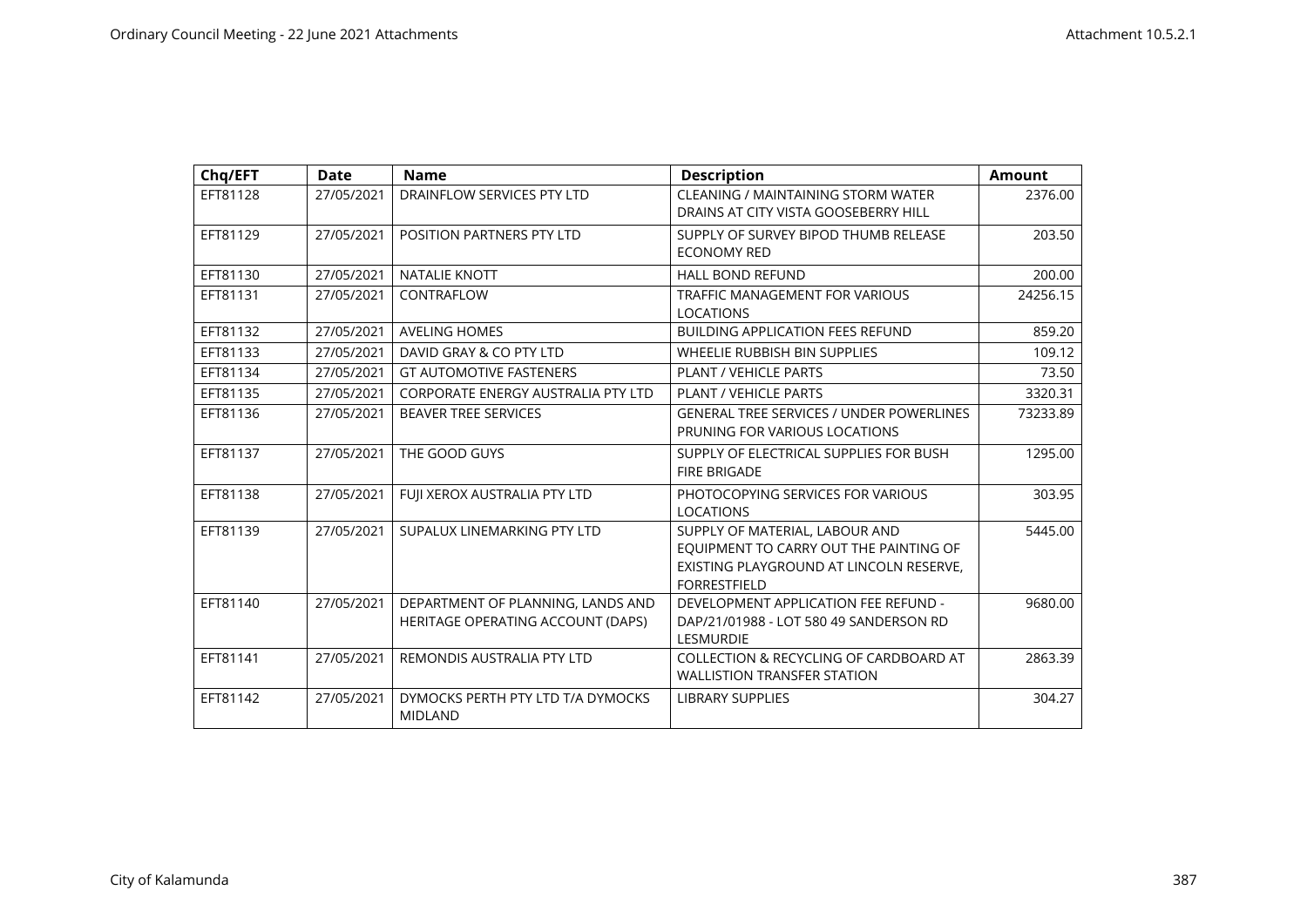| Chq/EFT  | <b>Date</b> | <b>Name</b>                                        | <b>Description</b>                                                                                                                                                                                                                                                                                                                                                                                                                                                                                                                    | <b>Amount</b> |
|----------|-------------|----------------------------------------------------|---------------------------------------------------------------------------------------------------------------------------------------------------------------------------------------------------------------------------------------------------------------------------------------------------------------------------------------------------------------------------------------------------------------------------------------------------------------------------------------------------------------------------------------|---------------|
| EFT81143 | 27/05/2021  | SAFE T CARD AUSTRALIA PTY LTD                      | MONTHLY MONITORING CHARGES FOR<br><b>VARIOUS LOCATIONS</b>                                                                                                                                                                                                                                                                                                                                                                                                                                                                            | 132.00        |
| EFT81144 | 27/05/2021  | <b>FOXTEL</b>                                      | MONTHLY SUBSCRIPTION FEE - MAY 2021                                                                                                                                                                                                                                                                                                                                                                                                                                                                                                   | 210.00        |
| EFT81145 | 27/05/2021  | PERTH BRAKE PARTS                                  | PLANT / VEHICLE PARTS                                                                                                                                                                                                                                                                                                                                                                                                                                                                                                                 | 179.00        |
| EFT81146 | 27/05/2021  | KALAMUNDA ELECTRICS                                | 1. ELECTRICAL REPAIRS / MAINTENANCE FOR<br><b>VARIOUS LOCATIONS</b><br>2. SUPPLY & INSTALL NEW ELECTRIC STOVE AT<br><b>ADMIN BUILDING</b><br>3. FINAL CLAIM FOR THE INSTALLATION OF NEW<br>CARPARK LIGHTING AT WOODLUPINE<br><b>COMMUNITY CENTRE</b><br>4. REPLACE EXISTING ILLUMINATOR SYSTEM AT<br>NEW HOCKEY CLUB<br>5. CALL OUT TO INSPECT & REPLACE LIGHT<br><b>GLOBES AT RAY OWEN RESERVE</b><br><b>6. SUPPLY &amp; INSTALL NEW ELECTRICAL</b><br>IRRIGATION CABINET WITH WIRING TO NEW<br>BORE INSTALLED AT WOODLUPINE STAGE 3 | 140300.61     |
| EFT81147 | 27/05/2021  | AAAC TOWING PTY LTD                                | <b>TOWING SERVICES FEES</b>                                                                                                                                                                                                                                                                                                                                                                                                                                                                                                           | 132.00        |
| EFT81148 | 27/05/2021  | DATATEL COMMUNICATIONS PTY LTD T/A<br><b>ETTIS</b> | ANNUAL TAGGING AND TESTING OF<br>ELECTIRICAL APPLIANCES AT HARTFIELD PARK<br><b>RECREATION CENTRE</b>                                                                                                                                                                                                                                                                                                                                                                                                                                 | 101.42        |
| EFT81149 | 27/05/2021  | JB HI-FI COMMERCIAL                                | VARIOUS ELECTRICAL / COMPUTER /<br><b>ACCESSORY SUPPLIES</b>                                                                                                                                                                                                                                                                                                                                                                                                                                                                          | 1982.00       |
| EFT81150 | 27/05/2021  | SAVILLS VALUATIONS PTY LTD                         | VALUATION OF CAMBRIDGE RESERVE &<br>FORRESTFILED LIBRARY, CONSULTANCY ADVICE<br><b>CAMBRIDGE RESERVE</b>                                                                                                                                                                                                                                                                                                                                                                                                                              | 10725.00      |
| EFT81151 | 27/05/2021  | ASHJAD PTY LTD T/A CUROST MILK SUPPLY              | MILK SUPPLY FOR ADMINISTRATION CENTRE<br>AND OPERATIONS CENTRE                                                                                                                                                                                                                                                                                                                                                                                                                                                                        | 428.78        |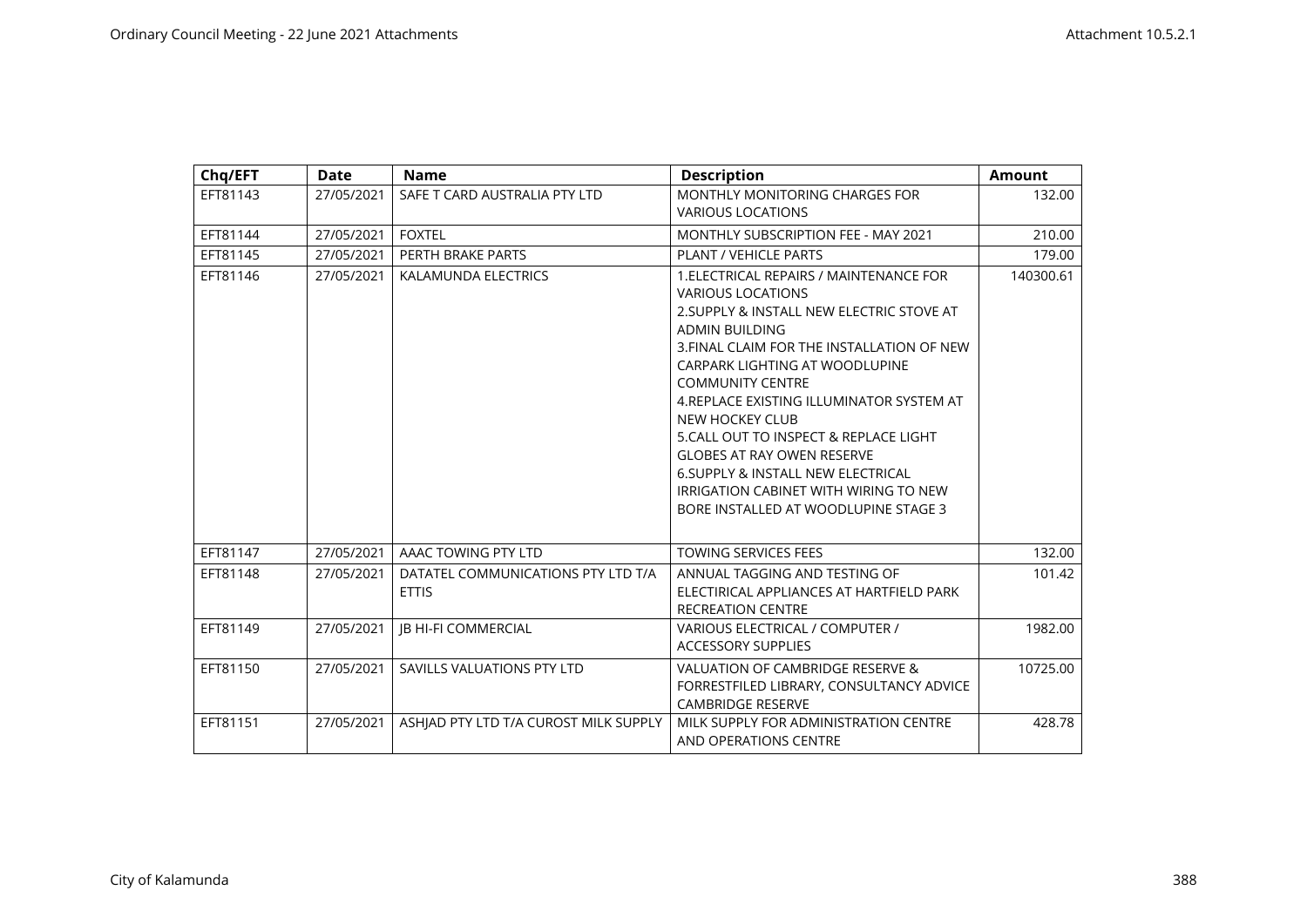| Chq/EFT  | <b>Date</b> | <b>Name</b>                                              | <b>Description</b>                                                                                                                                             | <b>Amount</b> |
|----------|-------------|----------------------------------------------------------|----------------------------------------------------------------------------------------------------------------------------------------------------------------|---------------|
| EFT81152 | 27/05/2021  | <b>ECOADVANCE</b>                                        | PROFESSIONAL CONSULTANCY SERVICES RE:<br>KALAMUNDA LIBRARY SOLAR PANEL                                                                                         | 1603.80       |
|          |             |                                                          | <b>UPGRADES</b>                                                                                                                                                |               |
| EFT81153 | 27/05/2021  | <b>ENVIRO PIPES PTY LTD</b>                              | SUPPLY OF PIPES FOR VARIOUS LOCATIONS                                                                                                                          | 680.02        |
| EFT81154 | 27/05/2021  | SPARKS REFRIGERATION AND<br><b>AIRCONDITIONING</b>       | DEGASSING OF FRIDGES, FREEZERS AND AIR<br>CONDITIONERS AT WALLISTON TRANSFER<br><b>STATION</b>                                                                 | 1243.55       |
| EFT81155 | 27/05/2021  | TALIS CONSULTANTS PTY LTD ATF TALIS<br><b>UNIT TRUST</b> | CONSULTANCY SERVICES PERIOD ENDING<br>APRIL 2021 WALLISTON TRANSFER STATION<br><b>ENGINEERING WORKS PRELIMINARY DESIGN &amp;</b><br>STRUCTURAL DESIGN DRAWINGS | 16557.75      |
| EFT81156 | 27/05/2021  | STAN THE TYRE MAN ( STAN'S TYRE<br>SERVICE WA)           | <b>PLANT / VEHICLE PARTS</b>                                                                                                                                   | 330.00        |
| EFT81157 | 27/05/2021  | <b>MAIA FINANCIAL PTY LIMITED</b>                        | LEASE AGREEMENT SPIN BIKES AT HARTFIELD<br>PARK RECREATION CENTRE & DEPARTMENT OF<br>FIRE & EMERGENCY SERVICES POD LEASE -<br>PERIOD 01/07/21 - 30/09/21       | 3036.32       |
| EFT81158 | 27/05/2021  | EARTH WORM ORGANICS PTY LTD<br><b>T/ASWORM AFFAIR</b>    | SUPPLY OF WORM FARMS & WORMS                                                                                                                                   | 119.90        |
| EFT81159 | 27/05/2021  | SUEZ RECYCLING & RECOVERY (PERTH)<br>PTY LTD             | BULK BIN SERVICES FOR GREEN AND MIXED<br>WASTE COLLECTIONS AND DISPOSAL                                                                                        | 1300.97       |
| EFT81160 | 27/05/2021  | <b>OIS PACKAGING</b>                                     | SUPPLY & DELIVERY OF PAPER CARRY BAG                                                                                                                           | 253.04        |
| EFT81161 | 27/05/2021  | WEST TIP WASTE CONTROL PTY LTD                           | TIP FEES - REMOVAL & PROCESSING OF<br><b>VARIOUS WASTE</b>                                                                                                     | 22329.17      |
| EFT81162 | 27/05/2021  | THE LUCKY CHARM                                          | NEWSPAPERS / MAGAZINES SUPPLIES FOR<br>KALAMUNDA LIBRARY                                                                                                       | 97.44         |
| EFT81163 | 27/05/2021  | SEATADVISOR PTY LTD                                      | <b>MONTHLY TICKET SALES FEES - APRIL 2021</b>                                                                                                                  | 159.89        |
| EFT81164 | 27/05/2021  | <b>SECURE PAY</b>                                        | <b>TICKET TRANSACTIONS FEES</b>                                                                                                                                | 15.63         |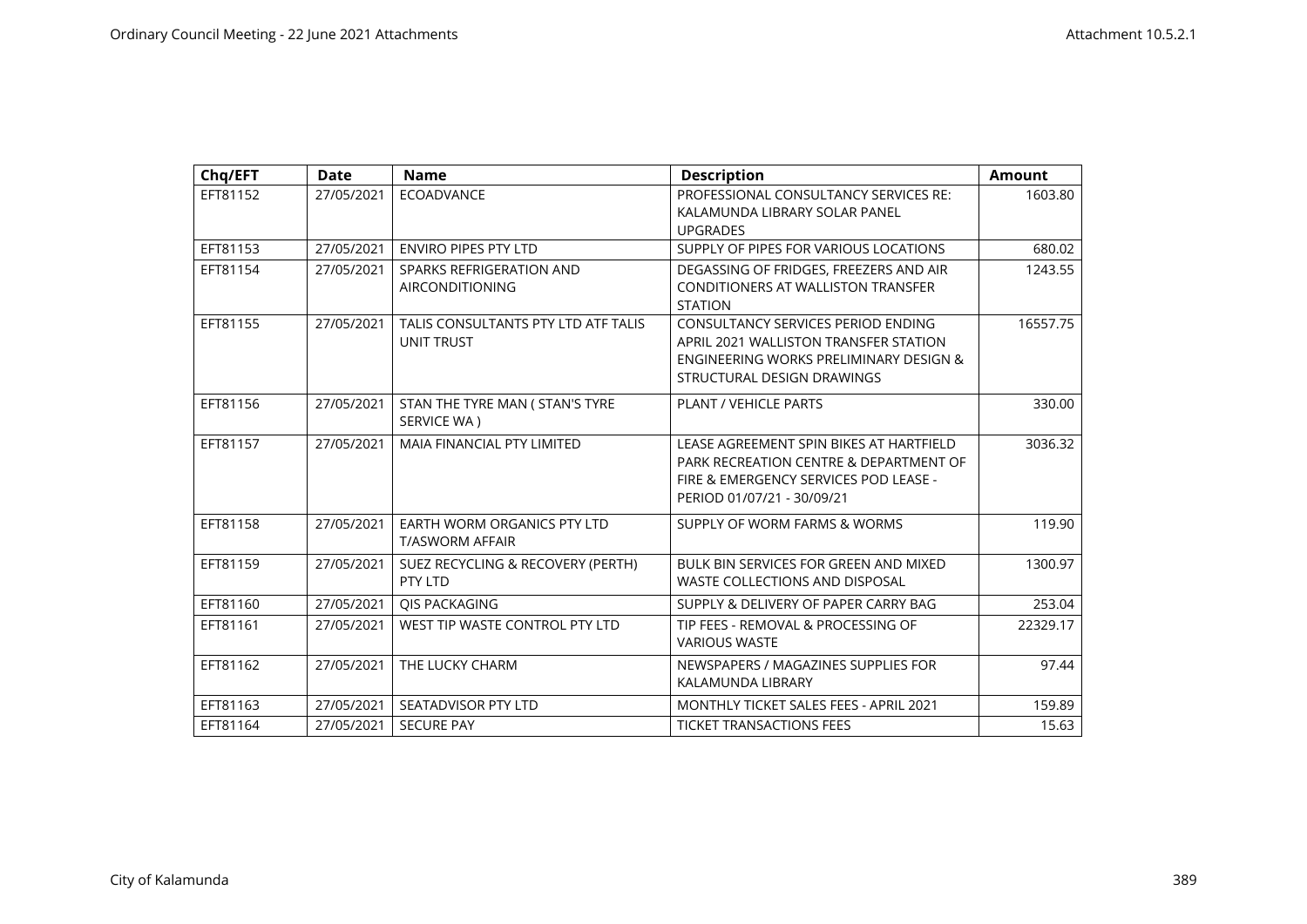| Chq/EFT  | <b>Date</b> | <b>Name</b>                          | <b>Description</b>                                                                                                                         | <b>Amount</b> |
|----------|-------------|--------------------------------------|--------------------------------------------------------------------------------------------------------------------------------------------|---------------|
| EFT81165 | 27/05/2021  | <b>VENUE TECHNICAL SERVICES</b>      | SUPPLY OF ADDITIONAL CYCLORAMA LIGHT<br>FOR KALAMUNDA PERFORMING ARTS CENTRE                                                               | 3685.00       |
| EFT81166 | 27/05/2021  | <b>JAMIE LEE MARSH</b>               | <b>RATES REFUND</b>                                                                                                                        | 129.42        |
| EFT81167 | 27/05/2021  | AUS CHILL TECHNICAL SERVICES PTY LTD | SUPPLY AIR CONDITIONING REPAIRS AND<br><b>INSTALLATION TO VARIOUS LOCATIONS</b>                                                            | 3962.08       |
| EFT81168 | 27/05/2021  | ROADLINE REMOVAL WA                  | 3 ACROD BAYS TO HAVE THE LINES AND<br>SYMBOLS REMOVED AT VARIOUS LOCATIONS                                                                 | 990.00        |
| EFT81169 | 27/05/2021  | <b>BLUE FORCE PTY LTD</b>            | 24 HOUR SECURITY MONITORING SERVICES AT<br>HIGH WYCOMBE RECREATION CENTRE                                                                  | 389.40        |
| EFT81170 | 27/05/2021  | <b>MARKET CREATIONS</b>              | MARKETING & TECHNOLOGY SERVICE FEES &<br>MONTHLY CLOUD HOSTING SERVICES                                                                    | 366.15        |
| EFT81171 | 27/05/2021  | <b>SPLIT SCREEN PRODUCTIONS</b>      | PRODUCTION SUPPORT & EDIT FOR 2 ONLINE<br>VIDEOS OF LINCOLN PARK & ZIG ZAG UPDATE<br><b>WITH MAYOR</b>                                     | 1265.00       |
| EFT81172 | 27/05/2021  | POWERVAC PTY LTD                     | <b>CLEANING EQUIPMENT &amp; SERVICES AT</b><br><b>HARTFIELD PARK RECREATION CENTRE</b>                                                     | 407.50        |
| EFT81173 | 27/05/2021  | <b>ENTIRE FIRE MANAGEMENT</b>        | ASSET PROTECTION ZONE MUCHING AT 1B<br>SPRING ROAD KALAMUNDA                                                                               | 1540.00       |
| EFT81174 | 27/05/2021  | RELATIONSHIPS AUSTRALIA WA INC       | EMPLOYMENT ASSISTANCE PROGRAM<br><b>SESSIONS</b>                                                                                           | 2695.00       |
| EFT81175 | 27/05/2021  | BIBLIOTHECA AUSTRALIA PTY LTD        | ANNUAL SUPPORT & MAINTENANCE FOR<br>BIBLIOTHECA RFID FOR THE CITY OF<br>KALAMUNDA LIBRAIRES, FOR THE PERIOD 1<br>MAY 2020 TO 30 APRIL 2021 | 6165.92       |
| EFT81176 | 27/05/2021  | DOWSING GROUP PTY LTD                | SUPPLY & LAY CONCRETE PATHWAYS,<br>MAINTENANCE & MISC WORKS AT VARIOUS<br><b>LOCATIONS</b>                                                 | 37277.78      |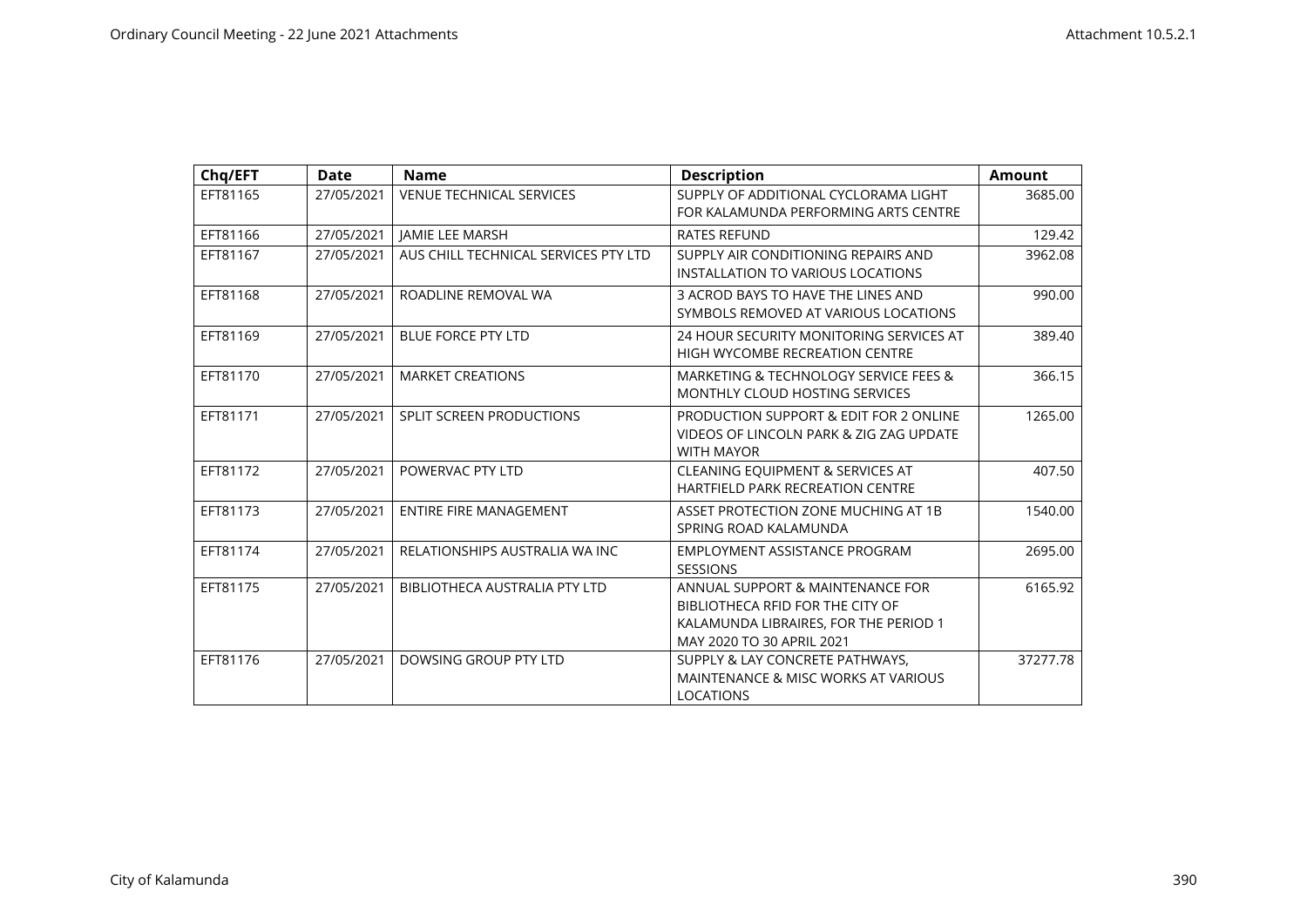| Chq/EFT  | <b>Date</b> | <b>Name</b>                                                      | <b>Description</b>                                                                                                                                                                  | <b>Amount</b> |
|----------|-------------|------------------------------------------------------------------|-------------------------------------------------------------------------------------------------------------------------------------------------------------------------------------|---------------|
| EFT81177 | 27/05/2021  | <b>DEFIBTECH AUSTRALIA</b>                                       | SUPPLY OF DEFIBTECH DEFIBRILLATORS &<br>ACCESSORIES FOR HARTFIELD PARK<br><b>RECREATION CENTRE</b>                                                                                  | 110.95        |
| EFT81178 | 27/05/2021  | MARK STOREN T/A WHISKY & BOOTS                                   | MAMA STITCH RESIDENCY AND PERFORMANCE<br>FEE. INCLUSIVE OF LAUNCH COSTINGS AT<br>KALAMUNDA PERFORMING ARTS CENTRE                                                                   | 3000.00       |
| EFT81179 | 27/05/2021  | <b>CORSIGN WA PTY LTD</b>                                        | SUPPLIES OF SIGNAGE AND RELATED<br><b>EQUIPMENT</b>                                                                                                                                 | 2855.60       |
| EFT81180 | 27/05/2021  | <b>HORIZON WEST LANDSCAPE &amp;</b><br><b>IRRIGATION PTY LTD</b> | 1. BOX OUT & INSTALLING PINE BARK MULCH<br>AT STRELITZIA AVENUE SHOPPING CENTRE &<br><b>TREE PLANTING</b><br>2. VERGE IMPROVEMENT WORKS AT HALE<br>ROAD/WIMBRIDGE ROAD WATTLE GROVE | 52063.00      |
| EFT81181 | 27/05/2021  | ROSS MONTGOMERY T/AS PAYSAGE<br>PLANDSCAPES                      | DESIGN ADVISORY COMMITTEE MEETING -<br><b>MARCH 2021</b>                                                                                                                            | 850.00        |
| EFT81182 | 27/05/2021  | <b>TONON VINEYARD &amp; WINERY</b>                               | SUPPLY & DELIVERY OF VARIOUS GOODS FOR<br>LIBRARY / GALLERY LONG TABLE AUTHOR TALK                                                                                                  | 224.00        |
| EFT81183 | 27/05/2021  | ILLION AUSTRALIA PTY LTD T/A ILLION<br><b>TENDERLINK</b>         | ADVERTISING OF VARIOUS TENDERS FOR THE<br><b>CITY</b>                                                                                                                               | 184.90        |
| EFT81184 | 27/05/2021  | A PROUD LANDMARK PTY LTD                                         | REPAIR LIMESTONE BLOCK WALL AROUND<br>PLAYGROUND - HARTFIELD PARK                                                                                                                   | 1100.00       |
| EFT81185 | 27/05/2021  | <b>JBS&amp;G AUSTRALIA PTY LTD</b>                               | BRAND RD LANDFILL AUDIT - VARIATION 6 -<br>PREPARE MANDATORY AUDITORS REPORT                                                                                                        | 1320.00       |
| EFT81186 | 27/05/2021  | <b>GYMMASTER SOFTWARE - TRESHNA</b><br><b>ENTERPRISES LTD</b>    | HIGH WYCOMBE STUDIO PACKAGE FOR THE<br>24/7 GYM MONTHLY CHARGES                                                                                                                     | 80.00         |
| EFT81187 | 27/05/2021  | <b>ARCHITEX DESIGN</b>                                           | DESIGN ADVISORY COMMITTEE MEETING<br>27/02/2021                                                                                                                                     | 800.00        |
| EFT81188 | 27/05/2021  | BUZZ ENTERPRISES PTY LTD T/A SIFTING<br><b>SANDS</b>             | REGULAR MAINTENANCE / SAND CLEAN TO<br><b>VARIOUS PLAYGROUNDS</b>                                                                                                                   | 20595.30      |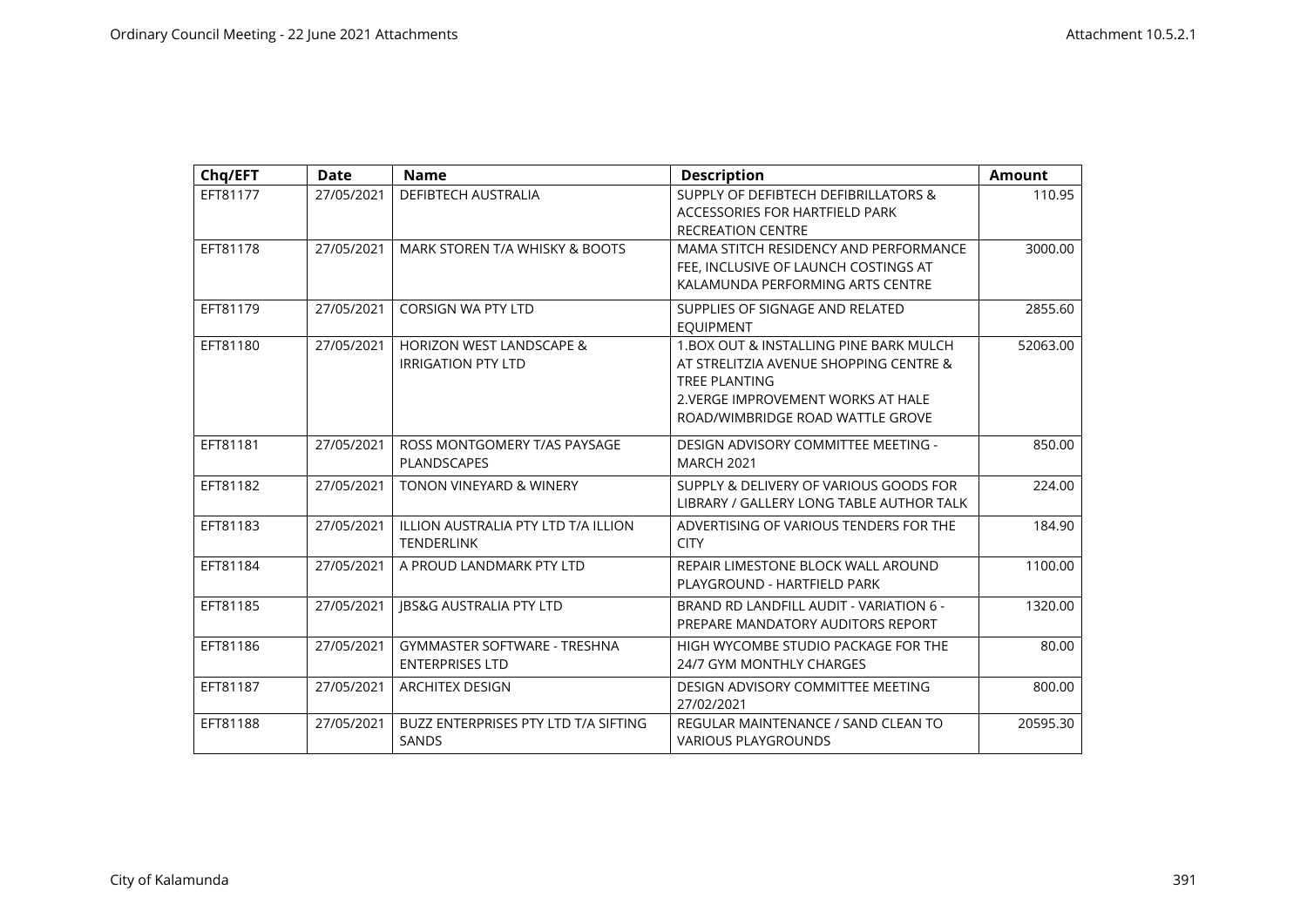| Chq/EFT  | <b>Date</b> | <b>Name</b>                                                                         | <b>Description</b>                                                                                          | <b>Amount</b> |
|----------|-------------|-------------------------------------------------------------------------------------|-------------------------------------------------------------------------------------------------------------|---------------|
| EFT81189 | 27/05/2021  | <b>MATTHEW HUGHES MLA</b>                                                           | <b>KEY &amp; HALL BOND REFUND</b>                                                                           | 450.00        |
| EFT81190 | 27/05/2021  | FITONIA PTY LTD AS TRUSTEE FOR THE<br>SILVERSPRING TRUST T/A T J DEPIAZZI &<br>SONS | SUPPLY & DELIVERY OF VARIOUS GARDEN<br>/RESERVE GOODS                                                       | 24610.96      |
| EFT81191 | 27/05/2021  | TREE WATERING SERVICES                                                              | STREET TREE WATERING SERVICES FOR NEWLY<br><b>PLANTED TREES</b>                                             | 19074.00      |
| EFT81192 | 27/05/2021  | PROTEK 247 BUILDING                                                                 | MAINTENANCE GUTTER CLEANING & REPAIRS<br>AT VARIOUS LOCATIONS                                               | 8707.39       |
| EFT81193 | 27/05/2021  | <b>ACTION GLASS &amp; ALUMINIUM</b>                                                 | SUPPLY AND INSTALLATION OF ALUMINIUM<br>DOORS AS SPECIFIED AT HARTFIELD PARK<br><b>RECREATION CENTRE</b>    | 5599.22       |
| EFT81194 | 27/05/2021  | MERGER CONTRACTING P/L T/AS J&M<br><b>ASPHALT</b>                                   | SUPPLY AND INSTALL ASPAHLT AND MINOR<br>ASPHALT RENEWER - PAVEMENT REPAIRS AT<br>ABERNETHY RD - NIGHT WORKS | 87791.83      |
| EFT81195 | 27/05/2021  | TYRE STORAGE AND RECOVERY WA (TSR<br>WA)                                            | COLLECTION AND RECYCLING OF TYRES FROM<br><b>WALLISTON TRANSFER STATION</b>                                 | 1573.88       |
| EFT81196 | 27/05/2021  | NEWHAWK CORPORATION PTY LTD T/AS<br><b>EIAN COMMUNICATIONS</b>                      | SUPPLY & DELIVERY OF VARIOUS GOODS FOR<br><b>FIRE PROTECTION</b>                                            | 1613.70       |
| EFT81197 | 27/05/2021  | KALAMUNDA PLANT COMPANY                                                             | <b>KEY BOND REFUND</b>                                                                                      | 50.00         |
| EFT81198 | 27/05/2021  | <b>GLOBE AUSTRALIA PTY LTD</b>                                                      | SUPPLY, DELIVERY & APPLICATION OF<br><b>FERTILISER AT VARIOUS GOODS</b>                                     | 148.50        |
| EFT81199 | 27/05/2021  | <b>NIBU PAUL</b>                                                                    | REFUND FOR SKIP BIN FEE                                                                                     | 67.00         |
| EFT81200 | 27/05/2021  | AVANTGARDE TECHNOLOGIES PTY LTD                                                     | CONSULTING SERVICES FOR IT DEPARTMENT                                                                       | 12870.00      |
| EFT81201 | 27/05/2021  | PAPERBARK TECHNOLOGIES PTY LTD                                                      | ARBORICULTURAL ADVICE & REPORT OF TREES<br>AT VARIOUS LOCATIONS                                             | 1820.00       |
| EFT81202 | 27/05/2021  | AUSSIE BROADBAND ENTERPRISE PTY LTD                                                 | AUSSIE BROADBAND NBN - 15 MARKHAM RD<br>HIGH WYCOMBE - 21/05/21 - 20/06/21                                  | 109.00        |
| EFT81203 | 27/05/2021  | <b>THOMSON GEER</b>                                                                 | <b>LEGAL EXPENSES</b>                                                                                       | 918.50        |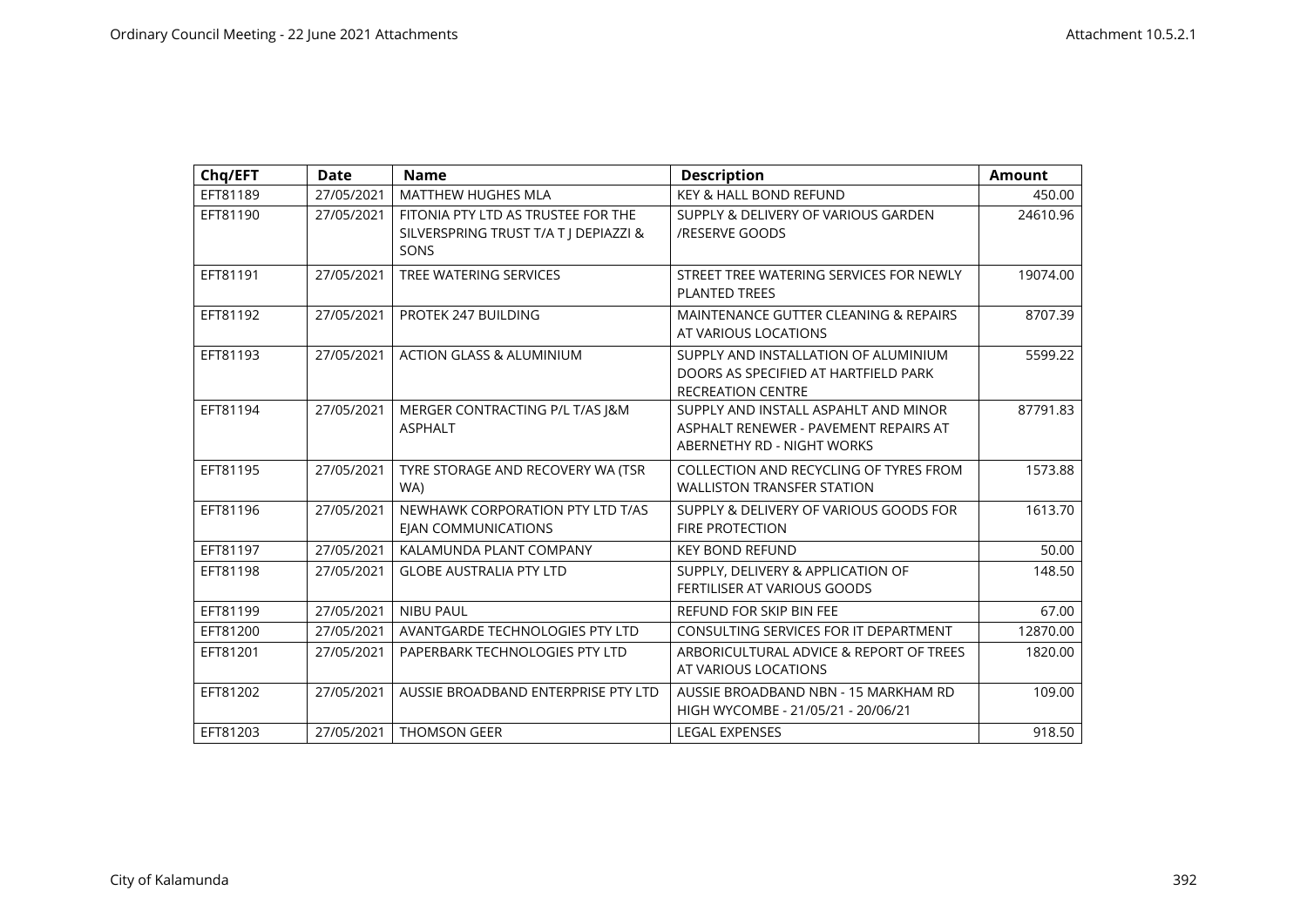| Chq/EFT  | Date       | <b>Name</b>                                                   | <b>Description</b>                                                                                                                                                                                                           | <b>Amount</b> |
|----------|------------|---------------------------------------------------------------|------------------------------------------------------------------------------------------------------------------------------------------------------------------------------------------------------------------------------|---------------|
| EFT81204 | 27/05/2021 | SPRAYKING WA PTY LTD                                          | WEED CONTROL TO FOOTPATHS AND KERBS AT<br><b>VARIOUS LOCATIONS</b>                                                                                                                                                           | 31802.65      |
| EFT81205 | 27/05/2021 | SILKEN TWINE AUSTRALIA                                        | <b>GOODS FOR RESALE AT ZZCC</b>                                                                                                                                                                                              | 1311.50       |
| EFT81206 | 27/05/2021 | PLACE LABORATORY PTY LTD AS TRUSTEE<br>FOR THE LAB UNIT TRUST | LANDSCAPE ARCHITECTURAL SERVICES FOR<br>CENTRAL LANE DESIGN SERVICES, KALAMUNDA                                                                                                                                              | 99000.00      |
| EFT81207 | 27/05/2021 | PERTH ACCESS CONTROL AND SECURITY                             | MAINTENACE / REPAIRS TO CCTV & ACCESS<br><b>CONTROL SYSTEMS AT VARIOUS LOCATIONS</b>                                                                                                                                         | 3629.73       |
| EFT81208 | 27/05/2021 | BELL TRADING TRUST T/A NORTH STAR<br><b>SECURITY</b>          | REPLACE SECURITY CAMERA SWITCH - HIGH<br><b>WYCOMBE PUBLIC REALM</b>                                                                                                                                                         | 1303.17       |
| EFT81209 | 27/05/2021 | PRO SPEC GROUP PTY LTD                                        | SUPPLY AND INSTALL NEW GUTTERS TO<br>KALAMUNDA BOWLING CLUB                                                                                                                                                                  | 29205.00      |
| EFT81210 | 27/05/2021 | ASCENTION CONSTRUCTION SERVICES PTY<br><b>LTD</b>             | FINAL CLAIM - FOR THE SUPPLY, CRANE AND<br>DELIVERY OF 12mx6m CHANGE ROOM<br>(TRANSPORTABLE) AS PER SPECIFICATION &<br>DESIGN CONCEPT PROVIDED BY THE CITY OF<br>KALAMUNDA TO THE SCOTT RESERVE, HIGH<br><b>WYCOMBE SITE</b> | 5684.80       |
| EFT81211 | 27/05/2021 | ALLSTATE KERBING AND CONCRETE                                 | KERBING WORKS IN THE CITY OF KALAMUNDA -<br>58 MELOWAY RD MAIDA VALE                                                                                                                                                         | 1940.95       |
| EFT81212 | 27/05/2021 | PRESTIGE GARDEN KERBING                                       | KERBING WORKS AROUND NEW WESTERN<br>POWER COMPOUND AT MAIDA VALE RESERVE<br><b>ENTRY</b>                                                                                                                                     | 1029.60       |
| EFT81213 | 27/05/2021 | <b>KR SURVEYS PTY LTD</b>                                     | SURVEY AND LOCATION SERVICES. PROVISION<br>OF UTILTIES DRAWING FOR REVIEW. COLDWELL<br>ROAD / WELSHPOOL RD                                                                                                                   | 14668.50      |
| EFT81214 | 27/05/2021 | <b>TRACC CIVIL PTY LTD</b>                                    | CLAIM # 2 - HALE ROAD WIDENING &<br><b>ENHANCEMENT WORKS</b>                                                                                                                                                                 | 216000.06     |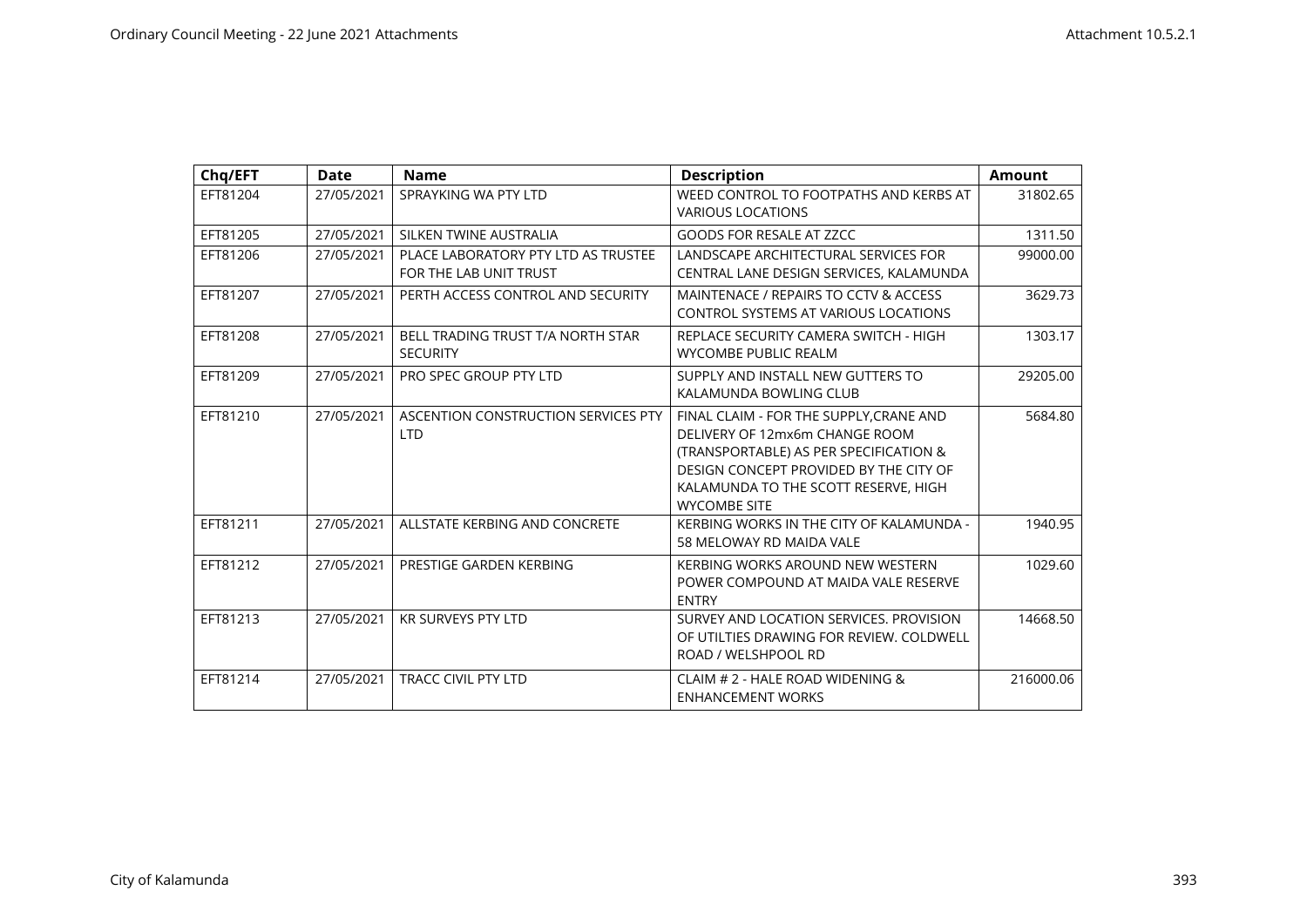| Chq/EFT   | <b>Date</b> | <b>Name</b>                            | <b>Description</b>                        | <b>Amount</b> |
|-----------|-------------|----------------------------------------|-------------------------------------------|---------------|
| EFT81215  | 27/05/2021  | MOORE AUSTRALIA (WA) PTY LTD           | DEVELOP FOR CITY OF KALAMUNDA MODEL TO    | 4345.00       |
|           |             |                                        | CALCULATE FUTURE PROVISIONS FOR LONG      |               |
|           |             |                                        | SERVICE LEAVE AND ANNUAL LEAVE &          |               |
|           |             |                                        | <b>FINANCIAL REPORTING</b>                |               |
| EFT81216  | 27/05/2021  | SIMPLY HEADSETS PTY LTD                | SUPPLY & DELIVERY OF GOODS FOR FRONT      | 404.00        |
|           |             |                                        | <b>COUNTER</b>                            |               |
| EFT81217  | 27/05/2021  | <b>KRAV MAGA PERTH</b>                 | <b>REGISTRATION FOR 2 X SELF DEFENCE</b>  | 1100.00       |
|           |             |                                        | <b>WORKSHOPS</b>                          |               |
| EFT81218  | 27/05/2021  | <b>AGRIMATE FENCING</b>                | CALL OUT TO INSTALL A NEW COMPUTER IN     | 1500.00       |
|           |             |                                        | THE SIDE GATE MOTOR                       |               |
| EFT81219  | 27/05/2021  | <b>BOS CIVIL PTY LTD</b>               | <b>TRAFFIC CALMING &amp; INTERSECTION</b> | 137102.99     |
|           |             |                                        | MODIFICATION AT PLOVER ROAD HIGH          |               |
|           |             |                                        | <b>WYCOMBE</b>                            |               |
| EFT81220  | 27/05/2021  | ALPHA ROOFING WA                       | REFUND OF ADMIN FEE FOR INFRASTRUCTURE    | 120.90        |
|           |             |                                        | <b>BOND</b>                               |               |
| EFT81221  | 27/05/2021  | CAMERA ELECTRONIC SERVICE CO PTY LTD   | SUPPLY & DELIVERY OF VARIOUS GOODS FOR    | 3609.30       |
|           |             |                                        | <b>IT DEPARTMENT</b>                      |               |
| EFT81222  | 27/05/2021  | <b>STEVE JANSEN</b>                    | <b>KEY &amp; HALL BOND REFUND</b>         | 1050.00       |
| EFT81223  | 27/05/2021  | <b>EMILY SCHINKEL</b>                  | <b>KEY BOND REFUND</b>                    | 50.00         |
| EFT81224  | 27/05/2021  | JOHNCY JOSEPH                          | BOOKING REFUND DUE TO COVID-19 CENTRE     | 116.70        |
|           |             |                                        | CLOSURE - BOOKING ID 85923 - RN 10823     |               |
| EFT81225  | 27/05/2021  | MOSSENSON ART PROJECTS                 | KALAMUNDA COMMUNITY CENTRE - PUBLIC       | 1100.00       |
|           |             |                                        | ARTWORK - CONCEPT DESIGN FEE              |               |
| DD45736.1 | 11/05/2021  | AWARE SUPER PTY LTD                    | SUPERANNUATION CONTRIBUTIONS              | 99475.49      |
| DD45736.2 | 11/05/2021  | HUB24                                  | SUPERANNUATION CONTRIBUTIONS              | 51.67         |
| DD45736.3 | 11/05/2021  | <b>IOOF PORTFOLIO SERVICE PERSONAL</b> | SUPERANNUATION CONTRIBUTIONS              | 73.82         |
|           |             | SUPERANNUATION                         |                                           |               |
| DD45736.4 | 11/05/2021  | COMMONWEALTH BANK SUPER FUND           | SUPERANNUATION CONTRIBUTIONS              | 247.97        |
| DD45736.5 | 11/05/2021  | ANZ SMART CHOICE SUPER                 | SUPERANNUATION CONTRIBUTIONS              | 399.44        |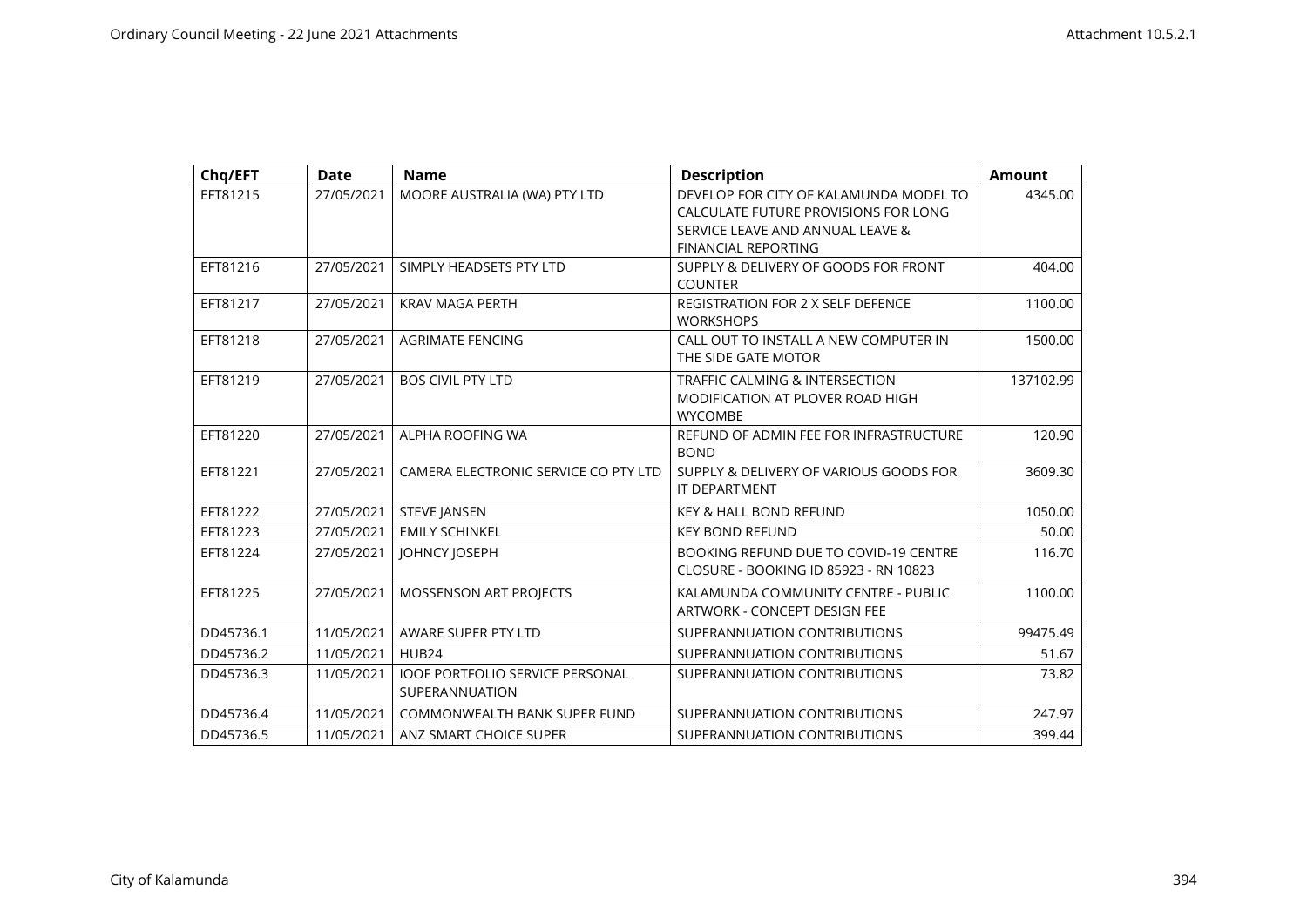| Chq/EFT    | <b>Date</b> | <b>Name</b>                                                               | <b>Description</b>           | <b>Amount</b> |
|------------|-------------|---------------------------------------------------------------------------|------------------------------|---------------|
| DD45736.6  | 11/05/2021  | <b>AMPLIFE LIMITED</b>                                                    | SUPERANNUATION CONTRIBUTIONS | 825.50        |
| DD45736.7  | 11/05/2021  | <b>AUSTRALIAN CATHOLIC</b><br>SUPERANNUATION & RETIREMENT FUND<br>(ACSRF) | SUPERANNUATION CONTRIBUTIONS | 297.47        |
| DD45736.8  | 11/05/2021  | <b>CBUS SUPERANNUATION</b>                                                | SUPERANNUATION CONTRIBUTIONS | 722.51        |
| DD45736.9  | 11/05/2021  | THE TRUSTEE FOR DK ALWAYS<br>SUPERANNUATION FUND                          | SUPERANNUATION CONTRIBUTIONS | 505.53        |
| DD45736.10 | 11/05/2021  | STATEWIDE SUPERANNUATION TRUST                                            | SUPERANNUATION CONTRIBUTIONS | 558.45        |
| DD45736.11 | 11/05/2021  | <b>BWMT SUPERANNUATION FUND</b>                                           | SUPERANNUATION CONTRIBUTIONS | 261.87        |
| DD45736.12 | 11/05/2021  | <b>REST SUPERANNUATION</b>                                                | SUPERANNUATION CONTRIBUTIONS | 3988.69       |
| DD45736.13 | 11/05/2021  | BT SUPER FOR LIFE                                                         | SUPERANNUATION CONTRIBUTIONS | 357.06        |
| DD45736.14 | 11/05/2021  | <b>HESTA SUPER FUND</b>                                                   | SUPERANNUATION CONTRIBUTIONS | 139.09        |
| DD45736.15 | 11/05/2021  | MLC MASTERKEY SUPER GOLD STAR<br><b>VERSION ACCOUNT</b>                   | SUPERANNUATION CONTRIBUTIONS | 158.73        |
| DD45736.16 | 11/05/2021  | COLONIAL 1ST STATE SUPERANNUATION                                         | SUPERANNUATION CONTRIBUTIONS | 950.07        |
| DD45736.17 | 11/05/2021  | <b>AUSTRALIAN SUPERANNUATION</b>                                          | SUPERANNUATION CONTRIBUTIONS | 7715.74       |
| DD45736.18 | 11/05/2021  | <b>HOSTPLUS PTY LTD</b>                                                   | SUPERANNUATION CONTRIBUTIONS | 1012.33       |
| DD45736.19 | 11/05/2021  | AMP SUPER LEADER                                                          | SUPERANNUATION CONTRIBUTIONS | 172.54        |
| DD45736.20 | 11/05/2021  | <b>MERCER SUPER TRUST</b>                                                 | SUPERANNUATION CONTRIBUTIONS | 337.53        |
| DD45736.21 | 11/05/2021  | <b>EQUIPSUPER</b>                                                         | SUPERANNUATION CONTRIBUTIONS | 129.41        |
| DD45736.22 | 11/05/2021  | <b>SUNCORP SUPER</b>                                                      | SUPERANNUATION CONTRIBUTIONS | 267.34        |
| DD45838.1  | 25/05/2021  | AWARE SUPER PTY LTD                                                       | SUPERANNUATION CONTRIBUTIONS | 1136.81       |
| DD45839.1  | 25/05/2021  | AWARE SUPER PTY LTD                                                       | SUPERANNUATION CONTRIBUTIONS | 99036.63      |
| DD45839.2  | 25/05/2021  | <b>EQUIPSUPER</b>                                                         | SUPERANNUATION CONTRIBUTIONS | 117.65        |
| DD45839.3  | 25/05/2021  | <b>SUNCORP SUPER</b>                                                      | SUPERANNUATION CONTRIBUTIONS | 408.05        |
| DD45839.4  | 25/05/2021  | ASC BENTLEY PTY LTD                                                       | SUPERANNUATION CONTRIBUTIONS | 151.23        |
| DD45839.5  | 25/05/2021  | NETWEALTH SUPERANNUATION MASTER<br><b>FUND</b>                            | SUPERANNUATION CONTRIBUTIONS | 49.83         |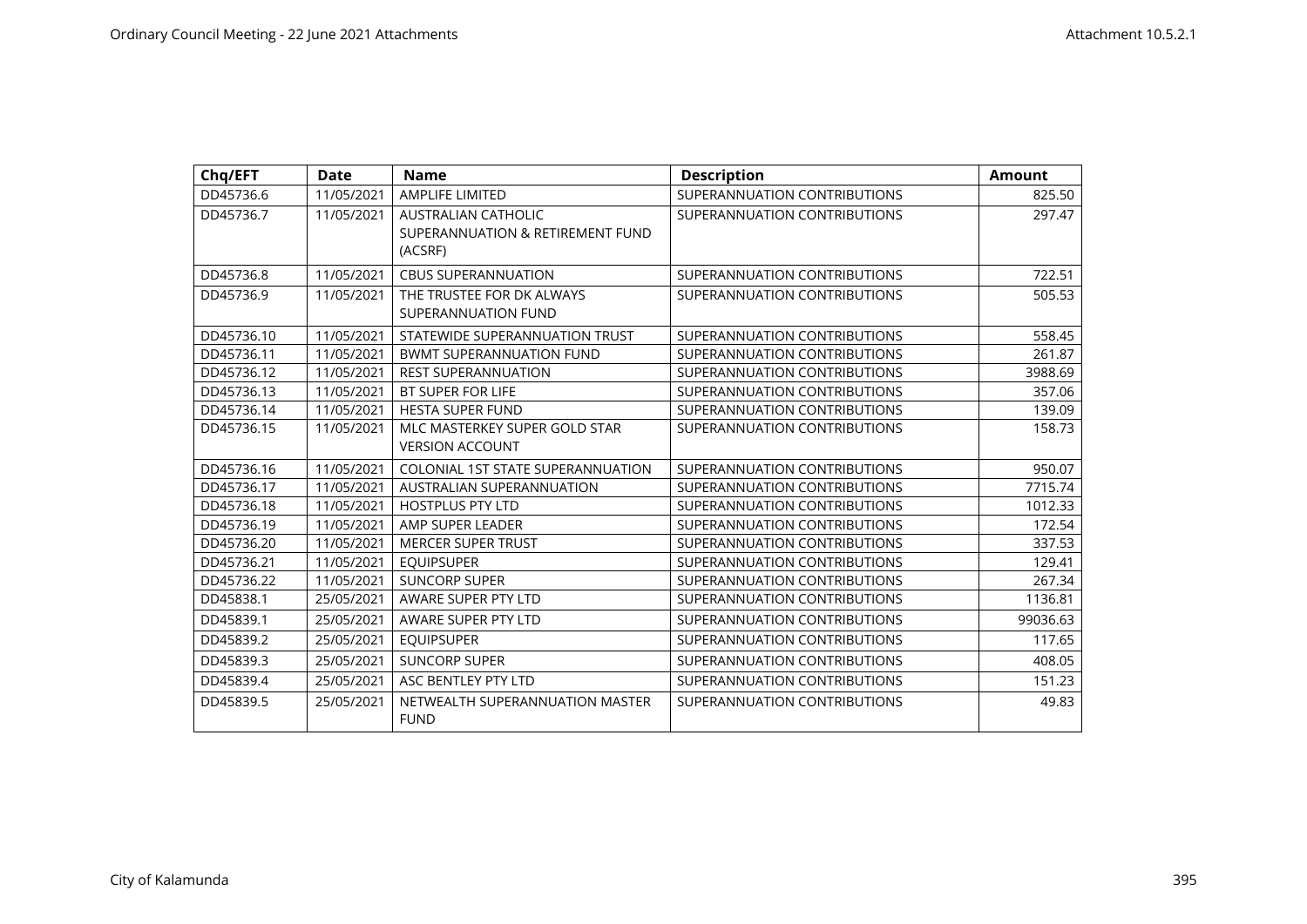| Chq/EFT    | <b>Date</b> | <b>Name</b>                                                               | <b>Description</b>           | <b>Amount</b> |
|------------|-------------|---------------------------------------------------------------------------|------------------------------|---------------|
| DD45839.6  | 25/05/2021  | <b>IOOF PORTFOLIO SERVICE PERSONAL</b><br>SUPERANNUATION                  | SUPERANNUATION CONTRIBUTIONS | 53.52         |
| DD45839.7  | 25/05/2021  | COMMONWEALTH BANK SUPER FUND                                              | SUPERANNUATION CONTRIBUTIONS | 247.97        |
| DD45839.8  | 25/05/2021  | ANZ SMART CHOICE SUPER                                                    | SUPERANNUATION CONTRIBUTIONS | 379.61        |
| DD45839.9  | 25/05/2021  | MACQUARIE SUPER ACCUMULATOR                                               | SUPERANNUATION CONTRIBUTIONS | 64.65         |
| DD45839.10 | 25/05/2021  | <b>AMPLIFE LIMITED</b>                                                    | SUPERANNUATION CONTRIBUTIONS | 825.50        |
| DD45839.11 | 25/05/2021  | <b>AUSTRALIAN CATHOLIC</b><br>SUPERANNUATION & RETIREMENT FUND<br>(ACSRF) | SUPERANNUATION CONTRIBUTIONS | 297.47        |
| DD45839.12 | 25/05/2021  | <b>REST SUPERANNUATION</b>                                                | SUPERANNUATION CONTRIBUTIONS | 4116.92       |
| DD45839.13 | 25/05/2021  | <b>CBUS SUPERANNUATION</b>                                                | SUPERANNUATION CONTRIBUTIONS | 722.04        |
| DD45839.14 | 25/05/2021  | THE TRUSTEE FOR DK ALWAYS<br>SUPERANNUATION FUND                          | SUPERANNUATION CONTRIBUTIONS | 505.53        |
| DD45839.15 | 25/05/2021  | STATEWIDE SUPERANNUATION TRUST                                            | SUPERANNUATION CONTRIBUTIONS | 558.45        |
| DD45839.16 | 25/05/2021  | <b>BWMT SUPERANNUATION FUND</b>                                           | SUPERANNUATION CONTRIBUTIONS | 261.87        |
| DD45839.17 | 25/05/2021  | <b>BT SUPER FOR LIFE</b>                                                  | SUPERANNUATION CONTRIBUTIONS | 353.42        |
| DD45839.18 | 25/05/2021  | <b>HESTA SUPER FUND</b>                                                   | SUPERANNUATION CONTRIBUTIONS | 168.13        |
| DD45839.19 | 25/05/2021  | <b>CARE SUPERANNUATION</b>                                                | SUPERANNUATION CONTRIBUTIONS | 47.99         |
| DD45839.20 | 25/05/2021  | MLC MASTERKEY SUPER GOLD STAR<br><b>VERSION ACCOUNT</b>                   | SUPERANNUATION CONTRIBUTIONS | 183.51        |
| DD45839.21 | 25/05/2021  | COLONIAL 1ST STATE SUPERANNUATION                                         | SUPERANNUATION CONTRIBUTIONS | 946.44        |
| DD45839.22 | 25/05/2021  | AUSTRALIAN SUPERANNUATION                                                 | SUPERANNUATION CONTRIBUTIONS | 7844.37       |
| DD45839.23 | 25/05/2021  | <b>HOSTPLUS PTY LTD</b>                                                   | SUPERANNUATION CONTRIBUTIONS | 1142.83       |
| DD45839.24 | 25/05/2021  | <b>MEDIA SUPER</b>                                                        | SUPERANNUATION CONTRIBUTIONS | 72.16         |
| DD45839.25 | 25/05/2021  | AMP SUPER LEADER                                                          | SUPERANNUATION CONTRIBUTIONS | 172.54        |
| DD45839.26 | 25/05/2021  | <b>UNISUPER</b>                                                           | SUPERANNUATION CONTRIBUTIONS | 143.70        |
| DD45839.27 | 25/05/2021  | <b>MERCER SUPER TRUST</b>                                                 | SUPERANNUATION CONTRIBUTIONS | 337.53        |
|            |             |                                                                           |                              | 4,446,245.21  |